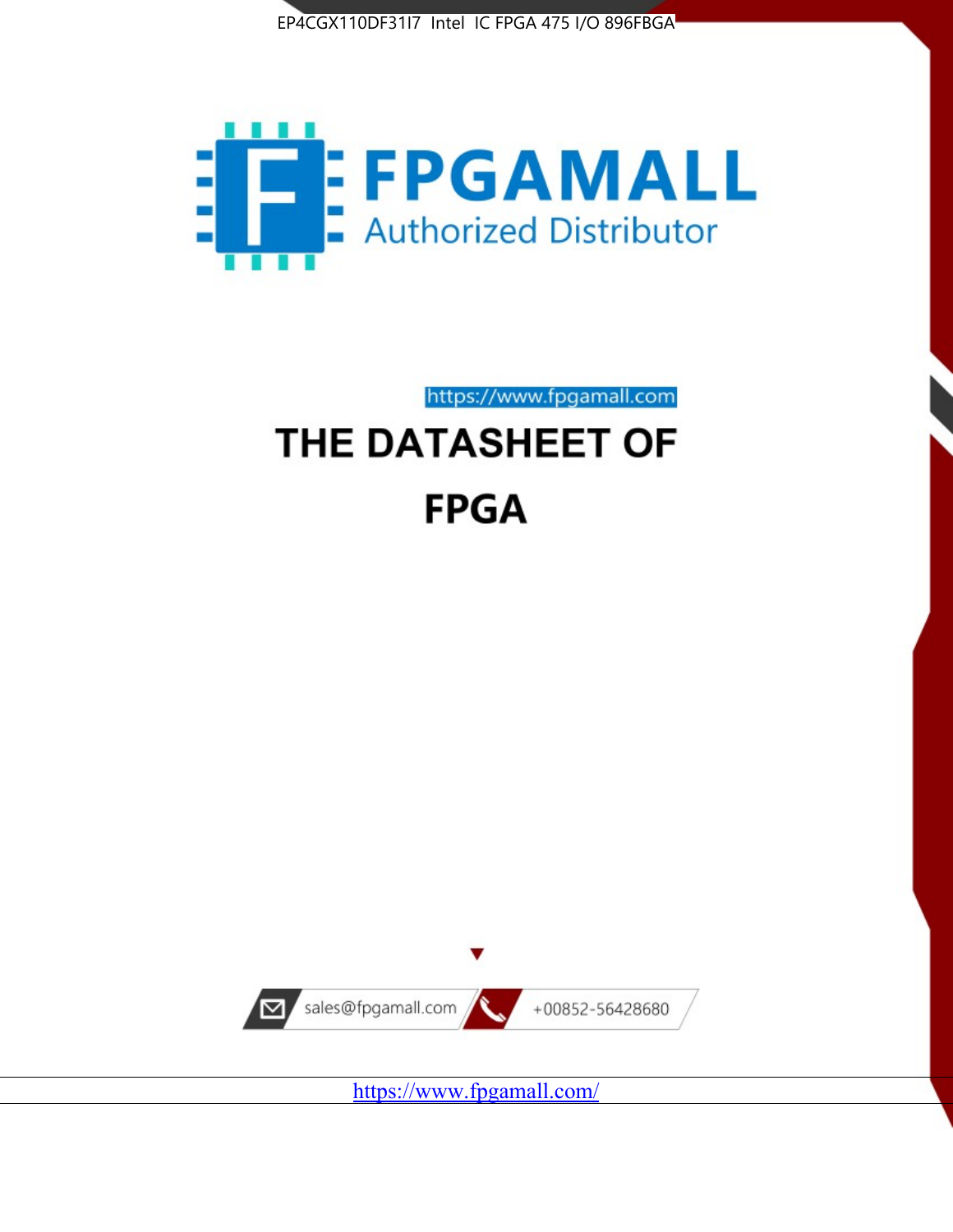

## **1. Cyclone IV Device Datasheet**

**CYIV-53001-2.0**

This chapter describes the electrical and switching characteristics for Cyclone<sup>®</sup> IV devices. Electrical characteristics include operating conditions and power consumption. Switching characteristics include transceiver specifications, core, and periphery performance. This chapter also describes I/O timing, including programmable I/O element (IOE) delay and programmable output buffer delay.

This chapter includes the following sections:

- "Operating Conditions" on page 1–1
- "Power Consumption" on page 1–16
- "Switching Characteristics" on page 1–16
- "I/O Timing" on page  $1-37$
- "Glossary" on page 1–37

## **Operating Conditions**

When Cyclone IV devices are implemented in a system, they are rated according to a set of defined parameters. To maintain the highest possible performance and reliability of Cyclone IV devices, you must consider the operating requirements described in this chapter.

Cyclone IV devices are offered in commercial, industrial, extended industrial and, automotive grades. Cyclone IV E devices offer –6 (fastest), –7, –8, –8L, and –9L speed grades for commercial devices, –8L speed grades for industrial devices, and –7 speed grade for extended industrial and automotive devices. Cyclone IV GX devices offer –6 (fastest), –7, and –8 speed grades for commercial devices and –7 speed grade for industrial devices.

**For more information about the supported speed grades for respective Cyclone IV** devices, refer to the *[Cyclone IV FPGA Device Family Overview](http://www.altera.com/literature/hb/cyclone-iv/cyiv-51001.pdf)* chapter.

**1** Cyclone IV E devices are offered in core voltages of 1.0 and 1.2 V. Cyclone IV E devices with a core voltage of 1.0 V have an 'L' prefix attached to the speed grade.

In this chapter, a prefix associated with the operating temperature range is attached to the speed grades; commercial with a "C" prefix, industrial with an "I" prefix, and automotive with an "A" prefix. Therefore, commercial devices are indicated as C6, C7, C8, C8L, or C9L per respective speed grade. Industrial devices are indicated as I7, I8, or I8L. Automotive devices are indicated as A7.

@2016 Altera Corporation. All rights reserved. ALTERA, ARRIA, CYCLONE, HARDCOPY, MAX, MEGACORE, NIOS, QUARTUS and STRATIX words and logos are trademarks of Altera Corporation and registered in the U.S. Patent and Trademark



Cyclone IV Device Handbook, Volume 3 March 2016

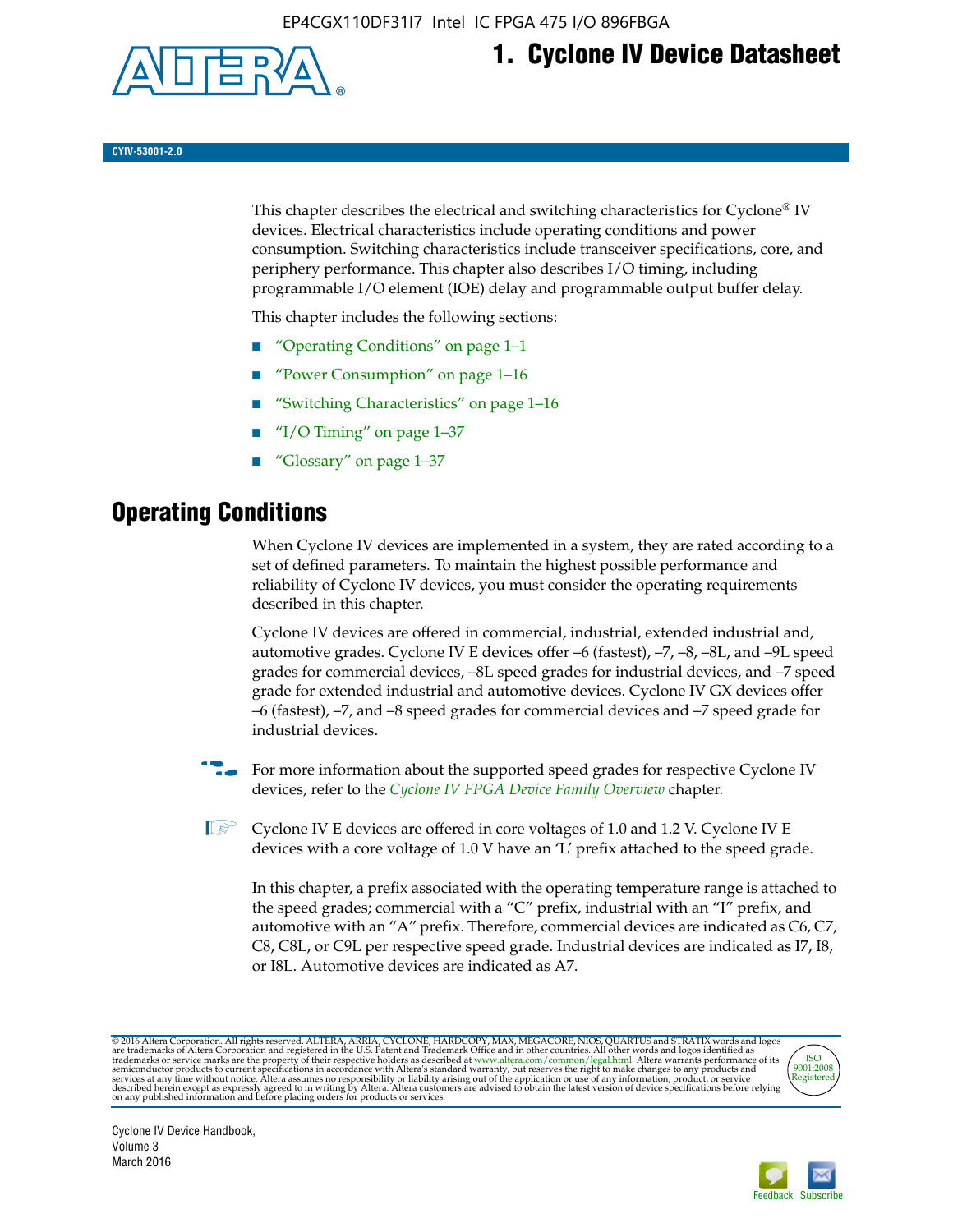**1 Cyclone IV E industrial devices I7 are offered with extended operating temperature** range.

### **Absolute Maximum Ratings**

Absolute maximum ratings define the maximum operating conditions for Cyclone IV devices. The values are based on experiments conducted with the device and theoretical modeling of breakdown and damage mechanisms. The functional operation of the device is not implied at these conditions. Table 1–1 lists the absolute maximum ratings for Cyclone IV devices.



**Conditions beyond those listed in Table 1–1 cause permanent damage to the device.** Additionally, device operation at the absolute maximum ratings for extended periods of time have adverse effects on the device.

| <b>Symbol</b>            | <b>Parameter</b>                                                                                                                             | Min    | <b>Max</b> | <b>Unit</b> |
|--------------------------|----------------------------------------------------------------------------------------------------------------------------------------------|--------|------------|-------------|
| <b>V<sub>CCINT</sub></b> | Core voltage, PCI Express <sup>®</sup> (PCIe <sup>®</sup> ) hard IP<br>block, and transceiver physical coding sublayer<br>(PCS) power supply | $-0.5$ | 1.8        | V           |
| $V_{CCA}$                | Phase-locked loop (PLL) analog power supply                                                                                                  | $-0.5$ | 3.75       | V           |
| $V_{CCD\_PLL}$           | PLL digital power supply                                                                                                                     | $-0.5$ | 1.8        | V           |
| V <sub>CCIO</sub>        | I/O banks power supply                                                                                                                       | $-0.5$ | 3.75       | V           |
| V <sub>CC_CLKIN</sub>    | Differential clock input pins power supply                                                                                                   | $-0.5$ | 4.5        | V           |
| $V_{\text{CCH_GXB}}$     | Transceiver output buffer power supply                                                                                                       | $-0.5$ | 3.75       | V           |
| $V_{\text{CCA\_GXB}}$    | Transceiver physical medium attachment (PMA)<br>and auxiliary power supply                                                                   | $-0.5$ | 3.75       | V           |
| $V_{CCL_GXB}$            | Transceiver PMA and auxiliary power supply                                                                                                   | $-0.5$ | 1.8        | V           |
| $V_{1}$                  | DC input voltage                                                                                                                             | $-0.5$ | 4.2        | V           |
| $I_{\text{OUT}}$         | DC output current, per pin                                                                                                                   | $-25$  | 40         | mA          |
| $T_{\mathtt{STG}}$       | Storage temperature                                                                                                                          | -65    | 150        | °C          |
| $T_{\rm J}$              | Operating junction temperature                                                                                                               | $-40$  | 125        | °C          |

**Table 1–1. Absolute Maximum Ratings for Cyclone IV Devices** *(1)*

**Note to Table 1–1:**

(1) Supply voltage specifications apply to voltage readings taken at the device pins with respect to ground, not at the power supply.

### **Maximum Allowed Overshoot or Undershoot Voltage**

During transitions, input signals may overshoot to the voltage shown in Table 1–2 and undershoot to –2.0 V for a magnitude of currents less than 100 mA and for periods shorter than 20 ns. Table 1–2 lists the maximum allowed input overshoot voltage and the duration of the overshoot voltage as a percentage over the lifetime of the device. The maximum allowed overshoot duration is specified as a percentage of high-time over the lifetime of the device.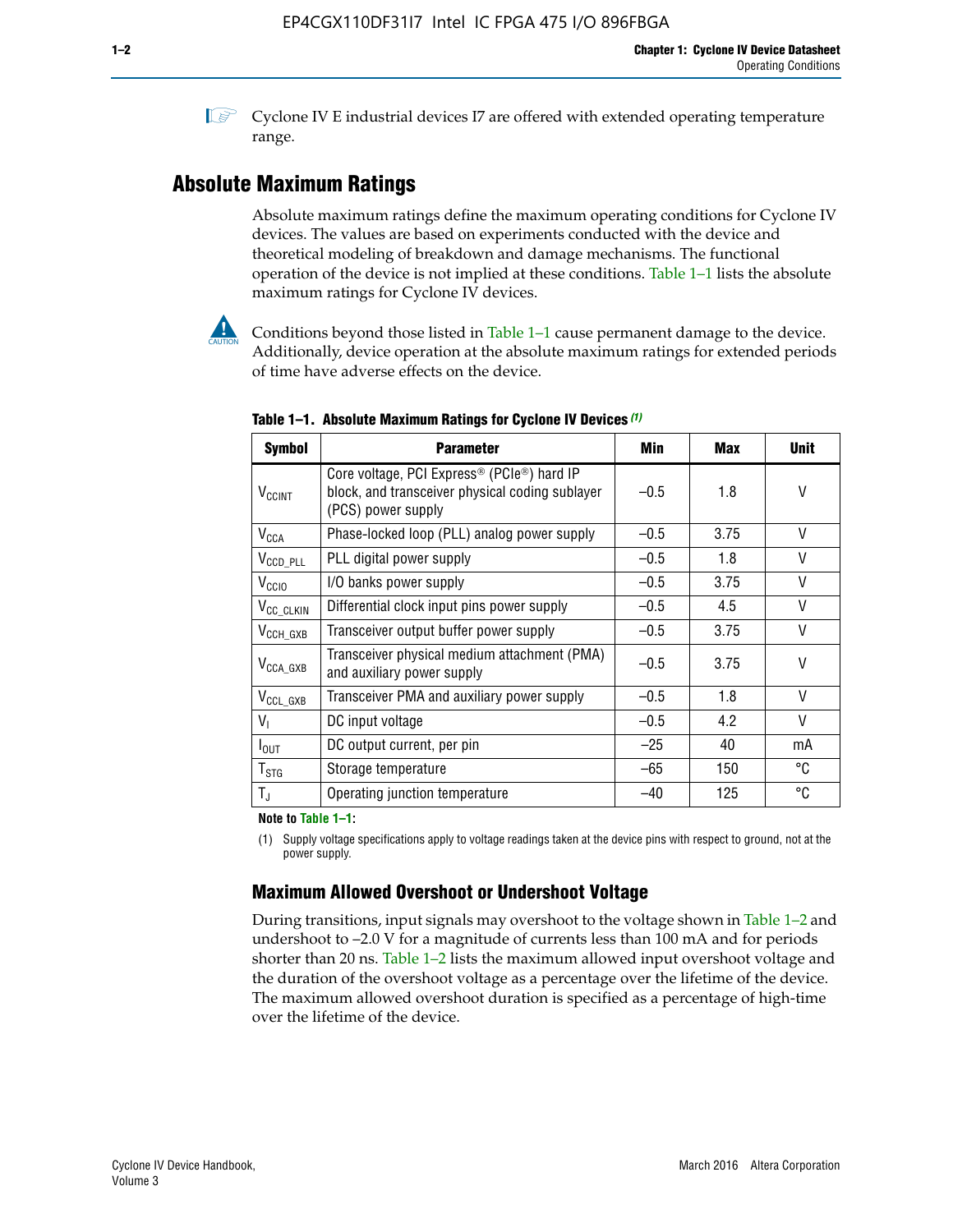$\mathbb{I}$  A DC signal is equivalent to 100% duty cycle. For example, a signal that overshoots to 4.3 V can only be at 4.3 V for 65% over the lifetime of the device; for a device lifetime of 10 years, this amounts to 65/10ths of a year.

| <b>Symbol</b> | <b>Parameter</b>    | <b>Condition (V)</b> | <b>Overshoot Duration as % of High Time</b> | Unit |
|---------------|---------------------|----------------------|---------------------------------------------|------|
|               |                     | $V_1 = 4.20$         | 100                                         | $\%$ |
|               |                     | $V_1 = 4.25$         | 98                                          | $\%$ |
| $V_i$         |                     | $V_1 = 4.30$         | 65                                          | $\%$ |
|               |                     | $V_1 = 4.35$         | 43                                          | $\%$ |
|               | AC Input<br>Voltage | $V_1 = 4.40$         | 29                                          | $\%$ |
|               |                     | $V_1 = 4.45$         | 20                                          | $\%$ |
|               |                     | $V_1 = 4.50$         | 13                                          | $\%$ |
|               |                     | $V_1 = 4.55$         | 9                                           | $\%$ |
|               |                     | $V_1 = 4.60$         | 6                                           | $\%$ |

**Table 1–2. Maximum Allowed Overshoot During Transitions over a 10**-**Year Time Frame for Cyclone IV Devices**

Figure 1–1 shows the methodology to determine the overshoot duration. The overshoot voltage is shown in red and is present on the input pin of the Cyclone IV device at over 4.3 V but below 4.4 V. From Table 1–2, for an overshoot of 4.3 V, the percentage of high time for the overshoot can be as high as 65% over a 10-year period. Percentage of high time is calculated as ([delta  $T$ ]/T)  $\times$  100. This 10-year period assumes that the device is always turned on with 100% I/O toggle rate and 50% duty cycle signal. For lower I/O toggle rates and situations in which the device is in an idle state, lifetimes are increased.



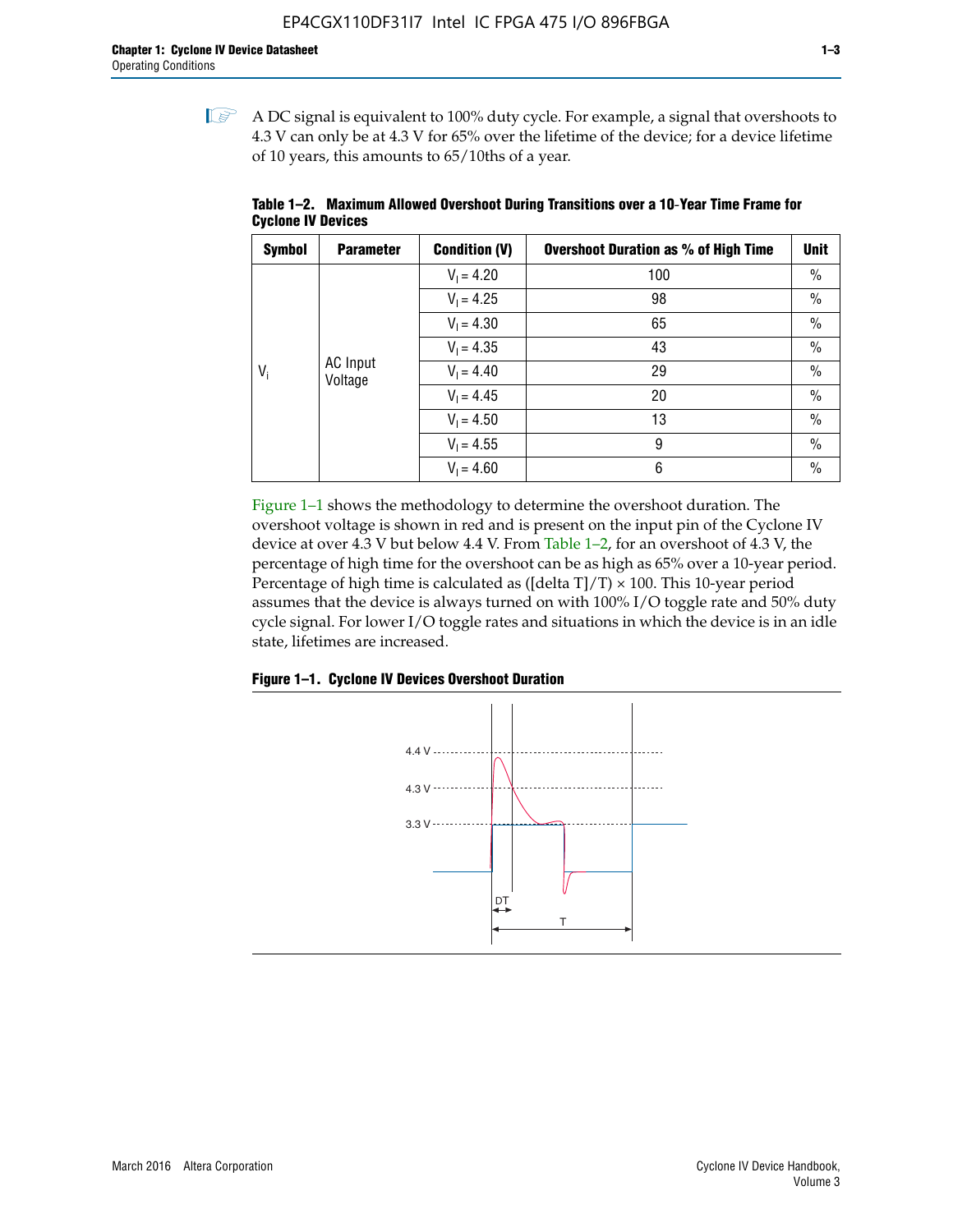## **Recommended Operating Conditions**

This section lists the functional operation limits for AC and DC parameters for Cyclone IV devices. Table 1–3 and Table 1–4 list the steady-state voltage and current values expected from Cyclone IV E and Cyclone IV GX devices. All supplies must be strictly monotonic without plateaus.

**Table 1–3. Recommended Operating Conditions for Cyclone IV E Devices** *(1)***,** *(2)* **(Part 1 of 2)**

| <b>Symbol</b>                                                                                                                                            | <b>Parameter</b>                                      | <b>Conditions</b>                        | <b>Min</b>                                                                                                                                                                                                                                                                                                                                                                                                                                                                                                                                  | <b>Typ</b> | <b>Max</b> | <b>Unit</b>  |
|----------------------------------------------------------------------------------------------------------------------------------------------------------|-------------------------------------------------------|------------------------------------------|---------------------------------------------------------------------------------------------------------------------------------------------------------------------------------------------------------------------------------------------------------------------------------------------------------------------------------------------------------------------------------------------------------------------------------------------------------------------------------------------------------------------------------------------|------------|------------|--------------|
|                                                                                                                                                          | Supply voltage for internal logic,<br>1.2-V operation |                                          | 1.15                                                                                                                                                                                                                                                                                                                                                                                                                                                                                                                                        | 1.2        | 1.25       | $\mathsf{V}$ |
|                                                                                                                                                          | Supply voltage for internal logic,<br>1.0-V operation |                                          | 0.97                                                                                                                                                                                                                                                                                                                                                                                                                                                                                                                                        | 1.0        | 1.03       | $\mathsf{V}$ |
|                                                                                                                                                          | Supply voltage for output buffers,<br>3.3-V operation |                                          | 3.135                                                                                                                                                                                                                                                                                                                                                                                                                                                                                                                                       | 3.3        | 3.465      | $\vee$       |
| $V_{CClNT}$ (3)<br>$V_{\text{CC10}}$ (3), (4)<br>$V_{CCA}$ (3)<br>$V_{\text{CCD\_PLL}}$ (3)<br>V <sub>1</sub><br>$V_0$<br>$T_{\rm J}$<br>$t_{\rm{RAMP}}$ | Supply voltage for output buffers,<br>3.0-V operation |                                          | 2.85                                                                                                                                                                                                                                                                                                                                                                                                                                                                                                                                        | 3          | 3.15       | V            |
|                                                                                                                                                          | Supply voltage for output buffers,<br>2.5-V operation |                                          | $\vee$<br>2.375<br>2.5<br>2.625<br>V<br>1.8<br>1.89<br>1.71<br>$\vee$<br>1.425<br>1.5<br>1.575<br>1.2<br>$\mathsf{V}$<br>1.14<br>1.26<br>$\vee$<br>2.375<br>2.5<br>2.625<br>V<br>1.15<br>1.2<br>1.25<br>$\vee$<br>0.97<br>1.0<br>1.03<br>$\mathsf{V}$<br>$-0.5$<br>3.6<br>$\overline{\phantom{0}}$<br>$\mathsf{V}$<br>$\pmb{0}$<br>$V_{CCIO}$<br>—<br>°C<br>$\mathbf 0$<br>85<br>°C<br>$-40$<br>100<br>°C<br>125<br>$-40$<br>°C<br>$-40$<br>125<br>$\qquad \qquad$<br>$50 \mu s$<br>50 ms<br>$50 \mu s$<br>3 ms<br>$\overline{\phantom{0}}$ |            |            |              |
|                                                                                                                                                          | Supply voltage for output buffers,<br>1.8-V operation |                                          |                                                                                                                                                                                                                                                                                                                                                                                                                                                                                                                                             |            |            |              |
|                                                                                                                                                          | Supply voltage for output buffers,<br>1.5-V operation |                                          |                                                                                                                                                                                                                                                                                                                                                                                                                                                                                                                                             |            |            |              |
|                                                                                                                                                          | Supply voltage for output buffers,<br>1.2-V operation |                                          |                                                                                                                                                                                                                                                                                                                                                                                                                                                                                                                                             |            |            |              |
|                                                                                                                                                          | Supply (analog) voltage for PLL<br>regulator          |                                          |                                                                                                                                                                                                                                                                                                                                                                                                                                                                                                                                             |            |            |              |
|                                                                                                                                                          | Supply (digital) voltage for PLL,<br>1.2-V operation  |                                          |                                                                                                                                                                                                                                                                                                                                                                                                                                                                                                                                             |            |            |              |
|                                                                                                                                                          | Supply (digital) voltage for PLL,<br>1.0-V operation  |                                          |                                                                                                                                                                                                                                                                                                                                                                                                                                                                                                                                             |            |            |              |
|                                                                                                                                                          | Input voltage                                         |                                          |                                                                                                                                                                                                                                                                                                                                                                                                                                                                                                                                             |            |            |              |
|                                                                                                                                                          | Output voltage                                        |                                          |                                                                                                                                                                                                                                                                                                                                                                                                                                                                                                                                             |            |            |              |
|                                                                                                                                                          |                                                       | For commercial use                       |                                                                                                                                                                                                                                                                                                                                                                                                                                                                                                                                             |            |            |              |
|                                                                                                                                                          | Operating junction temperature                        | For industrial use                       |                                                                                                                                                                                                                                                                                                                                                                                                                                                                                                                                             |            |            |              |
|                                                                                                                                                          |                                                       | For extended temperature                 |                                                                                                                                                                                                                                                                                                                                                                                                                                                                                                                                             |            |            |              |
|                                                                                                                                                          |                                                       | For automotive use                       |                                                                                                                                                                                                                                                                                                                                                                                                                                                                                                                                             |            |            |              |
|                                                                                                                                                          | Power supply ramp time                                | Standard power-on reset<br>$(POR)$ $(5)$ |                                                                                                                                                                                                                                                                                                                                                                                                                                                                                                                                             |            |            |              |
|                                                                                                                                                          |                                                       | Fast POR (6)                             |                                                                                                                                                                                                                                                                                                                                                                                                                                                                                                                                             |            |            |              |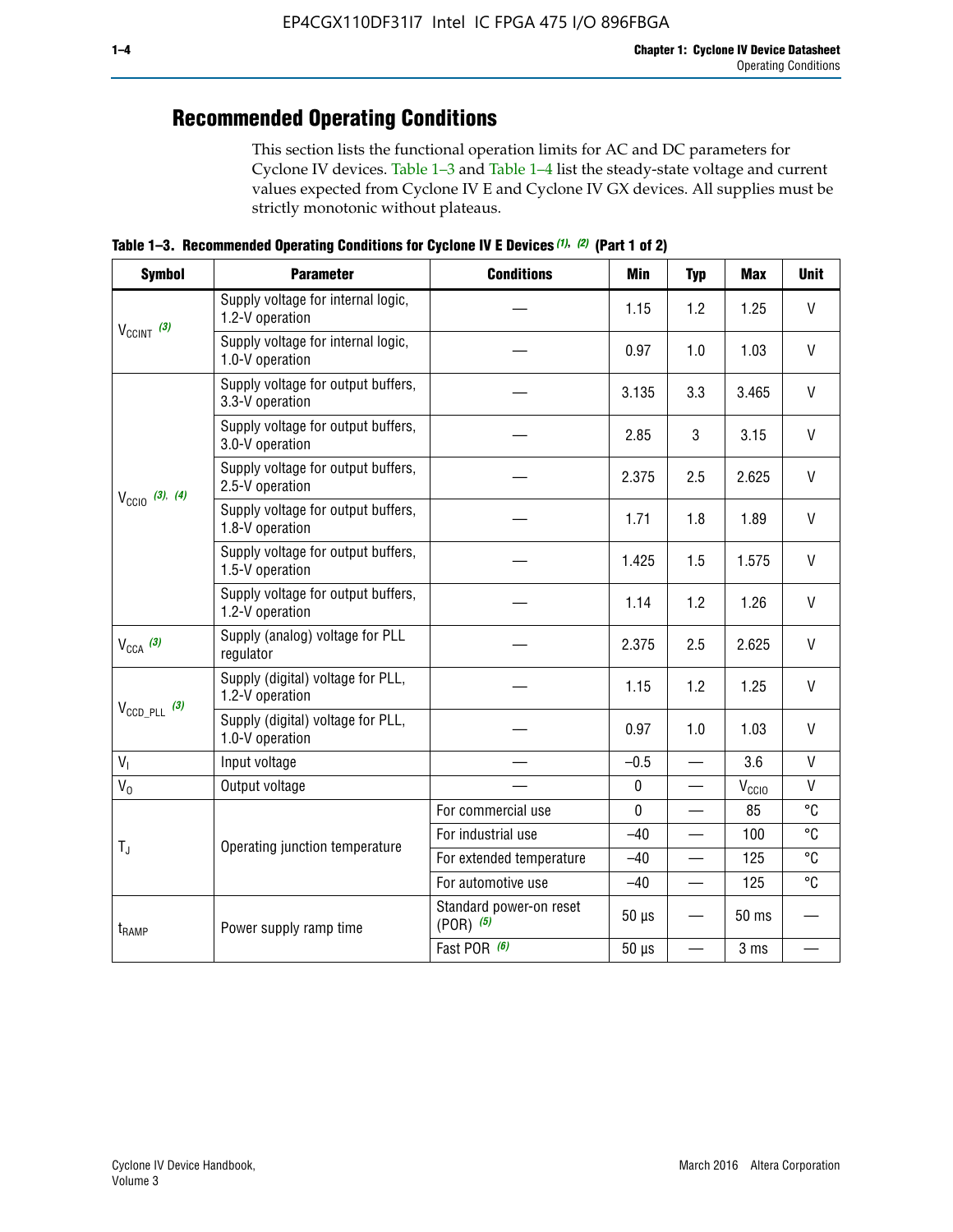| Svmbol             | <b>Parameter</b>                                              | <b>Conditions</b> | Min | Typ | <b>Max</b> | Unit |
|--------------------|---------------------------------------------------------------|-------------------|-----|-----|------------|------|
| <sup>I</sup> Diode | Magnitude of DC current across<br>PCI-clamp diode when enable |                   |     |     | 10         | mA   |

### **Notes to Table 1–3:**

(1) Cyclone IV E 1.0 V core voltage devices only support C8L, C9L, and I8L speed grades. Cyclone IV E 1.2 V core voltage devices only support C6, C7, C8, I7, and A7 speed grades.

(2)  $V_{CCIO}$  for all I/O banks must be powered up during device operation. All vcca pins must be powered to 2.5 V (even when PLLs are not used) and must be powered up and powered down at the same time.

(3)  $V_{CC}$  must rise monotonically.

(4)  $V_{\text{CCIO}}$  powers all input buffers.

(5) The POR time for Standard POR ranges between 50 and 200 ms. Each individual power supply must reach the recommended operating range within 50 ms.

(6) The POR time for Fast POR ranges between 3 and 9 ms. Each individual power supply must reach the recommended operating range within 3 ms.

| <b>Symbol</b>                                                                                                                                                                                                                                                                                                                                                                                                                                                                                                                                                         | <b>Parameter</b>                                                      | <b>Conditions</b> | Min   | <b>Typ</b> | <b>Max</b> | <b>Unit</b>  |
|-----------------------------------------------------------------------------------------------------------------------------------------------------------------------------------------------------------------------------------------------------------------------------------------------------------------------------------------------------------------------------------------------------------------------------------------------------------------------------------------------------------------------------------------------------------------------|-----------------------------------------------------------------------|-------------------|-------|------------|------------|--------------|
| $V_{CClNT}$ (3)                                                                                                                                                                                                                                                                                                                                                                                                                                                                                                                                                       | Core voltage, PCIe hard IP block, and<br>transceiver PCS power supply |                   | 1.16  | 1.2        | 1.24       | V            |
| $V_{CCA}$ (1), (3)                                                                                                                                                                                                                                                                                                                                                                                                                                                                                                                                                    | PLL analog power supply                                               |                   | 2.375 | 2.5        | 2.625      | $\mathsf{V}$ |
| $V_{\text{CCD\_PLL}}$ (2)                                                                                                                                                                                                                                                                                                                                                                                                                                                                                                                                             | PLL digital power supply                                              |                   | 1.16  | 1.2        | 1.24       | $\mathsf{V}$ |
|                                                                                                                                                                                                                                                                                                                                                                                                                                                                                                                                                                       | I/O banks power supply for 3.3-V<br>operation                         |                   | 3.135 | 3.3        | 3.465      | V            |
| I/O banks power supply for 3.0-V<br>operation<br>I/O banks power supply for 2.5-V<br>operation<br>$V_{\text{CC10}}$ (3), (4)<br>I/O banks power supply for 1.8-V<br>operation<br>I/O banks power supply for 1.5-V<br>operation<br>I/O banks power supply for 1.2-V<br>operation<br>Differential clock input pins power<br>supply for 3.3-V operation                                                                                                                                                                                                                  |                                                                       |                   | 2.85  | 3          | 3.15       | V            |
|                                                                                                                                                                                                                                                                                                                                                                                                                                                                                                                                                                       | 2.375                                                                 | 2.5               | 2.625 | V          |            |              |
|                                                                                                                                                                                                                                                                                                                                                                                                                                                                                                                                                                       |                                                                       |                   | 1.71  | 1.8        | 1.89       | V            |
|                                                                                                                                                                                                                                                                                                                                                                                                                                                                                                                                                                       |                                                                       |                   | 1.425 | 1.5        | 1.575      | V            |
|                                                                                                                                                                                                                                                                                                                                                                                                                                                                                                                                                                       |                                                                       |                   | 1.14  | 1.2        | 1.26       | $\mathsf{V}$ |
| 3.135<br>3.3<br>Differential clock input pins power<br>3<br>2.85<br>supply for 3.0-V operation<br>Differential clock input pins power<br>2.5<br>2.375<br>supply for 2.5-V operation<br>V <sub>CC_CLKIN</sub><br>(3), (5), (6)<br>Differential clock input pins power<br>1.8<br>1.71<br>supply for 1.8-V operation<br>Differential clock input pins power<br>1.425<br>1.5<br>supply for 1.5-V operation<br>Differential clock input pins power<br>1.2<br>1.14<br>supply for 1.2-V operation<br>2.375<br>2.5<br>$V_{CCH_GXB}$<br>Transceiver output buffer power supply |                                                                       |                   |       |            | 3.465      | V            |
|                                                                                                                                                                                                                                                                                                                                                                                                                                                                                                                                                                       | 3.15                                                                  | V                 |       |            |            |              |
|                                                                                                                                                                                                                                                                                                                                                                                                                                                                                                                                                                       | 2.625                                                                 | V                 |       |            |            |              |
|                                                                                                                                                                                                                                                                                                                                                                                                                                                                                                                                                                       |                                                                       |                   |       |            | 1.89       | $\vee$       |
|                                                                                                                                                                                                                                                                                                                                                                                                                                                                                                                                                                       |                                                                       |                   |       |            | 1.575      | V            |
|                                                                                                                                                                                                                                                                                                                                                                                                                                                                                                                                                                       |                                                                       |                   |       |            | 1.26       | V            |
|                                                                                                                                                                                                                                                                                                                                                                                                                                                                                                                                                                       |                                                                       |                   |       |            | 2.625      | $\mathsf{V}$ |

### **Table 1–4. Recommended Operating Conditions for Cyclone IV GX Devices (Part 1 of 2)**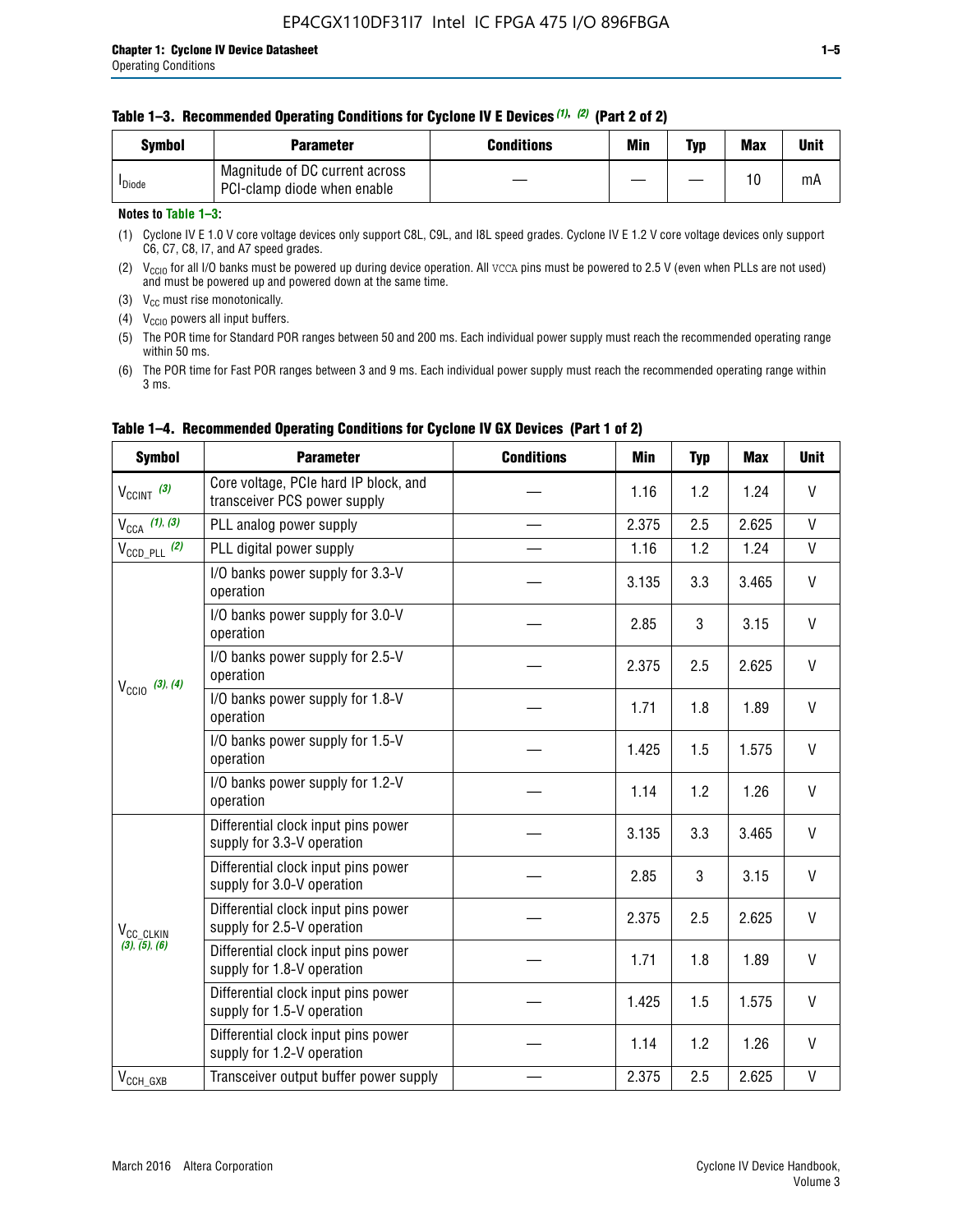| <b>Symbol</b>         | <b>Parameter</b>                                               | <b>Conditions</b>                        | Min          | Typ | <b>Max</b>        | <b>Unit</b> |
|-----------------------|----------------------------------------------------------------|------------------------------------------|--------------|-----|-------------------|-------------|
| $V_{\text{CCA\_GXB}}$ | Transceiver PMA and auxiliary power<br>supply                  |                                          | 2.375        | 2.5 | 2.625             | V           |
| $V_{\rm CCL\_GXB}$    | Transceiver PMA and auxiliary power<br>supply                  |                                          | 1.16         | 1.2 | 1.24              | V           |
| $V_{1}$               | DC input voltage                                               |                                          | $-0.5$       |     | 3.6               | V           |
| $V_0$                 | DC output voltage                                              |                                          | $\mathbf{0}$ |     | V <sub>CCIO</sub> | ٧           |
|                       | Operating junction temperature                                 | For commercial use                       | $\mathbf{0}$ |     | 85                | °C          |
| T,                    |                                                                | For industrial use                       | $-40$        |     | 100               | °C          |
| t <sub>RAMP</sub>     | Power supply ramp time                                         | Standard power-on reset<br>$(POR)$ $(7)$ | $50 \mu s$   |     | $50$ ms           |             |
|                       |                                                                | Fast POR (8)                             | $50 \mu s$   |     | 3 <sub>ms</sub>   |             |
| <sup>I</sup> Diode    | Magnitude of DC current across<br>PCI-clamp diode when enabled |                                          |              |     | 10                | mA          |

#### **Table 1–4. Recommended Operating Conditions for Cyclone IV GX Devices (Part 2 of 2)**

**Notes to Table 1–4:**

- (1) All VCCA pins must be powered to 2.5 V (even when PLLs are not used) and must be powered up and powered down at the same time.
- (2) You must connect  $V_{CCD\_PLL}$  to  $V_{CCINT}$  through a decoupling capacitor and ferrite bead.
- (3) Power supplies must rise monotonically.
- (4)  $V_{\text{CCIO}}$  for all I/O banks must be powered up during device operation. Configurations pins are powered up by V<sub>CCIO</sub> of I/O Banks 3, 8, and 9 where I/O Banks 3 and 9 only support V<sub>CCIO</sub> of 1.5, 1.8, 2.5, 3.0, and 3.3 V. For fast passive parallel (FPP) configuration mode, the V<sub>CCIO</sub> level of I/O<br>Bank 8 must be powered up to 1.5, 1.8, 2.5, 3.0, and 3.3 V.
- (5) You must set  $V_{CC_CCLKIN}$  to 2.5 V if you use CLKIN as a high-speed serial interface (HSSI) refclk or as a DIFFCLK input.
- (6) The CLKIN pins in I/O Banks 3B and 8B can support single-ended I/O standard when the pins are used to clock left PLLs in non-transceiver applications.
- (7) The POR time for Standard POR ranges between 50 and 200 ms.  $V_{\text{CCIA}}$ ,  $V_{\text{CCIA}}$ , and  $V_{\text{CCIO}}$  of I/O Banks 3, 8, and 9 must reach the recommended operating range within 50 ms.
- (8) The POR time for Fast POR ranges between 3 and 9 ms.  $V_{\text{CCH},T}$ ,  $V_{\text{CCA}}$ , and  $V_{\text{CCI}}$  of I/O Banks 3, 8, and 9 must reach the recommended operating range within 3 ms.

### **ESD Performance**

This section lists the electrostatic discharge (ESD) voltages using the human body model (HBM) and charged device model (CDM) for Cyclone IV devices general purpose I/Os (GPIOs) and high-speed serial interface (HSSI) I/Os. Table 1–5 lists the ESD for Cyclone IV devices GPIOs and HSSI I/Os.

|  |  |  |  |  |  |  | Table 1–5. ESD for Cyclone IV Devices GPIOs and HSSI I/Os |  |  |
|--|--|--|--|--|--|--|-----------------------------------------------------------|--|--|
|--|--|--|--|--|--|--|-----------------------------------------------------------|--|--|

| <b>Symbol</b>  | <b>Parameter</b>                      | <b>Passing Voltage</b> | <b>Unit</b> |
|----------------|---------------------------------------|------------------------|-------------|
|                | ESD voltage using the HBM (GPIOs) (1) | ± 2000                 |             |
| <b>VESDHBM</b> | ESD using the HBM (HSSI I/Os) (2)     | ± 1000                 |             |
|                | ESD using the CDM (GPIOs)             | ± 500                  |             |
| <b>VESDCDM</b> | ESD using the CDM (HSSI I/Os) (2)     | ± 250                  |             |

#### **Notes to Table 1–5:**

(1) The passing voltage for EP4CGX15 and EP4CGX30 row I/Os is ±1000V.

(2) This value is applicable only to Cyclone IV GX devices.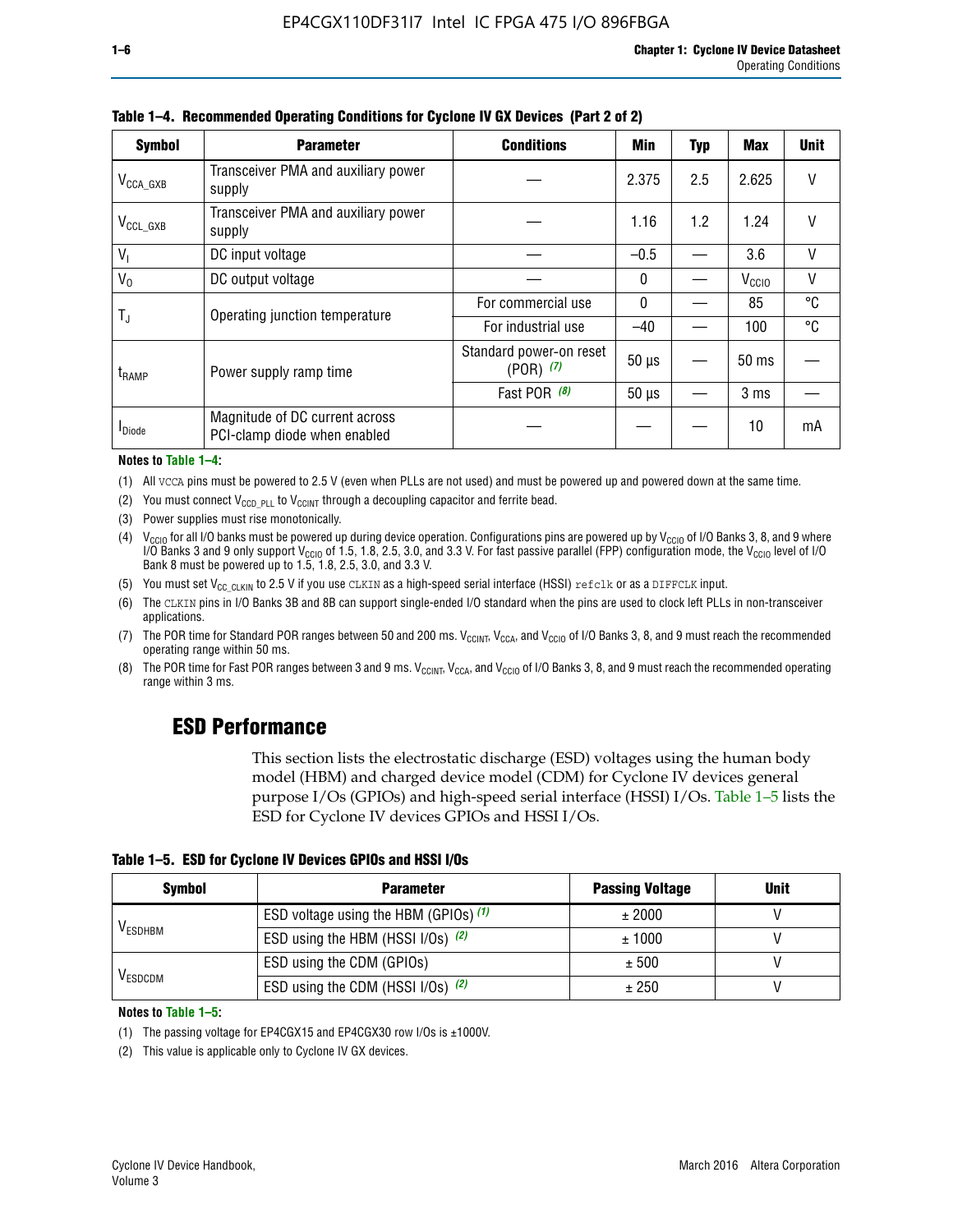### **DC Characteristics**

This section lists the I/O leakage current, pin capacitance, on-chip termination (OCT) tolerance, and bus hold specifications for Cyclone IV devices.

### **Supply Current**

The device supply current requirement is the minimum current drawn from the power supply pins that can be used as a reference for power size planning. Use the Excel-based early power estimator (EPE) to get the supply current estimates for your design because these currents vary greatly with the resources used. Table 1–6 lists the I/O pin leakage current for Cyclone IV devices.

**Table 1–6. I/O Pin Leakage Current for Cyclone IV Devices** *(1)***,** *(2)*

| <b>Symbol</b> | <b>Parameter</b>                     | <b>Conditions</b>                     | <b>Device</b> | Min   | Typ | <b>Max</b> | <b>Unit</b> |
|---------------|--------------------------------------|---------------------------------------|---------------|-------|-----|------------|-------------|
| -lı           | Input pin leakage current            | $V_1 = 0$ V to $V_{\text{CCIOMAX}}$   |               | $-10$ |     | 10         | μA          |
| $I_{0Z}$      | Tristated I/O pin leakage<br>current | $V_0 = 0 V$ to $V_{\text{CCIOMAX}}$ I |               | $-10$ |     | 10         | μA          |

**Notes to Table 1–6:**

(1) This value is specified for normal device operation. The value varies during device power-up. This applies for all V<sub>CCIO</sub> settings (3.3, 3.0, 2.5, 1.8, 1.5, and 1.2 V).

(2) The 10 µA I/O leakage current limit is applicable when the internal clamping diode is off. A higher current can be observed when the diode is on.

### **Bus Hold**

The bus hold retains the last valid logic state after the source driving it either enters the high impedance state or is removed. Each I/O pin has an option to enable bus hold in user mode. Bus hold is always disabled in configuration mode.

Table 1–7 lists bus hold specifications for Cyclone IV devices.

|                                                   |                                  | $V_{CCIO} (V)$ |            |       |            |            |            |            |            |       |            |       |            |    |
|---------------------------------------------------|----------------------------------|----------------|------------|-------|------------|------------|------------|------------|------------|-------|------------|-------|------------|----|
| <b>Parameter</b>                                  | <b>Condition</b>                 | 1.2            |            |       | 1.5        |            | 1.8        |            | 2.5        |       | 3.0        |       | 3.3        |    |
|                                                   |                                  | <b>Min</b>     | <b>Max</b> | Min   | <b>Max</b> | <b>Min</b> | <b>Max</b> | <b>Min</b> | <b>Max</b> | Min   | <b>Max</b> | Min   | <b>Max</b> |    |
| <b>Bus hold</b><br>low,<br>sustaining<br>current  | $V_{IN}$ > $V_{IL}$<br>(maximum) | 8              |            | 12    |            | 30         |            | 50         |            | 70    |            | 70    |            | μA |
| <b>Bus hold</b><br>high,<br>sustaining<br>current | $V_{IN}$ < $V_{IL}$<br>(minimum) | $-8$           |            | $-12$ |            | $-30$      |            | $-50$      |            | $-70$ |            | $-70$ |            | μA |
| <b>Bus hold</b><br>low,<br>overdrive<br>current   | $0 V < V_{IN} < V_{CG10}$        |                | 125        |       | 175        |            | 200        |            | 300        |       | 500        |       | 500        | μA |
| <b>Bus hold</b><br>high,<br>overdrive<br>current  | $0 V < V_{IN} < V_{CG10}$        |                | $-125$     |       | $-175$     |            | $-200$     |            | $-300$     |       | $-500$     |       | $-500$     | μA |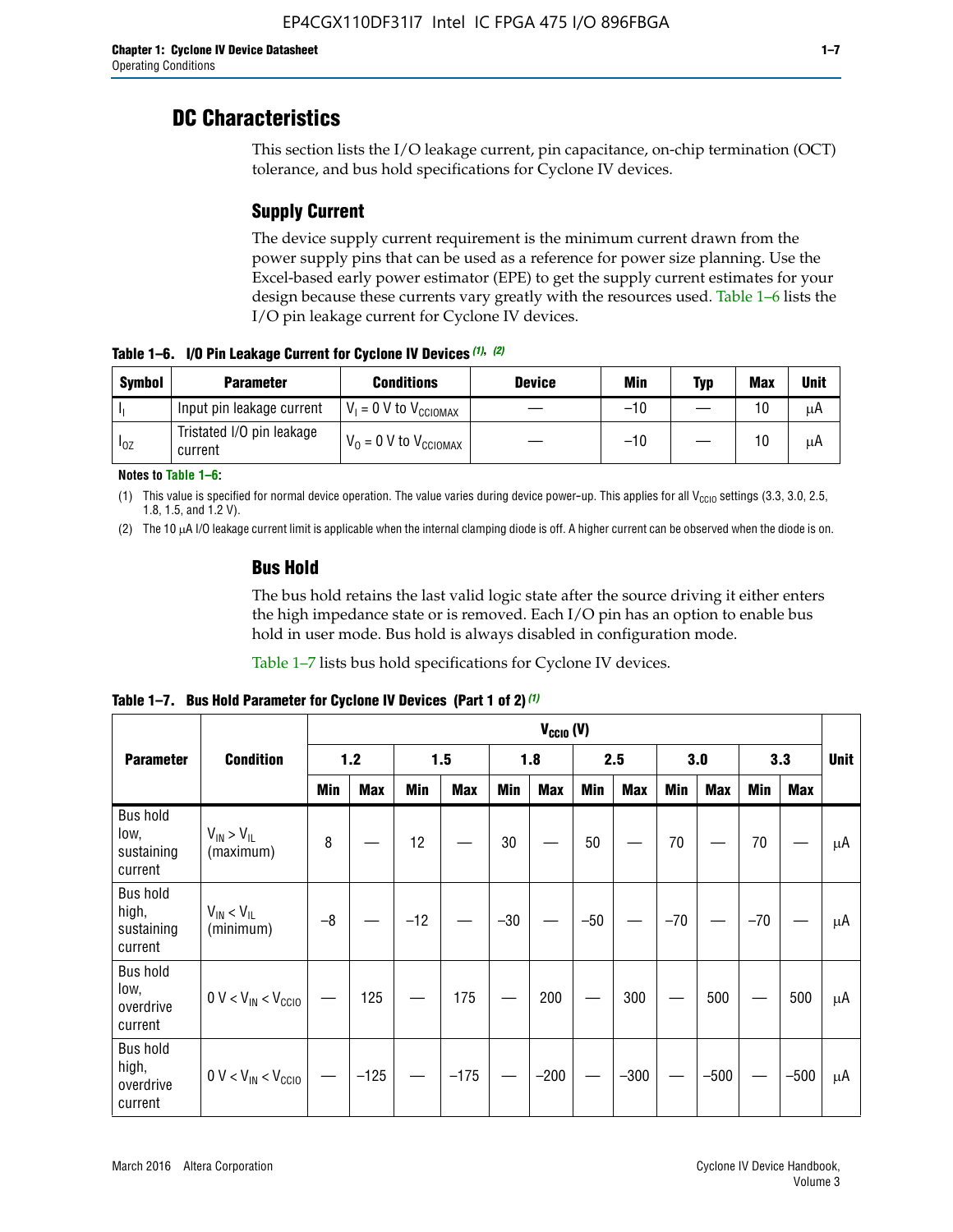| <b>Parameter</b>       | <b>Condition</b> |            | $V_{CClO}$ (V) |            |            |      |            |     |     |     |            |            |     |  |
|------------------------|------------------|------------|----------------|------------|------------|------|------------|-----|-----|-----|------------|------------|-----|--|
|                        |                  | 1.2        |                |            | 1.5        |      | 1.8        |     | 2.5 |     | 3.0        |            | 3.3 |  |
|                        |                  | <b>Min</b> | <b>Max</b>     | <b>Min</b> | <b>Max</b> | Min  | <b>Max</b> | Min | Max | Min | <b>Max</b> | <b>Min</b> | Max |  |
| Bus hold trip<br>point |                  | 0.3        | 0.9            | 0.375      | 1.125      | 0.68 | 1.07       | 0.7 | 1.7 | 0.8 | റ          | 0.8        |     |  |

**Table 1–7. Bus Hold Parameter for Cyclone IV Devices (Part 2 of 2)** *(1)*

**Note to Table 1–7:**

(1) Bus hold trip points are based on the calculated input voltages from the JEDEC standard.

### **OCT Specifications**

Table 1–8 lists the variation of OCT without calibration across process, temperature, and voltage (PVT).

**Table 1–8. Series OCT Without Calibration Specifications for Cyclone IV Devices**

|                                   |                      | <b>Resistance Tolerance</b> |                                                                             |               |
|-----------------------------------|----------------------|-----------------------------|-----------------------------------------------------------------------------|---------------|
| <b>Description</b>                | $V_{\text{CCIO}}(V)$ | <b>Commercial Maximum</b>   | <b>Industrial, Extended</b><br>industrial, and<br><b>Automotive Maximum</b> | <b>Unit</b>   |
|                                   | 3.0                  | ±30                         | ±40                                                                         | $\frac{0}{0}$ |
|                                   | 2.5                  | ±30                         | ±40                                                                         | $\frac{0}{0}$ |
| Series OCT without<br>calibration | 1.8                  | ±40                         | ±50                                                                         | $\frac{0}{0}$ |
|                                   | 1.5                  | ±50                         | ±50                                                                         | $\frac{0}{0}$ |
|                                   | 1.2                  | ±50                         | ±50                                                                         | $\frac{0}{0}$ |

OCT calibration is automatically performed at device power-up for OCT-enabled I/Os.

Table 1–9 lists the OCT calibration accuracy at device power-up.

|  | Table 1–9.  Series OCT with Calibration at Device Power-Up Specifications for Cyclone IV Devices |  |  |  |
|--|--------------------------------------------------------------------------------------------------|--|--|--|
|--|--------------------------------------------------------------------------------------------------|--|--|--|

|                       |                | <b>Calibration Accuracy</b> |                                                                             |               |
|-----------------------|----------------|-----------------------------|-----------------------------------------------------------------------------|---------------|
| <b>Description</b>    | $V_{CGI0} (V)$ | <b>Commercial Maximum</b>   | <b>Industrial, Extended</b><br>industrial, and<br><b>Automotive Maximum</b> | Unit          |
|                       | 3.0            | ±10                         | ±10                                                                         | $\%$          |
| Series OCT with       | 2.5            | ±10                         | ±10                                                                         | $\%$          |
| calibration at device | 1.8            | ±10                         | ±10                                                                         | $\frac{0}{0}$ |
| power-up              | 1.5            | ±10                         | ±10                                                                         | $\frac{0}{0}$ |
|                       | 1.2            | ±10                         | ±10                                                                         | $\frac{0}{0}$ |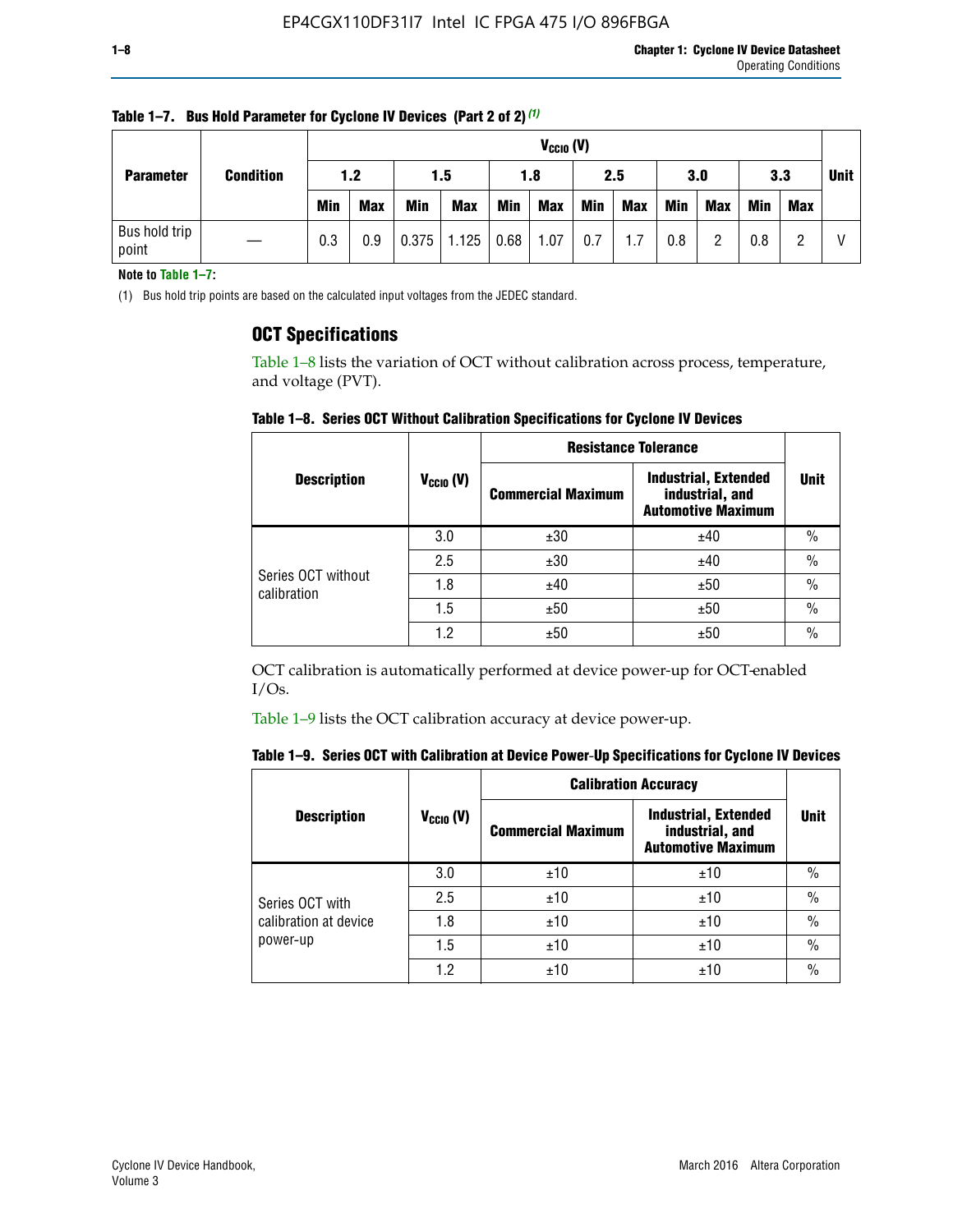The OCT resistance may vary with the variation of temperature and voltage after calibration at device power-up. Use Table 1–10 and Equation 1–1 to determine the final OCT resistance considering the variations after calibration at device power-up. Table 1–10 lists the change percentage of the OCT resistance with voltage and temperature.

**Table 1–10. OCT Variation After Calibration at Device Power**-**Up for Cyclone IV Devices**

| <b>Nominal Voltage</b> | dR/dT (%/°C) | $dR/dV$ (%/mV) |
|------------------------|--------------|----------------|
| 3.0                    | 0.262        | $-0.026$       |
| 2.5                    | 0.234        | $-0.039$       |
| 1.8                    | 0.219        | $-0.086$       |
| 1.5                    | 0.199        | $-0.136$       |
| 1.2                    | 0.161        | $-0.288$       |

#### **Equation 1–1. Final OCT Resistance** *(1)***,** *(2)***,** *(3)***,** *(4)***,** *(5)***,** *(6)*

 $\Delta R_V = (V_2 - V_1) \times 1000 \times dR/dV$  ––––––––––––(7)  $\Delta R_T = (T_2 - T_1) \times dR/dT$  ––––––– (8) For  $\Delta R_x < 0$ ; MF<sub>x</sub> = 1/ ( $|\Delta R_x|/100 + 1$ ) –––––– (9) For  $\Delta R_x > 0$ ;  $\text{MF}_x = \Delta R_x / 100 + 1$  ——– (10)  $MF = MF_V \times MF_T$  –––––––––––(11) Rfinal = Rinitial × MF ––––– *(12)*

#### **Notes to Equation 1–1:**

- (1)  $T_2$  is the final temperature.
- (2)  $T_1$  is the initial temperature.
- (3) MF is multiplication factor.
- (4)  $R<sub>final</sub>$  is final resistance.
- (5) Rinitial is initial resistance.
- (6) Subscript x refers to both  $\sqrt{v}$  and  $\sqrt{v}$ .
- (7)  $\Delta R_V$  is a variation of resistance with voltage.
- (8)  $\Delta R_T$  is a variation of resistance with temperature.
- (9) dR/dT is the change percentage of resistance with temperature after calibration at device power-up.
- (10) dR/dV is the change percentage of resistance with voltage after calibration at device power-up.
- (11)  $V_2$  is final voltage.
- (12)  $V_1$  is the initial voltage.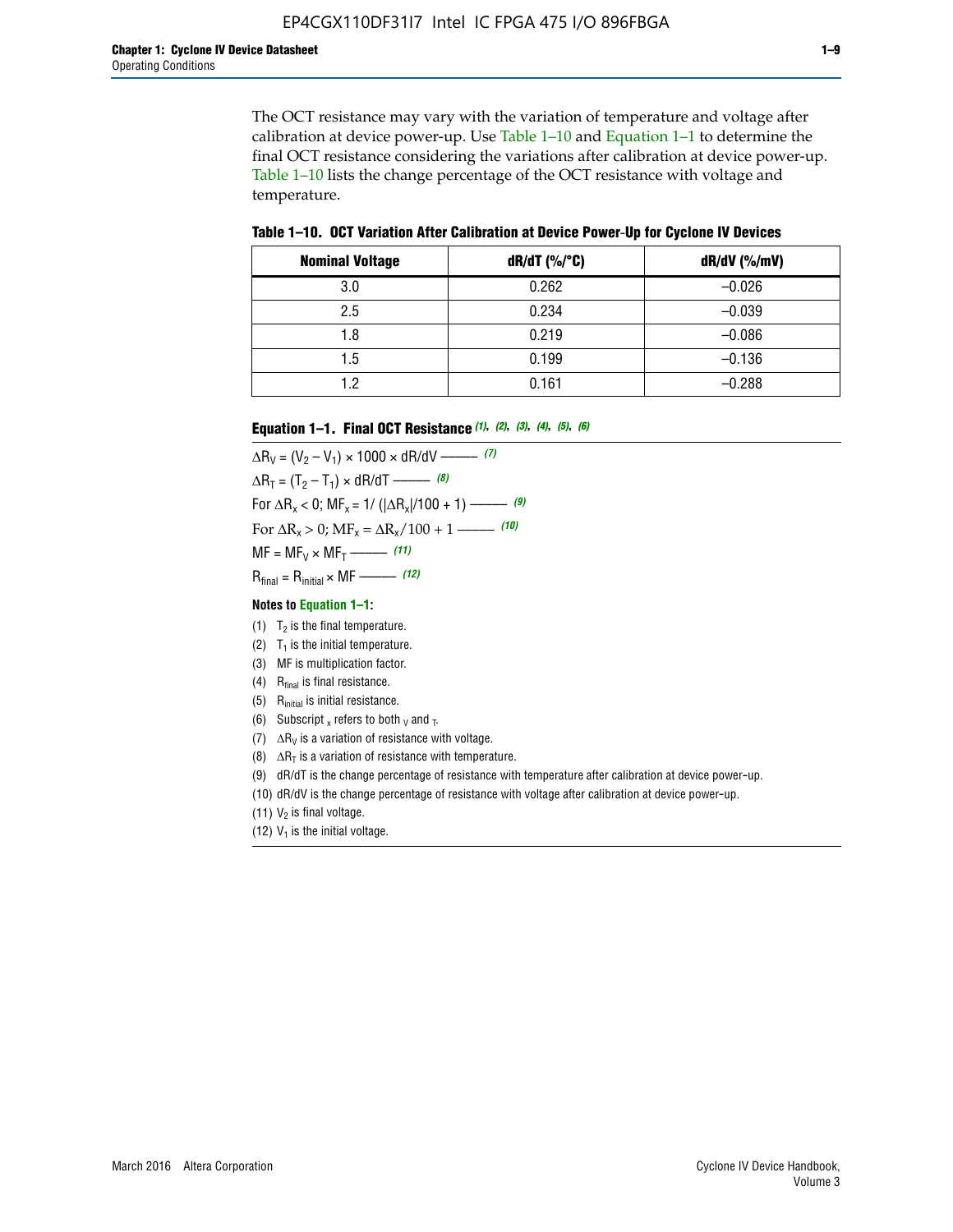Example 1-1 shows how to calculate the change of  $50$ - $\Omega$  I/O impedance from 25°C at 3.0 V to 85°C at 3.15 V.

### **Example 1–1. Impedance Change**

 $\Delta R_V = (3.15 - 3) \times 1000 \times -0.026 = -3.83$  $\Delta R_T = (85 - 25) \times 0.262 = 15.72$ Because  $\Delta R_V$  is negative,  $MF_V = 1 / (3.83/100 + 1) = 0.963$ Because  $\Delta R_T$  is positive,  $MF_T = 15.72/100 + 1 = 1.157$  $MF = 0.963 \times 1.157 = 1.114$  $R_{final} = 50 \times 1.114 = 55.71 \Omega$ 

### **Pin Capacitance**

Table 1–11 lists the pin capacitance for Cyclone IV devices.

**Table 1–11. Pin Capacitance for Cyclone IV Devices** *(1)*

| <b>Symbol</b>       | <b>Parameter</b>                                                                                    | Typical-<br><b>Quad Flat</b><br><b>Pack</b><br>(QFP) | Typical-<br><b>Quad Flat</b><br><b>No Leads</b><br>(QFN) | Typical-<br><b>Ball-Grid</b><br><b>Array</b><br>(BGA) | <b>Unit</b> |
|---------------------|-----------------------------------------------------------------------------------------------------|------------------------------------------------------|----------------------------------------------------------|-------------------------------------------------------|-------------|
| C <sub>IOTB</sub>   | Input capacitance on top and bottom I/O pins                                                        |                                                      |                                                          | 6                                                     | рF          |
| $C_{IOLR}$          | Input capacitance on right I/O pins                                                                 |                                                      |                                                          | 5                                                     | pF          |
| $C_{LVDSLR}$        | Input capacitance on right I/O pins with dedicated LVDS output                                      | 8                                                    | 8                                                        | 7                                                     | рF          |
| $C_{VREFLR}$<br>(2) | Input capacitance on right dual-purpose VREF pin when used as<br>$V_{BFF}$ or user I/O pin          | 21                                                   | 21                                                       | 21                                                    | pF          |
| $C_{VREFTB}$<br>(2) | Input capacitance on top and bottom dual-purpose VREF pin when<br>used as $V_{BFF}$ or user I/O pin | 23(3)                                                | 23                                                       | 23                                                    | рF          |
| $C_{CLKTB}$         | Input capacitance on top and bottom dedicated clock input pins                                      |                                                      | 7                                                        | 6                                                     | рF          |
| $C_{CLKLR}$         | Input capacitance on right dedicated clock input pins                                               | 6                                                    | 6                                                        | 5                                                     | рF          |

#### **Notes to Table 1–11:**

(1) The pin capacitance applies to FBGA, UBGA, and MBGA packages.

(2) When you use the VREF pin as a regular input or output, you can expect a reduced performance of toggle rate and  $t_{\rm CO}$  because of higher pin capacitance.

(3) CVREFTB for the EP4CE22 device is 30 pF.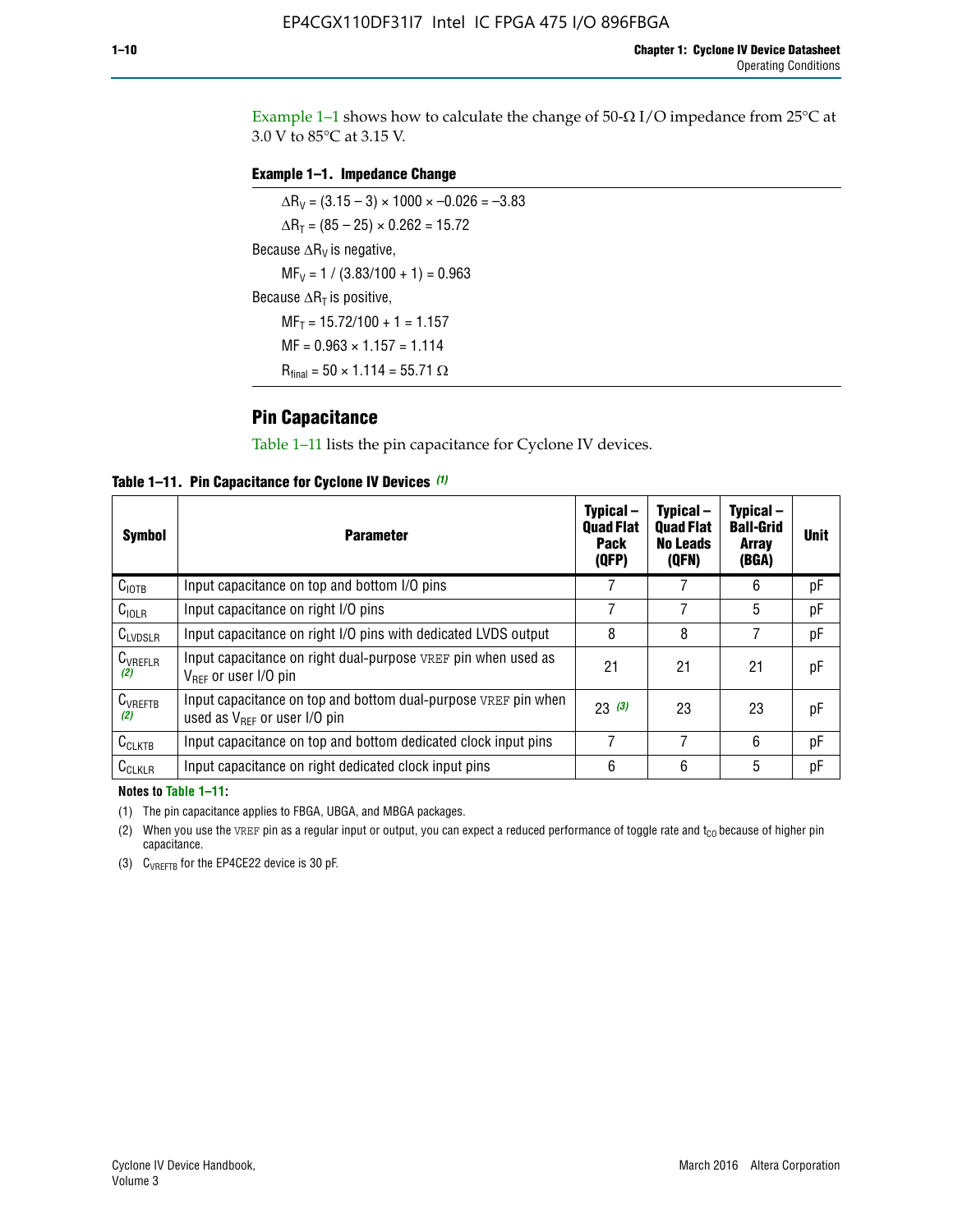### **Internal Weak Pull-Up and Weak Pull-Down Resistor**

Table 1–12 lists the weak pull-up and pull-down resistor values for Cyclone IV devices.

**Table 1–12. Internal Weak Pull**-**Up and Weak Pull**-**Down Resistor Values for Cyclone IV Devices** *(1)*

| <b>Symbol</b> | <b>Parameter</b>                                                            | <b>Conditions</b>                                  | Min | <b>Typ</b> | <b>Max</b> | <b>Unit</b> |
|---------------|-----------------------------------------------------------------------------|----------------------------------------------------|-----|------------|------------|-------------|
|               |                                                                             | $V_{\text{CC10}} = 3.3 \text{ V} \pm 5\%$ (2), (3) | 7   | 25         | 41         | $k\Omega$   |
|               | Value of the I/O pin pull-up resistor                                       | $V_{\text{CC10}} = 3.0 \text{ V} \pm 5\%$ (2), (3) | 7   | 28         | 47         | kΩ          |
|               | before and during configuration, as                                         | $V_{\text{CC10}} = 2.5 V \pm 5\%$ (2), (3)         | 8   | 35         | 61         | kΩ          |
| $R_{PU}$      | well as user mode if you enable the<br>programmable pull-up resistor option | $V_{\text{CGI0}} = 1.8 V \pm 5\%$ (2), (3)         | 10  | 57         | 108        | $k\Omega$   |
|               |                                                                             | $V_{\text{CC10}} = 1.5 V \pm 5\%$ (2), (3)         | 13  | 82         | 163        | $k\Omega$   |
|               |                                                                             | $V_{\text{CC10}} = 1.2 V \pm 5\%$ (2), (3)         | 19  | 143        | 351        | kΩ          |
|               |                                                                             | $V_{\text{CC10}} = 3.3 V \pm 5\%$ (4)              | 6   | 19         | 30         | kΩ          |
|               |                                                                             | $V_{\text{CC10}} = 3.0 V \pm 5\%$ (4)              | 6   | 22         | 36         | $k\Omega$   |
| $R_{PD}$      | Value of the I/O pin pull-down resistor<br>before and during configuration  | $V_{\text{CC10}} = 2.5 V \pm 5\%$ (4)              | 6   | 25         | 43         | kΩ          |
|               |                                                                             | $V_{\text{CC10}} = 1.8 V \pm 5\%$ (4)              | 7   | 35         | 71         | $k\Omega$   |
|               |                                                                             | $V_{\text{CC10}} = 1.5 V \pm 5\%$ (4)              | 8   | 50         | 112        | kΩ          |

#### **Notes to Table 1–12:**

- (1) All I/O pins have an option to enable weak pull-up except the configuration, test, and JTAG pins. The weak pull-down feature is only available for JTAG TCK.
- (2) Pin pull-up resistance values may be lower if an external source drives the pin higher than  $V_{\text{CCIO}}$ .
- (3)  $R_{PU} = (V_{CC10} V_1)/I_{R_PU}$ Minimum condition: –40°C; V<sub>CCIO</sub> = V<sub>CC</sub> + 5%, V<sub>I</sub> = V<sub>CC</sub> + 5% – 50 mV; Typical condition: 25°C; V<sub>CCIO</sub> = V<sub>CC</sub>, V<sub>I</sub> = 0 V; Maximum condition: 100°C;  $V_{\text{CCIO}} = V_{\text{CC}} - 5\%$ ,  $V_1 = 0$  V; in which V<sub>I</sub> refers to the input voltage at the I/O pin.
- (4)  $R_{PD} = V_I/I_{R_PD}$ Minimum condition:  $-40^{\circ}$ C; V<sub>CCIO</sub> = V<sub>CC</sub> + 5%, V<sub>I</sub> = 50 mV; Typical condition: 25°C;  $V_{\text{CCIO}} = V_{\text{CC}}$ ,  $V_{\text{I}} = V_{\text{CC}} - 5\%$ ; Maximum condition: 100°C; V<sub>CClO</sub> = V<sub>CC</sub> – 5%, V<sub>I</sub> = V<sub>CC</sub> – 5%; in which V<sub>I</sub> refers to the input voltage at the I/O pin.

### **Hot-Socketing**

Table 1–13 lists the hot-socketing specifications for Cyclone IV devices.

**Table 1–13. Hot**-**Socketing Specifications for Cyclone IV Devices**

| <b>Symbol</b> | <b>Maximum</b>                    |             |
|---------------|-----------------------------------|-------------|
| $I$ IOPIN(DC) | DC current per I/O pin            | $300 \mu A$ |
| $I$ IOPIN(AC) | AC current per I/O pin            | 8 mA $(1)$  |
| IXCVRTX(DC)   | DC current per transceiver TX pin | 100 mA      |
| IXCVRRX(DC)   | DC current per transceiver RX pin | 50 mA       |

**Note to Table 1–13:**

(1) The I/O ramp rate is 10 ns or more. For ramp rates faster than 10 ns, |IIOPIN| = C dv/dt, in which C is the I/O pin capacitance and dv/dt is the slew rate.

 $\mathbb{I} \rightarrow \mathbb{I}$  During hot-socketing, the I/O pin capacitance is less than 15 pF and the clock pin capacitance is less than 20 pF.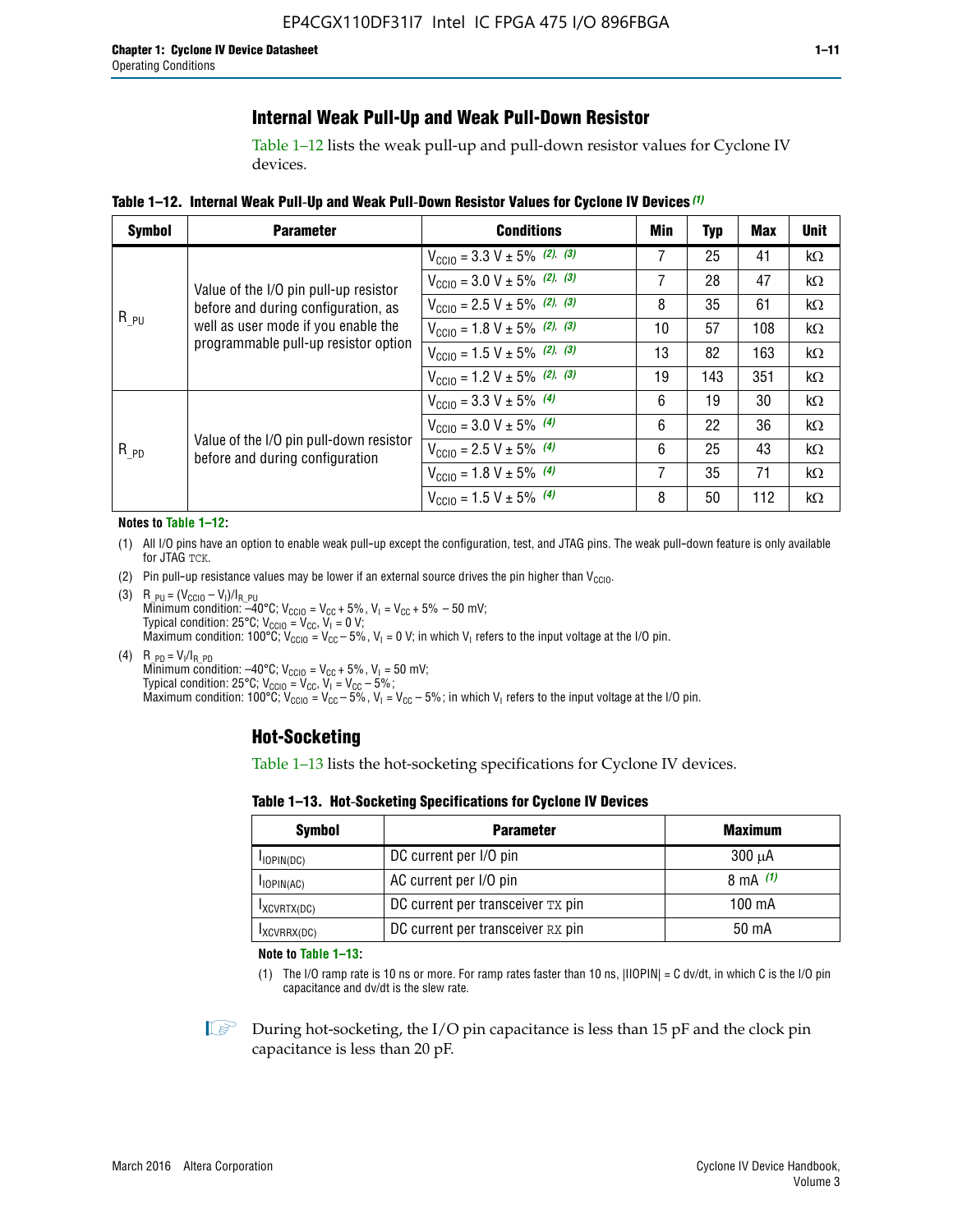### **Schmitt Trigger Input**

Cyclone IV devices support Schmitt trigger input on the TDI, TMS, TCK, nSTATUS, nCONFIG, nCE, CONF\_DONE, and DCLK pins. A Schmitt trigger feature introduces hysteresis to the input signal for improved noise immunity, especially for signals with slow edge rate. Table 1–14 lists the hysteresis specifications across the supported  $V<sub>CCIO</sub>$  range for Schmitt trigger inputs in Cyclone IV devices.

**Table 1–14. Hysteresis Specifications for Schmitt Trigger Input in Cyclone IV Devices**

| <b>Symbol</b>        | <b>Parameter</b>               | <b>Conditions (V)</b>   | <b>Minimum</b> | <b>Unit</b> |
|----------------------|--------------------------------|-------------------------|----------------|-------------|
| V <sub>SCHMITT</sub> |                                | $V_{\text{CCIO}} = 3.3$ | 200            | mV          |
|                      | Hysteresis for Schmitt trigger | $V_{\text{CC10}} = 2.5$ | 200            | mV          |
|                      | input                          | $V_{\text{CCIO}} = 1.8$ | 140            | mV          |
|                      |                                | $V_{\text{CC10}} = 1.5$ | 110            | mV          |

## **I/O Standard Specifications**

The following tables list input voltage sensitivities ( $V<sub>IH</sub>$  and  $V<sub>II</sub>$ ), output voltage ( $V<sub>OH</sub>$ and  $V_{OL}$ ), and current drive characteristics ( $I_{OH}$  and  $I_{OL}$ ), for various I/O standards supported by Cyclone IV devices. Table 1–15 through Table 1–20 provide the I/O standard specifications for Cyclone IV devices.

|                    | $V_{CClO}(V)$ |            | $V_{IL}(V)$ |        |                            | $V_{IH} (V)$               | $V_{OL}(V)$             | $V_{OH} (V)$                 | l <sub>OL</sub>              | l <sub>oh</sub> |             |
|--------------------|---------------|------------|-------------|--------|----------------------------|----------------------------|-------------------------|------------------------------|------------------------------|-----------------|-------------|
| I/O Standard       | <b>Min</b>    | <b>Typ</b> | <b>Max</b>  | Min    | <b>Max</b>                 | Min                        | Max                     | Max                          | Min                          | (mA)<br>(4)     | (mA)<br>(4) |
| 3.3-V LVTTL (3)    | 3.135         | 3.3        | 3.465       |        | 0.8                        | 1.7                        | 3.6                     | 0.45                         | 2.4                          | 4               | $-4$        |
| 3.3-V LVCMOS $(3)$ | 3.135         | 3.3        | 3.465       |        | 0.8                        | 1.7                        | 3.6                     | 0.2                          | $V_{\text{CC10}} - 0.2$      | $\overline{2}$  | $-2$        |
| 3.0-V LVTTL $(3)$  | 2.85          | 3.0        | 3.15        | $-0.3$ | 0.8                        | 1.7                        | $V_{\text{CC}10}$ + 0.3 | 0.45                         | 2.4                          | 4               | $-4$        |
| 3.0-V LVCMOS (3)   | 2.85          | 3.0        | 3.15        | $-0.3$ | 0.8                        | 1.7                        | $V_{\rm CClO}$ + 0.3    | 0.2                          | $V_{\text{CC10}} - 0.2$      | 0.1             | $-0.1$      |
| $2.5 V$ (3)        | 2.375         | 2.5        | 2.625       | $-0.3$ | 0.7                        | 1.7                        | $V_{\text{CCIO}} + 0.3$ | 0.4                          | 2.0                          | 1               | $-1$        |
| 1.8V               | 1.71          | 1.8        | 1.89        | $-0.3$ | 0.35x<br>V <sub>CCIO</sub> | 0.65x<br>V <sub>CCIO</sub> | 2.25                    | 0.45                         | $V_{CGIO}$ –<br>0.45         | $\overline{2}$  | $-2$        |
| 1.5V               | 1.425         | 1.5        | 1.575       | $-0.3$ | 0.35x<br>V <sub>CCIO</sub> | 0.65x<br>V <sub>CCIO</sub> | $V_{\text{CC10}} + 0.3$ | 0.25x<br>V <sub>CClO</sub>   | 0.75x<br>V <sub>CCIO</sub>   | $\overline{2}$  | $-2$        |
| 1.2V               | 1.14          | 1.2        | 1.26        | $-0.3$ | 0.35x<br>V <sub>CCIO</sub> | 0.65x<br>V <sub>CCIO</sub> | $V_{\text{CC10}} + 0.3$ | 0.25x<br>V <sub>CClO</sub>   | 0.75x<br>V <sub>CCIO</sub>   | $\overline{2}$  | $-2$        |
| 3.0-V PCI          | 2.85          | 3.0        | 3.15        |        | 0.3x<br>V <sub>CCIO</sub>  | 0.5x<br>V <sub>CCIO</sub>  | $V_{\text{CCI0}} + 0.3$ | $0.1 \times V_{\text{CCIO}}$ | $0.9 \times V_{\text{CC10}}$ | 1.5             | $-0.5$      |
| $3.0 - V$ PCI-X    | 2.85          | 3.0        | 3.15        |        | 0.35x<br>V <sub>CCIO</sub> | 0.5x<br>V <sub>CCIO</sub>  | $V_{\text{CCI0}} + 0.3$ | $0.1 \times V_{\text{CCIO}}$ | $0.9 \times V_{\text{CC10}}$ | 1.5             | $-0.5$      |

**Table 1–15. Single**-**Ended I/O Standard Specifications for Cyclone IV Devices** *(1)***,** *(2)*

#### **Notes to Table 1–15:**

(1) For voltage-referenced receiver input waveform and explanation of terms used in Table 1–15, refer to "Glossary" on page 1–37.

(2) AC load  $CL = 10$  pF

(3) For more information about interfacing Cyclone IV devices with 3.3/3.0/2.5-V LVTTL/LVCMOS I/O standards, refer to *[AN 447: Interfacing Cyclone III](http://www.altera.com/literature/an/an447.pdf)  [and Cyclone IV Devices with 3.3/3.0/2.5-V LVTTL/LVCMOS I/O Systems](http://www.altera.com/literature/an/an447.pdf)*.

(4) To meet the IOL and IOH specifications, you must set the current strength settings accordingly. For example, to meet the **3.3-V LVTTL** specification (4 mA), set the current strength settings to 4 mA or higher. Setting at lower current strength may not meet the lou and lon specifications in the handbook.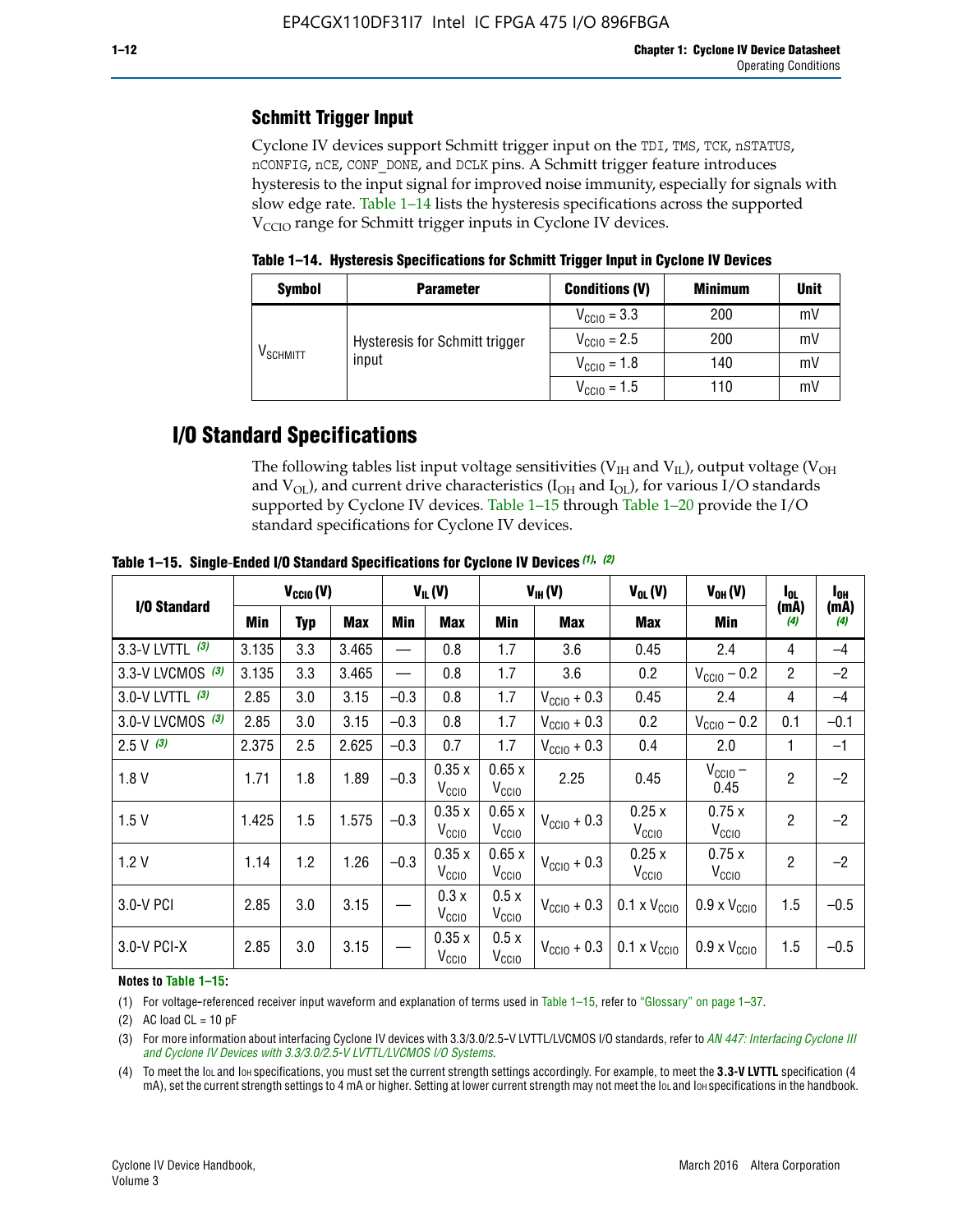| 1/0                           | $V_{CGI0}(V)$ |            |            |                                                                        | $V_{REF}(V)$                                                         |                                                                        |                     |                           | $V_{TT} (V)$ (2)    |  |  |  |
|-------------------------------|---------------|------------|------------|------------------------------------------------------------------------|----------------------------------------------------------------------|------------------------------------------------------------------------|---------------------|---------------------------|---------------------|--|--|--|
| <b>Standard</b>               | Min           | <b>Typ</b> | <b>Max</b> | Min                                                                    | <b>Typ</b>                                                           | <b>Max</b>                                                             | Min                 | <b>Typ</b>                | Max                 |  |  |  |
| SSTL-2<br>Class I, II         | 2.375         | 2.5        | 2.625      | 1.19                                                                   | 1.25                                                                 | 1.31                                                                   | $V_{REF}$ –<br>0.04 | V <sub>REF</sub>          | $V_{REF}$ +<br>0.04 |  |  |  |
| SSTL-18<br>Class I, II        | 1.7           | 1.8        | 1.9        | 0.833                                                                  | 0.9                                                                  | 0.969                                                                  | $V_{REF}$ –<br>0.04 | V <sub>REF</sub>          | $V_{REF}$ +<br>0.04 |  |  |  |
| HSTL-18<br>Class I, II        | 1.71          | 1.8        | .89        | 0.85                                                                   | 0.9                                                                  | 0.95                                                                   | 0.85                | 0.9                       | 0.95                |  |  |  |
| <b>HSTL-15</b><br>Class I, II | 1.425         | 1.5        | 1.575      | 0.71                                                                   | 0.75                                                                 | 0.79                                                                   | 0.71                | 0.75                      | 0.79                |  |  |  |
| HSTL-12<br>Class I, II        | 1.14          | 1.2        | 1.26       | $0.48 \times V_{\text{CC10}}$ (3)<br>$0.47 \times V_{\text{CC10}}$ (4) | $0.5 \times V_{\text{CC10}}$ (3)<br>$0.5 \times V_{\text{CC10}}$ (4) | $0.52 \times V_{\text{CC10}}$ (3)<br>$0.53 \times V_{\text{CC10}}$ (4) |                     | 0.5x<br>V <sub>CCIO</sub> |                     |  |  |  |

|  |  |  |  | Table 1–16. Single-Ended SSTL and HSTL I/O Reference Voltage Specifications for Cyclone IV Devices (1) |
|--|--|--|--|--------------------------------------------------------------------------------------------------------|
|--|--|--|--|--------------------------------------------------------------------------------------------------------|

#### **Notes to Table 1–16:**

(1) For an explanation of terms used in Table 1–16, refer to "Glossary" on page 1–37.

(2)  $V_{TT}$  of the transmitting device must track  $V_{REF}$  of the receiving device.

(3) Value shown refers to DC input reference voltage,  $V_{REF(DC)}$ .

(4) Value shown refers to AC input reference voltage,  $V_{REF(AC)}$ .

|  | Table 1–17.  Single-Ended SSTL and HSTL I/O Standards Signal Specifications for Cyclone IV Devices |  |  |  |  |  |
|--|----------------------------------------------------------------------------------------------------|--|--|--|--|--|
|--|----------------------------------------------------------------------------------------------------|--|--|--|--|--|

| $\mathbf{I}/\mathbf{0}$    |            | $V_{IL(DC)}(V)$      |                      | $V_{IH(DC)}(V)$   |         | $V_{IL(AC)}(V)$     |                     | $V_{IH(AC)}(V)$      | $V_{OL}(V)$                        | $V_{OH} (V)$                       | $I_{0L}$ | $I_{0H}$ |
|----------------------------|------------|----------------------|----------------------|-------------------|---------|---------------------|---------------------|----------------------|------------------------------------|------------------------------------|----------|----------|
| <b>Standard</b>            | <b>Min</b> | <b>Max</b>           | <b>Min</b>           | <b>Max</b>        | Min     | <b>Max</b>          | <b>Min</b>          | <b>Max</b>           | <b>Max</b>                         | Min                                | (mA)     | (mA)     |
| SSTL-2<br>Class I          |            | $V_{REF}$ –<br>0.18  | $V_{REF} +$<br>0.18  |                   |         | $V_{REF}$ –<br>0.35 | $V_{REF} +$<br>0.35 |                      | $V_{TT}$ –<br>0.57                 | $V_{TT}$ +<br>0.57                 | 8.1      | $-8.1$   |
| SSTL-2<br>Class II         |            | $V_{REF}$ –<br>0.18  | $V_{REF} +$<br>0.18  |                   |         | $V_{REF}$ –<br>0.35 | $V_{REF} +$<br>0.35 |                      | $V_{TT}$ –<br>0.76                 | $V_{TT}$ +<br>0.76                 | 16.4     | $-16.4$  |
| SSTL-18<br>Class I         |            | $V_{REF}$ –<br>0.125 | $V_{REF} +$<br>0.125 |                   |         | $V_{REF}$ –<br>0.25 | $V_{REF}$ +<br>0.25 |                      | $V_{TT}$ –<br>0.475                | $V_{TT}$ +<br>0.475                | 6.7      | $-6.7$   |
| SSTL-18<br>Class II        |            | $V_{REF}$ –<br>0.125 | $V_{REF}$ +<br>0.125 |                   |         | $V_{REF}$ –<br>0.25 | $V_{REF}$ +<br>0.25 |                      | 0.28                               | $V_{CC10} -$<br>0.28               | 13.4     | $-13.4$  |
| HSTL-18<br>Class I         |            | $V_{REF}$ –<br>0.1   | $V_{REF}$ +<br>0.1   |                   |         | $V_{REF}$ –<br>0.2  | $V_{REF}$ +<br>0.2  |                      | 0.4                                | $V_{CCIO}$ –<br>0.4                | 8        | $-8$     |
| HSTL-18<br>Class II        |            | $V_{REF}$ –<br>0.1   | $V_{REF}$ +<br>0.1   |                   |         | $V_{REF}$ –<br>0.2  | $V_{REF}$ +<br>0.2  |                      | 0.4                                | $V_{CCIO}$ –<br>0.4                | 16       | $-16$    |
| HSTL-15<br>Class I         |            | $V_{REF}$ –<br>0.1   | $V_{REF} +$<br>0.1   |                   |         | $V_{REF}$ –<br>0.2  | $V_{REF}$ +<br>0.2  |                      | 0.4                                | $V_{\text{CC10}} -$<br>0.4         | 8        | $-8$     |
| HSTL-15<br>Class II        |            | $V_{REF}$ –<br>0.1   | $V_{REF} +$<br>0.1   |                   |         | $V_{REF}$ –<br>0.2  | $V_{REF}$ +<br>0.2  |                      | 0.4                                | $V_{CC10}$ –<br>0.4                | 16       | $-16$    |
| <b>HSTL-12</b><br>Class I  | $-0.15$    | $V_{REF}$ –<br>0.08  | $V_{REF} +$<br>0.08  | $V_{CGI0} + 0.15$ | $-0.24$ | $V_{REF}$ –<br>0.15 | $V_{REF} +$<br>0.15 | $V_{CCIO} +$<br>0.24 | $0.25 \times$<br>V <sub>CCIO</sub> | $0.75 \times$<br>V <sub>CCIO</sub> | 8        | $-8$     |
| <b>HSTL-12</b><br>Class II | $-0.15$    | $V_{REF}-$<br>0.08   | $V_{REF} +$<br>0.08  | $V_{CGI0} + 0.15$ | $-0.24$ | $V_{REF}$ –<br>0.15 | $V_{REF} +$<br>0.15 | $V_{CCIO}$ +<br>0.24 | $0.25 \times$<br>V <sub>CCIO</sub> | $0.75 \times$<br>V <sub>CCIO</sub> | 14       | $-14$    |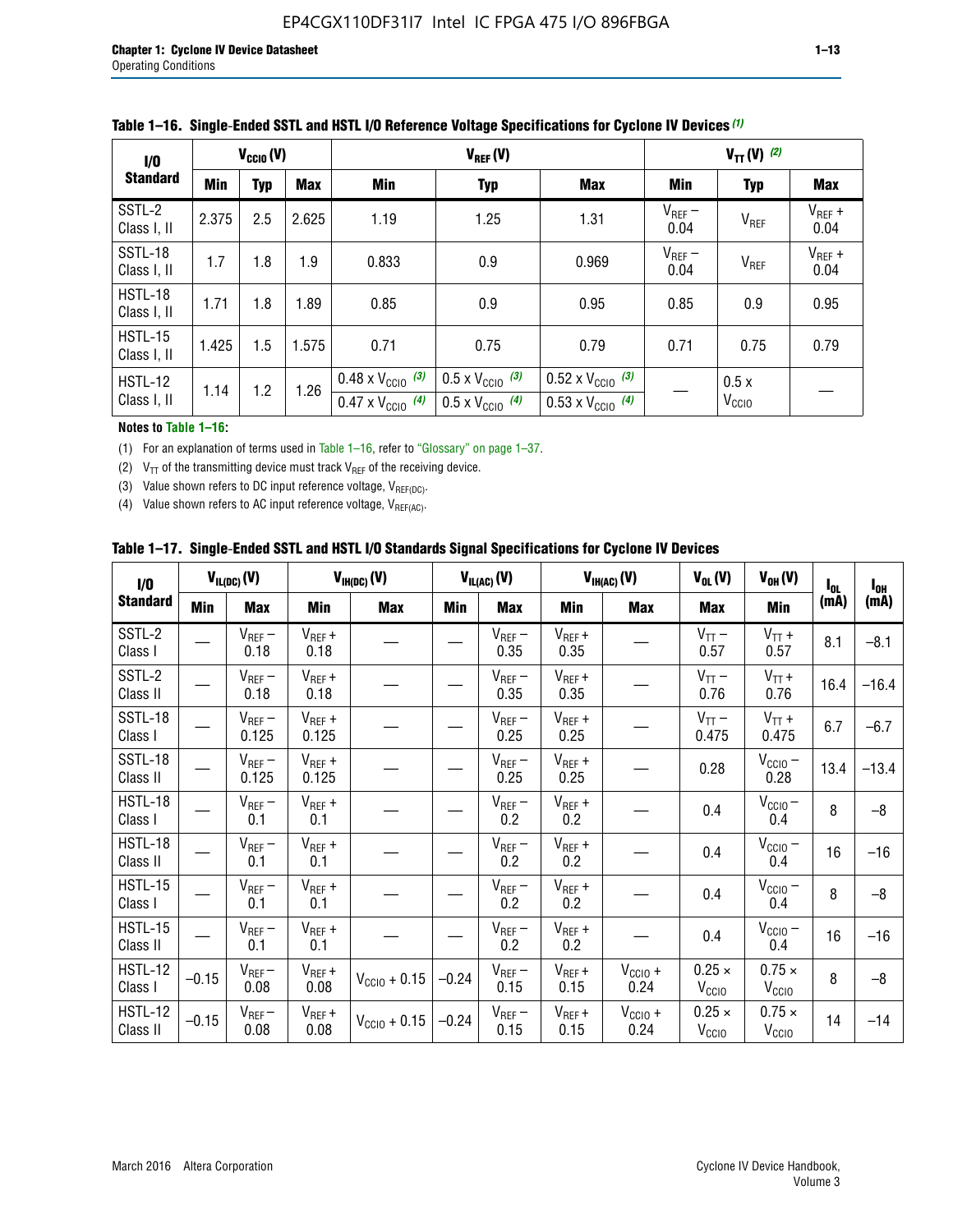**f For more information about receiver input and transmitter output waveforms, and for** other differential I/O standards, refer to the *[I/O Features in Cyclone IV Devices](http://www.altera.com/literature/hb/cyclone-iv/cyiv-51006.pdf)* chapter*.*

**Table 1–18. Differential SSTL I/O Standard Specifications for Cyclone IV Devices** *(1)*

| I/O Standard           |       | $V_{\text{CCIO}}(V)$ |            | $V_{\text{Swing(DC)}}(V)$ |                   |                           | $V_{X(AC)}(V)$ |                                 | (V) | $V_{\text{Swing}(AC)}$       |                                | $V_{OX(AC)}(V)$ |                                 |
|------------------------|-------|----------------------|------------|---------------------------|-------------------|---------------------------|----------------|---------------------------------|-----|------------------------------|--------------------------------|-----------------|---------------------------------|
|                        | Min   | Typ                  | <b>Max</b> | Min                       | <b>Max</b>        | <b>Min</b>                | <b>Typ</b>     | <b>Max</b>                      | Min | <b>Max</b>                   | Min                            | <b>Typ</b>      | <b>Max</b>                      |
| SSTL-2<br>Class I, II  | 2.375 | 2.5                  | 2.625      | 0.36                      | V <sub>CCIO</sub> | $V_{\text{CC10}}/2 - 0.2$ |                | $V_{\text{CC10}}/2$<br>$+0.2$   | 0.7 | $V_{\text{CCI}}$<br>$\Omega$ | $V_{\text{CC10}}/2 -$<br>0.125 |                 | $V_{\text{CC10}}/2$<br>$+0.125$ |
| SSTL-18<br>Class I, II | 1.7   | .8                   | .90        | 0.25                      | V <sub>CCIO</sub> | $V_{CC10}/2 -$<br>0.175   |                | $V_{\text{CC10}}/2$<br>$+0.175$ | 0.5 | $V_{\text{CCI}}$<br>0        | $V_{\text{CC10}}/2 -$<br>0.125 |                 | $V_{\text{CC10}}/2$<br>$+0.125$ |

#### **Note to Table 1–18:**

(1) Differential SSTL requires a  $V_{REF}$  input.

**Table 1–19. Differential HSTL I/O Standard Specifications for Cyclone IV Devices** *(1)*

|                               |       | $V_{CClO}(V)$ |            |         | $V_{\text{DIF(DC)}}(V)$ | $V_{X(AC)}(V)$                |            |                            | $V_{CM(DC)}(V)$            |            |                            |         | $V_{\text{DIF(AC)}}(V)$    |
|-------------------------------|-------|---------------|------------|---------|-------------------------|-------------------------------|------------|----------------------------|----------------------------|------------|----------------------------|---------|----------------------------|
| I/O Standard                  | Min   | Typ           | <b>Max</b> | Min     | <b>Max</b>              | Min                           | <b>Typ</b> | <b>Max</b>                 | Min                        | <b>Typ</b> | <b>Max</b>                 | Mi<br>n | <b>Max</b>                 |
| HSTL-18<br>Class I, II        | 1.71  | 1.8           | .89        | 0.2     |                         | 0.85                          |            | 0.95                       | 0.85                       |            | 0.95                       | 0.4     |                            |
| <b>HSTL-15</b><br>Class I, II | 1.425 | 1.5           | .575       | $0.2\,$ |                         | 0.71                          |            | 0.79                       | 0.71                       |            | 0.79                       | 0.4     |                            |
| <b>HSTL-12</b><br>Class I, II | 1.14  | 1.2           | 1.26       | 0.16    | V <sub>CCIO</sub>       | $0.48 \times V_{\text{CC10}}$ |            | 0.52x<br>V <sub>CCIO</sub> | 0.48x<br>V <sub>CCIO</sub> |            | 0.52x<br>V <sub>CCIO</sub> | 0.3     | 0.48x<br>V <sub>CCIO</sub> |

### **Note to Table 1–19:**

(1) Differential HSTL requires a  $V_{REF}$  input.

**Table 1–20. Differential I/O Standard Specifications for Cyclone IV Devices** *(1)* **(Part 1 of 2)**

| I/O Standard                            |       | $V_{CCl0} (V)$ |            | $V_{ID}$ (mV) |            |      | $V_{\text{lcm}}(V)^{(2)}$                           |            | $V_{0D}$ (mV) $(3)$ |     |     |       | $V_{0S} (V)^{(3)}$ |       |
|-----------------------------------------|-------|----------------|------------|---------------|------------|------|-----------------------------------------------------|------------|---------------------|-----|-----|-------|--------------------|-------|
|                                         | Min   | Typ            | <b>Max</b> | <b>Min</b>    | <b>Max</b> | Min  | <b>Condition</b>                                    | <b>Max</b> | Min                 | Typ | Max | Min   | <b>Typ</b>         | Max   |
|                                         |       |                |            |               |            | 0.05 | $D_{MAX} \leq 500$ Mbps                             | 1.80       |                     |     |     |       |                    |       |
| <b>LVPECL</b><br>(Row I/Os)<br>(6)      | 2.375 | 2.5            | 2.625      | 100           |            | 0.55 | 500 Mbps $\leq$ D <sub>MAX</sub><br>$\leq$ 700 Mbps | 1.80       |                     |     |     |       |                    |       |
|                                         |       |                |            |               |            | 1.05 | $D_{MAX}$ > 700 Mbps                                | 1.55       |                     |     |     |       |                    |       |
|                                         |       |                |            |               |            | 0.05 | $D_{MAX} \leq 500$ Mbps                             | 1.80       |                     |     |     |       |                    |       |
| <b>LVPECL</b><br>(Column<br>$1/Os)$ (6) | 2.375 | 2.5            | 2.625      | 100           |            | 0.55 | 500 Mbps $\leq D_{MAX}$<br>$\leq$ 700 Mbps          | 1.80       |                     |     |     |       |                    |       |
|                                         |       |                |            |               |            | 1.05 | $D_{MAX}$ > 700 Mbps                                | 1.55       |                     |     |     |       |                    |       |
|                                         |       |                |            |               |            | 0.05 | $D_{MAX} \leq 500$ Mbps                             | 1.80       |                     |     |     |       |                    |       |
| LVDS (Row<br>I/Os)                      | 2.375 | 2.5            | 2.625      | 100           |            | 0.55 | 500 Mbps $\leq D_{MAX}$<br>$\leq 700$ Mbps          | 1.80       | 247                 |     | 600 | 1.125 | 1.25               | 1.375 |
|                                         |       |                |            |               |            | 1.05 | $D_{MAX}$ > 700 Mbps                                | 1.55       |                     |     |     |       |                    |       |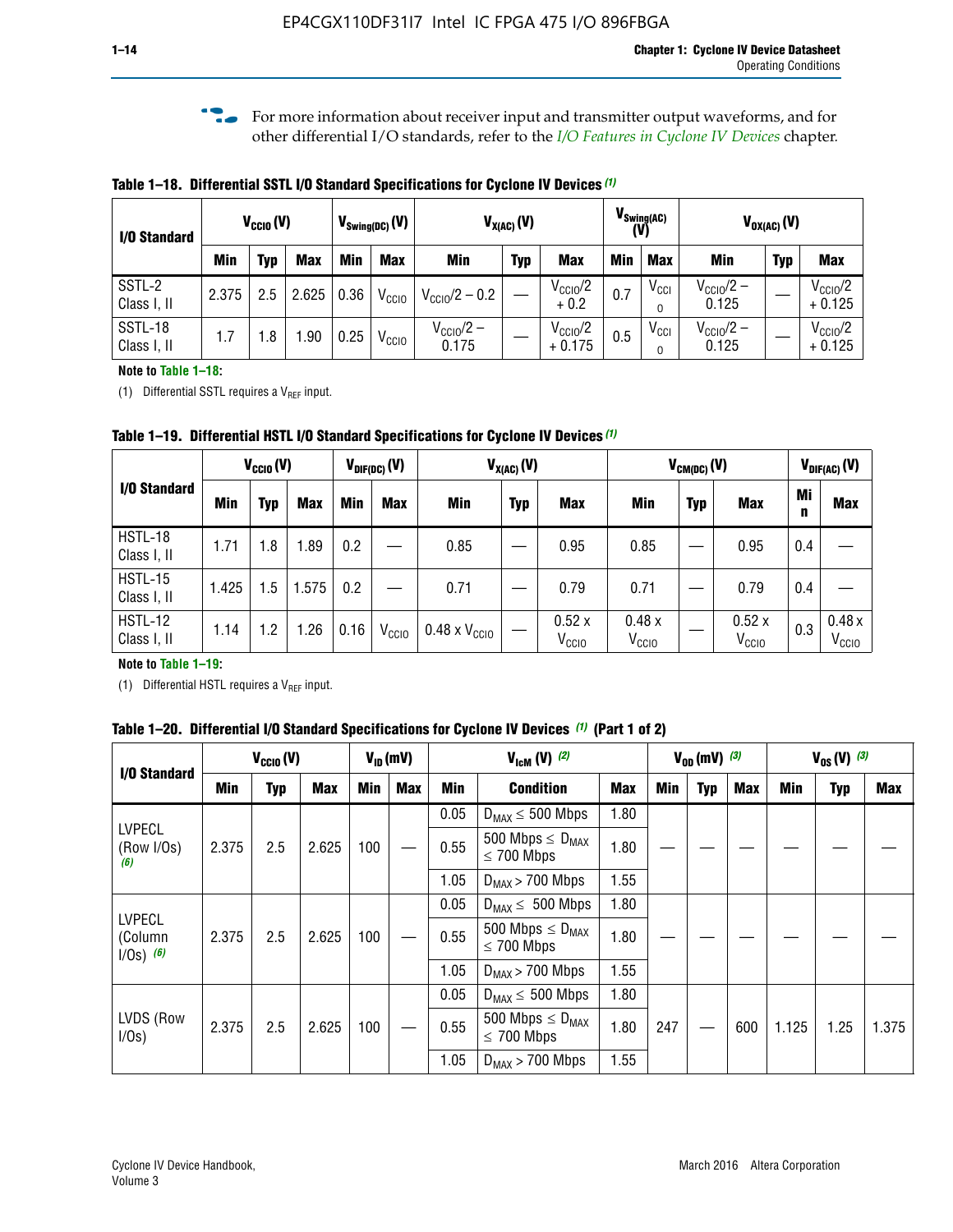### EP4CGX110DF31I7 Intel IC FPGA 475 I/O 896FBGA

| I/O Standard                             |            | $V_{\text{CCIO}}(V)$ |            |                                                | $V_{ID}(mV)$     |            | $V_{\text{lcm}}(V)$ (2)                    |            |            | $V_{0D}$ (mV) $(3)$ |            |            | $V_{0S} (V)$ (3) |       |  |
|------------------------------------------|------------|----------------------|------------|------------------------------------------------|------------------|------------|--------------------------------------------|------------|------------|---------------------|------------|------------|------------------|-------|--|
|                                          | <b>Min</b> | <b>Typ</b>           | <b>Max</b> | <b>Min</b><br><b>Max</b><br><b>Min</b><br>0.05 | <b>Condition</b> | <b>Max</b> | Min                                        | <b>Typ</b> | <b>Max</b> | <b>Min</b>          | <b>Typ</b> | <b>Max</b> |                  |       |  |
|                                          |            |                      |            |                                                |                  |            | $D_{MAX} \leq 500$ Mbps                    | 1.80       |            |                     |            |            |                  |       |  |
| <b>LVDS</b><br>(Column<br>I/Os)          | 2.375      | 2.5                  | 2.625      | 100                                            |                  | 0.55       | 500 Mbps $\leq D_{MAX}$<br>$\leq 700$ Mbps | 1.80       | 247        |                     | 600        | 1.125      | 1.25             | 1.375 |  |
|                                          |            |                      |            |                                                |                  | 1.05       | $D_{MAX}$ > 700 Mbps                       | 1.55       |            |                     |            |            |                  |       |  |
| <b>BLVDS (Row</b><br>$1/0s)$ (4)         | 2.375      | 2.5                  | 2.625      | 100                                            |                  |            |                                            |            |            |                     |            |            |                  |       |  |
| <b>BLVDS</b><br>(Column<br>$1/0s)$ (4)   | 2.375      | 2.5                  | 2.625      | 100                                            |                  |            |                                            |            |            |                     |            |            |                  |       |  |
| mini-LVDS<br>(Row I/Os)<br>(5)           | 2.375      | 2.5                  | 2.625      |                                                |                  |            |                                            |            | 300        |                     | 600        | 1.0        | 1.2              | 1.4   |  |
| mini-LVDS<br>(Column<br>$1/Os)$ (5)      | 2.375      | 2.5                  | 2.625      |                                                |                  |            |                                            |            | 300        |                     | 600        | 1.0        | 1.2              | 1.4   |  |
| RSDS <sup>®</sup> (Row<br>$1/0s$ ) $(5)$ | 2.375      | 2.5                  | 2.625      |                                                |                  |            |                                            |            | 100        | 200                 | 600        | 0.5        | 1.2              | 1.5   |  |
| <b>RSDS</b><br>(Column<br>$1/Os)$ (5)    | 2.375      | 2.5                  | 2.625      |                                                |                  |            |                                            |            | 100        | 200                 | 600        | 0.5        | 1.2              | 1.5   |  |
| PPDS (Row<br>$1/0s)$ (5)                 | 2.375      | 2.5                  | 2.625      |                                                |                  |            |                                            |            | 100        | 200                 | 600        | 0.5        | 1.2              | 1.4   |  |
| <b>PPDS</b><br>(Column<br>$1/0s)$ (5)    | 2.375      | 2.5                  | 2.625      |                                                |                  |            |                                            |            | 100        | 200                 | 600        | 0.5        | 1.2              | 1.4   |  |

### **Table 1–20. Differential I/O Standard Specifications for Cyclone IV Devices** *(1)* **(Part 2 of 2)**

### **Notes to Table 1–20:**

(1) For an explanation of terms used in Table 1–20, refer to "Glossary" on page 1–37.

(2)  $V_{IN}$  range: 0  $V \le V_{IN} \le 1.85$  V.

(3) R<sub>L</sub> range:  $90 \le R_L \le 110 \Omega$ .

(4) There are no fixed  $V_{IN}$ ,  $V_{OD}$ , and  $V_{OS}$  specifications for BLVDS. They depend on the system topology.

(5) The Mini-LVDS, RSDS, and PPDS standards are only supported at the output pins.

(6) The LVPECL I/O standard is only supported on dedicated clock input pins. This I/O standard is not supported for output pins.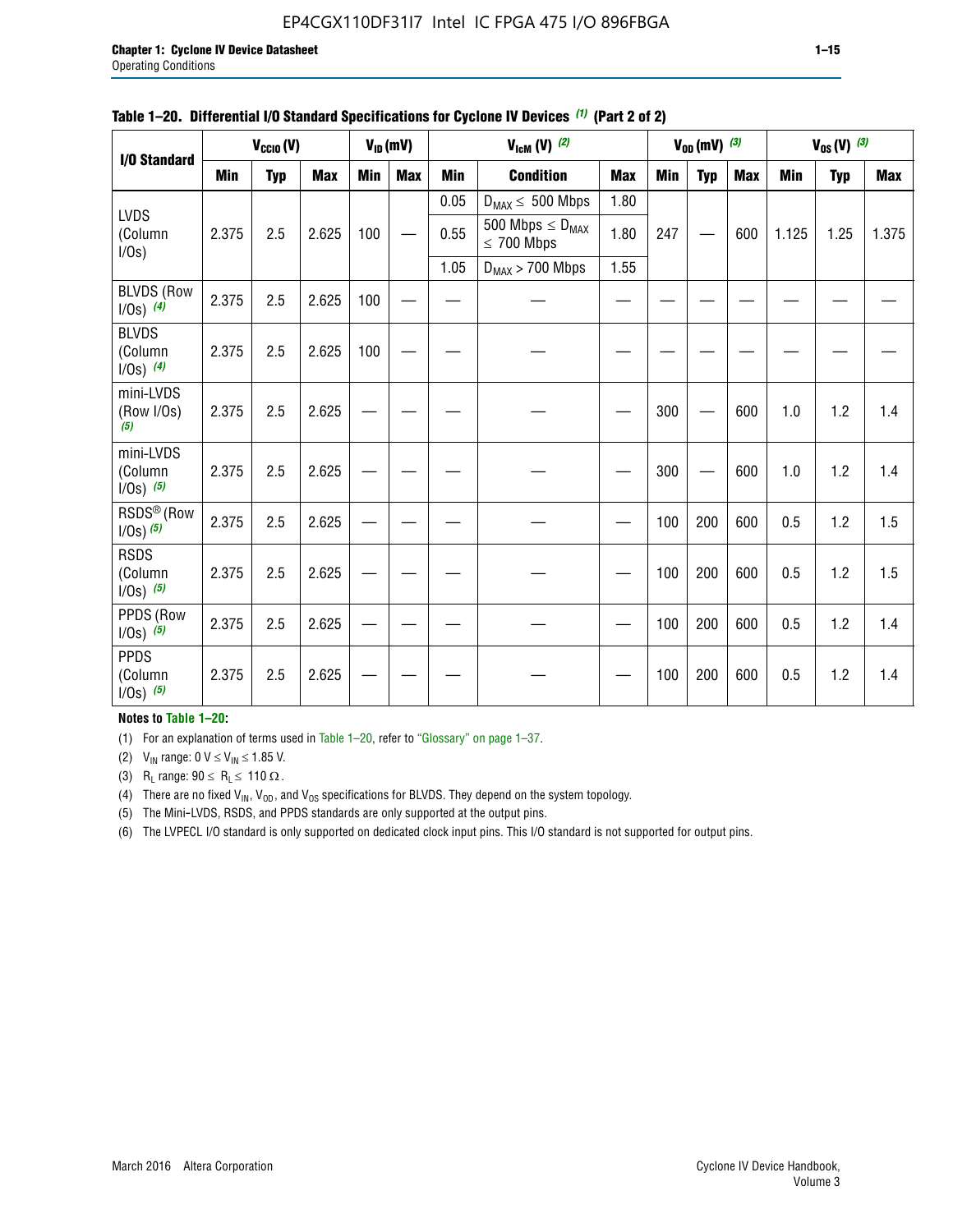## **Power Consumption**

Use the following methods to estimate power for a design:

- the Excel-based EPE
- the Quartus® II PowerPlay power analyzer feature

The interactive Excel-based EPE is used prior to designing the device to get a magnitude estimate of the device power. The Quartus II PowerPlay power analyzer provides better quality estimates based on the specifics of the design after place-and-route is complete. The PowerPlay power analyzer can apply a combination of user-entered, simulation-derived, and estimated signal activities that, combined with detailed circuit models, can yield very accurate power estimates.

f For more information about power estimation tools, refer to the *[Early Power Estimator](http://www.altera.com/literature/ug/ug_epe.pdf
)  [User Guide](http://www.altera.com/literature/ug/ug_epe.pdf
)* and the *[PowerPlay Power Analysis](http://www.altera.com/literature/hb/qts/qts_qii53013.pdf)* chapter in volume 3 of the *Quartus II Handboo*k.

## **Switching Characteristics**

This section provides performance characteristics of Cyclone IV core and periphery blocks for commercial grade devices.

These characteristics can be designated as Preliminary or Final.

- Preliminary characteristics are created using simulation results, process data, and other known parameters. The upper-right hand corner of these tables show the designation as "Preliminary".
- Final numbers are based on actual silicon characterization and testing. The numbers reflect the actual performance of the device under worst-case silicon process, voltage, and junction temperature conditions. There are no designations on finalized tables.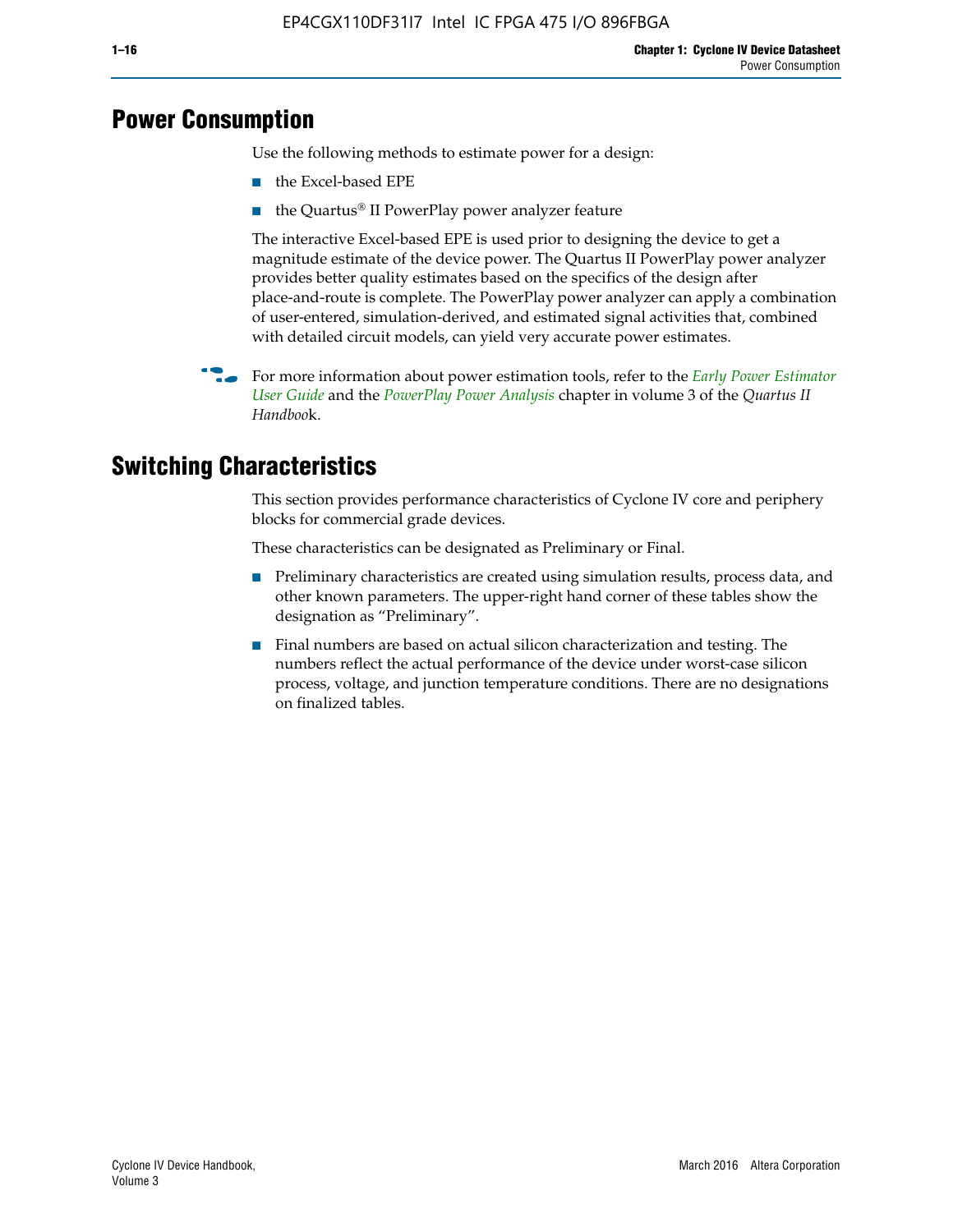## **Transceiver Performance Specifications**

Table 1–21 lists the Cyclone IV GX transceiver specifications.

### **Table 1–21. Transceiver Specification for Cyclone IV GX Devices (Part 1 of 4)**

| Symbol/                                                   |                                                      |                     | C <sub>6</sub>             |                                                                     |                     | C7, I7                     |                               |                     | C <sub>8</sub>             |                |              |
|-----------------------------------------------------------|------------------------------------------------------|---------------------|----------------------------|---------------------------------------------------------------------|---------------------|----------------------------|-------------------------------|---------------------|----------------------------|----------------|--------------|
| <b>Description</b>                                        | <b>Conditions</b>                                    | <b>Min</b>          | <b>Typ</b>                 | <b>Max</b>                                                          | <b>Min</b>          | <b>Typ</b>                 | <b>Max</b>                    | <b>Min</b>          | <b>Typ</b>                 | <b>Max</b>     | <b>Unit</b>  |
| <b>Reference Clock</b>                                    |                                                      |                     |                            |                                                                     |                     |                            |                               |                     |                            |                |              |
| Supported I/O<br><b>Standards</b>                         |                                                      |                     |                            | 1.2 V PCML, 1.5 V PCML, 3.3 V PCML, Differential LVPECL, LVDS, HCSL |                     |                            |                               |                     |                            |                |              |
| Input frequency<br>from REFCLK input<br>pins              |                                                      | 50                  |                            | 156.25                                                              | 50                  |                            | 156.25                        | 50                  | —                          | 156.25         | <b>MHz</b>   |
| Spread-spectrum<br>modulating clock<br>frequency          | Physical interface<br>for PCI Express<br>(PIPE) mode | 30                  |                            | 33                                                                  | 30                  |                            | 33                            | 30                  |                            | 33             | kHz          |
| Spread-spectrum<br>downspread                             | PIPE mode                                            |                     | 0 <sub>to</sub><br>$-0.5%$ |                                                                     |                     | 0 <sub>to</sub><br>$-0.5%$ |                               |                     | 0 <sub>to</sub><br>$-0.5%$ |                |              |
| Peak-to-peak<br>differential input<br>voltage             |                                                      | 0.1                 |                            | 1.6                                                                 | 0.1                 |                            | 1.6                           | 0.1                 |                            | 1.6            | $\mathsf{V}$ |
| V <sub>ICM</sub> (AC coupled)                             |                                                      |                     | $1100 \pm 5\%$             |                                                                     |                     | $1100 \pm 5\%$             |                               |                     | $1100 \pm 5\%$             |                | mV           |
| V <sub>ICM</sub> (DC coupled)                             | HCSL I/O<br>standard for PCIe<br>reference clock     | 250                 |                            | 550                                                                 | 250                 |                            | 550                           | 250                 |                            | 550            | mV           |
| <b>Transmitter REFCLK</b><br>Phase Noise (1)              | Frequency offset                                     |                     |                            | $-123$                                                              |                     |                            | $-123$                        |                     |                            | $-123$         | dBc/Hz       |
| <b>Transmitter REFCLK</b><br>Total Jitter (1)             | $= 1$ MHz $- 8$ MHZ                                  |                     |                            | 42.3                                                                |                     |                            | 42.3                          |                     |                            | 42.3           | ps           |
| $R_{ref}$                                                 |                                                      |                     | 2000<br>± 1%               |                                                                     |                     | 2000<br>± 1%               |                               |                     | 2000<br>± 1%               |                | $\Omega$     |
| <b>Transceiver Clock</b>                                  |                                                      |                     |                            |                                                                     |                     |                            |                               |                     |                            |                |              |
| cal blk clk clock<br>frequency                            |                                                      | 10                  |                            | 125                                                                 | 10                  |                            | 125                           | 10                  |                            | 125            | <b>MHz</b>   |
| fixedclk Clock<br>frequency                               | <b>PCIe Receiver</b><br>Detect                       |                     | 125                        |                                                                     |                     | 125                        | $\overbrace{\phantom{aaaaa}}$ |                     | 125                        |                | <b>MHz</b>   |
| reconfig_clk<br>clock frequency                           | Dynamic<br>reconfiguration<br>clock frequency        | 2.5/<br>37.5<br>(2) |                            | 50                                                                  | 2.5/<br>37.5<br>(2) |                            | 50                            | 2.5/<br>37.5<br>(2) |                            | 50             | <b>MHz</b>   |
| Delta time between<br>reconfig clk                        |                                                      |                     |                            | $\overline{c}$                                                      |                     |                            | $\overline{c}$                |                     |                            | $\overline{2}$ | ms           |
| Transceiver block<br>minimum<br>power-down pulse<br>width |                                                      |                     | 1                          |                                                                     |                     | 1                          |                               |                     | $\mathbf{1}$               |                | $\mu s$      |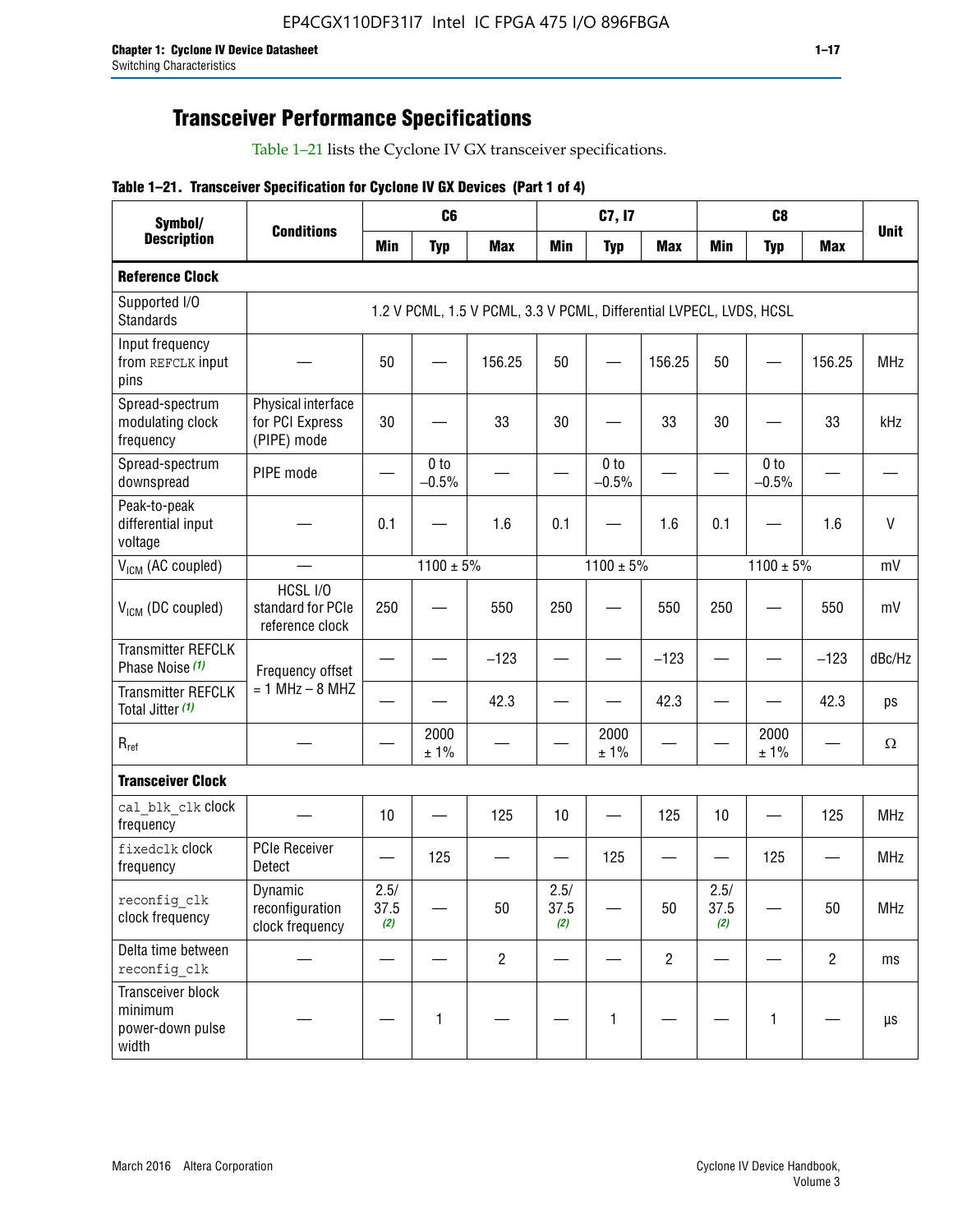| Symbol/                                                                                        | <b>ET:</b> TRINGULTURE OPOURTUREDIN TUL UYURUN IT WA DUTIOUS (FMILE UL T) |        | C <sub>6</sub>   |                                 |            | C7, I7                             |                                     |            | C <sub>8</sub>   |                                                |              |
|------------------------------------------------------------------------------------------------|---------------------------------------------------------------------------|--------|------------------|---------------------------------|------------|------------------------------------|-------------------------------------|------------|------------------|------------------------------------------------|--------------|
| <b>Description</b>                                                                             | <b>Conditions</b>                                                         | Min    | <b>Typ</b>       | <b>Max</b>                      | <b>Min</b> | <b>Typ</b>                         | <b>Max</b>                          | <b>Min</b> | <b>Typ</b>       | <b>Max</b>                                     | <b>Unit</b>  |
| <b>Receiver</b>                                                                                |                                                                           |        |                  |                                 |            |                                    |                                     |            |                  |                                                |              |
| Supported I/O<br><b>Standards</b>                                                              | 1.4 V PCML,<br>1.5 V PCML,<br>2.5 V PCML,<br>LVPECL, LVDS                 |        |                  |                                 |            |                                    |                                     |            |                  |                                                |              |
| Data rate (F324 and<br>smaller package) (15)                                                   |                                                                           | 600    |                  | 2500                            | 600        |                                    | 2500                                | 600        |                  | 2500                                           | <b>Mbps</b>  |
| Data rate (F484 and<br>larger package) (15)                                                    |                                                                           | 600    |                  | 3125                            | 600        |                                    | 3125                                | 600        |                  | 2500                                           | <b>Mbps</b>  |
| Absolute V <sub>MAX</sub> for a<br>receiver pin $(3)$                                          |                                                                           |        |                  | 1.6                             |            |                                    | 1.6                                 |            |                  | 1.6                                            | V            |
| Operational V <sub>MAX</sub> for<br>a receiver pin                                             |                                                                           |        |                  | 1.5                             |            |                                    | 1.5                                 |            |                  | 1.5                                            | V            |
| Absolute V <sub>MIN</sub> for a<br>receiver pin                                                |                                                                           | $-0.4$ |                  |                                 | $-0.4$     |                                    |                                     | $-0.4$     |                  |                                                | V            |
| Peak-to-peak<br>differential input<br>voltage $V_{1D}$ (diff p-p)                              | $V_{IGM} = 0.82 V$<br>setting, Data Rate<br>$= 600$ Mbps to<br>3.125 Gbps | 0.1    |                  | 2.7                             | 0.1        |                                    | 2.7                                 | 0.1        |                  | 2.7                                            | $\mathsf{V}$ |
| <b>V<sub>ICM</sub></b>                                                                         | $V_{ICM} = 0.82 V$<br>setting                                             |        | $820 \pm$<br>10% |                                 |            | $820 \pm$<br>10%                   |                                     |            | $820 \pm$<br>10% |                                                | mV           |
| Differential on-chip                                                                           | 100 $-\Omega$ setting                                                     |        | 100              |                                 |            | 100                                |                                     |            | 100              |                                                | $\Omega$     |
| termination resistors                                                                          | 150 $-\Omega$ setting                                                     |        | 150              |                                 |            | 150                                |                                     |            | 150              |                                                | Ω            |
| Differential and<br>common mode<br>return loss                                                 | PIPE, Serial<br>Rapid I/O SR,<br>SATA, CPRI LV,<br>SDI, XAUI              |        |                  |                                 |            | Compliant                          |                                     |            |                  |                                                |              |
| Programmable ppm<br>detector (4)                                                               |                                                                           |        |                  |                                 |            | ± 62.5, 100, 125, 200,<br>250, 300 |                                     |            |                  |                                                | ppm          |
| Clock data recovery<br>(CDR) ppm<br>tolerance (without<br>spread-spectrum<br>clocking enabled) |                                                                           |        |                  | $±300$ (5),<br>±350<br>(6), (7) |            |                                    | ±300<br>$(5)$ ,<br>±350<br>(6), (7) |            |                  | ±300<br>$(5)$ <sub>,</sub><br>±350<br>(6), (7) | ppm          |
| CDR ppm tolerance<br>(with synchronous<br>spread-spectrum<br>clocking enabled) (8)             |                                                                           |        |                  | 350 to<br>$-5350$<br>(7), (9)   |            |                                    | 350 to<br>$-5350$<br>(7), (9)       |            |                  | 350 to<br>$-5350$<br>(7), (9)                  | ppm          |
| Run length                                                                                     |                                                                           |        | 80               | $\overline{\phantom{0}}$        | —          | 80                                 |                                     |            | 80               |                                                | UI           |
|                                                                                                | No Equalization                                                           |        |                  | 1.5                             |            |                                    | 1.5                                 | —          |                  | 1.5                                            | dB           |
| Programmable                                                                                   | <b>Medium Low</b>                                                         | —      | —                | 4.5                             | —          | —                                  | 4.5                                 | —          |                  | 4.5                                            | dB           |
| equalization                                                                                   | Medium High                                                               |        |                  | 5.5                             |            |                                    | 5.5                                 |            |                  | 5.5                                            | dB           |
|                                                                                                | High                                                                      |        |                  | $\overline{7}$                  |            |                                    | $\overline{7}$                      |            |                  | $\overline{7}$                                 | dB           |

### **Table 1–21. Transceiver Specification for Cyclone IV GX Devices (Part 2 of 4)**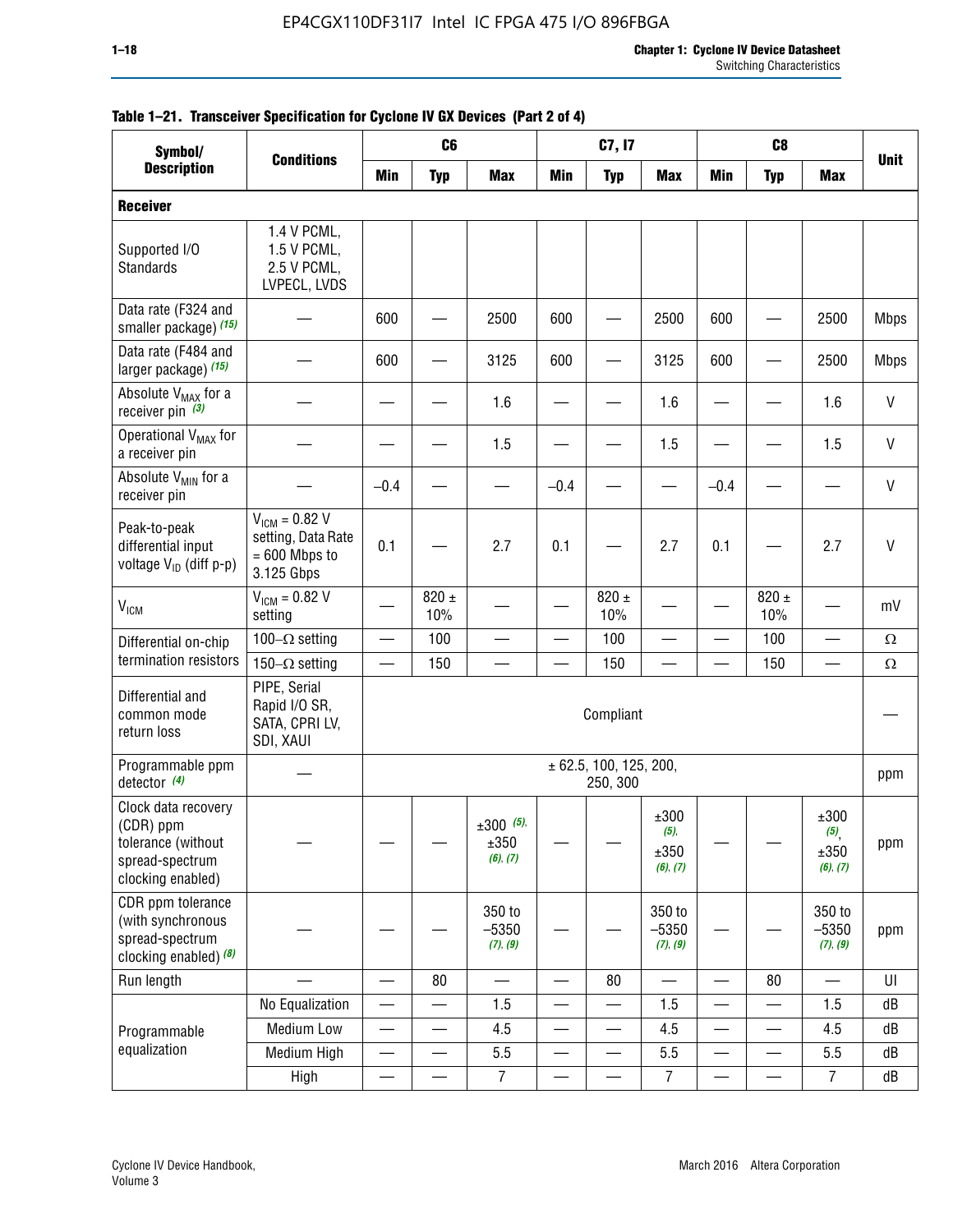| Symbol/                                                                        |                                                                     |            | C6                       |            |                          | C7, I7                   |                          |                                           | C <sub>8</sub>           |                          |                                |
|--------------------------------------------------------------------------------|---------------------------------------------------------------------|------------|--------------------------|------------|--------------------------|--------------------------|--------------------------|-------------------------------------------|--------------------------|--------------------------|--------------------------------|
| <b>Description</b>                                                             | <b>Conditions</b>                                                   | <b>Min</b> | <b>Typ</b>               | <b>Max</b> | <b>Min</b>               | <b>Typ</b>               | <b>Max</b>               | <b>Min</b>                                | <b>Typ</b>               | <b>Max</b>               | <b>Unit</b>                    |
| Signal detect/loss<br>threshold                                                | PIPE mode                                                           | 65         |                          | 175        | 65                       |                          | 175                      | 65                                        |                          | 175                      | mV                             |
| $t_{LTR}$ (10)                                                                 | $\overline{\phantom{0}}$                                            |            | $\overline{\phantom{0}}$ | 75         | $\overline{\phantom{0}}$ |                          | 75                       | $\overline{\phantom{0}}$                  |                          | 75                       | μs                             |
| (11)<br>$t_{\text{LTR-LTD\_Manual}}$                                           |                                                                     | 15         |                          |            | 15                       |                          |                          | 15                                        |                          |                          | μs                             |
| $t_{LTD}$ (12)                                                                 |                                                                     | 0          | 100                      | 4000       | $\pmb{0}$                | 100                      | 4000                     | 0                                         | 100                      | 4000                     | ns                             |
| $t_{\text{LTD\_Manual}}$ (13)                                                  |                                                                     |            | —                        | 4000       | —                        | $\overline{\phantom{0}}$ | 4000                     |                                           | —                        | 4000                     | ns                             |
| $t_{LTD\_Auto}$ (14)                                                           | $\sim$                                                              |            | $\overline{\phantom{0}}$ | 4000       | $\overline{\phantom{0}}$ | $\overline{\phantom{0}}$ | 4000                     |                                           | $\overline{\phantom{0}}$ | 4000                     | ns                             |
| Receiver buffer and<br><b>CDR</b> offset<br>cancellation time<br>(per channel) |                                                                     |            |                          | 17000      |                          |                          | 17000                    |                                           |                          | 17000                    | recon<br>fig_c<br>lk<br>cycles |
|                                                                                | DC Gain Setting =<br>$\mathbf{0}$                                   |            | 0                        |            |                          | 0                        |                          |                                           | 0                        |                          | dB                             |
| Programmable DC<br>gain                                                        | DC Gain Setting =<br>1                                              |            | 3                        |            |                          | 3                        |                          |                                           | 3                        |                          | dB                             |
|                                                                                | DC Gain Setting =<br>2                                              |            | 6                        |            |                          | 6                        |                          |                                           | 6                        |                          | dB                             |
| <b>Transmitter</b>                                                             |                                                                     |            |                          |            |                          |                          |                          |                                           |                          |                          |                                |
| Supported I/O<br><b>Standards</b>                                              | 1.5 V PCML                                                          |            |                          |            |                          |                          |                          |                                           |                          |                          |                                |
| Data rate (F324 and<br>smaller package)                                        |                                                                     | 600        |                          | 2500       | 600                      |                          | 2500                     | 600                                       |                          | 2500                     | <b>Mbps</b>                    |
| Data rate (F484 and<br>larger package)                                         |                                                                     | 600        |                          | 3125       | 600                      |                          | 3125                     | 600                                       |                          | 2500                     | <b>Mbps</b>                    |
| V <sub>OCM</sub>                                                               | 0.65 V setting                                                      |            | 650                      |            |                          | 650                      |                          |                                           | 650                      |                          | mV                             |
| Differential on-chip                                                           | 100 $-\Omega$ setting                                               | —          | 100                      |            | $\overline{\phantom{0}}$ | 100                      | $\overline{\phantom{0}}$ | $\overline{\phantom{0}}$                  | 100                      | $\overline{\phantom{0}}$ | $\Omega$                       |
| termination resistors                                                          | 150 $-\Omega$ setting                                               |            | 150                      |            |                          | 150                      | $\sim$                   | $\qquad \qquad \overline{\qquad \qquad }$ | 150                      |                          | $\Omega$                       |
| Differential and<br>common mode<br>return loss                                 | PIPE, CPRI LV,<br>Serial Rapid I/O<br>SR, SDI, XAUI,<br><b>SATA</b> |            |                          |            |                          | Compliant                |                          |                                           |                          |                          |                                |
| Rise time                                                                      |                                                                     | 50         |                          | 200        | 50                       |                          | 200                      | 50                                        |                          | 200                      | ps                             |
| Fall time                                                                      |                                                                     | 50         |                          | 200        | 50                       |                          | 200                      | 50                                        |                          | 200                      | ps                             |
| Intra-differential pair<br>skew                                                |                                                                     |            |                          | 15         |                          |                          | 15                       |                                           |                          | 15                       | ps                             |
| Intra-transceiver<br>block skew                                                |                                                                     |            |                          | 120        |                          |                          | 120                      |                                           |                          | 120                      | ps                             |

### **Table 1–21. Transceiver Specification for Cyclone IV GX Devices (Part 3 of 4)**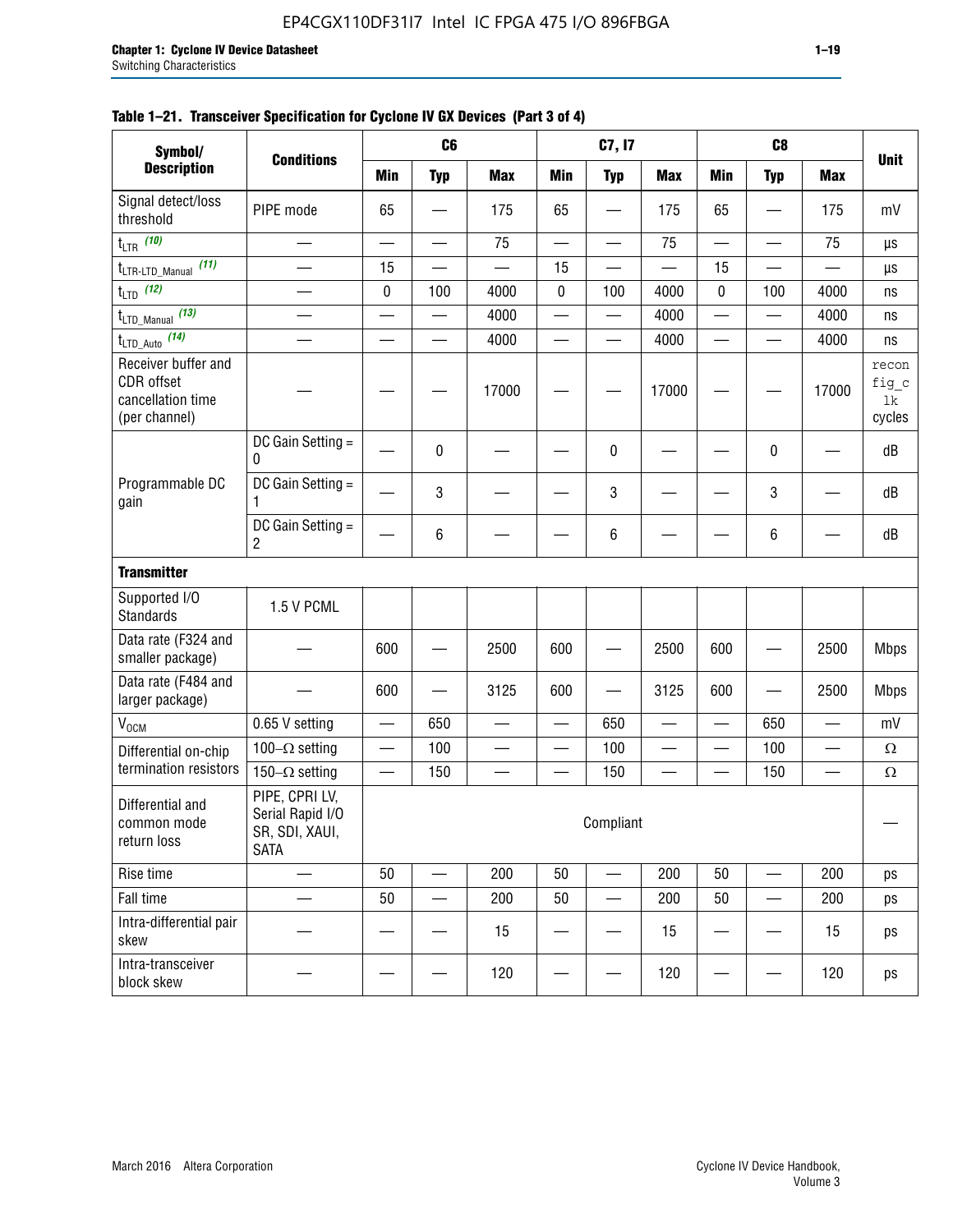### **Table 1–21. Transceiver Specification for Cyclone IV GX Devices (Part 4 of 4)**

| Symbol/                                          | <b>Conditions</b> | C <sub>6</sub> |     | C7, I7     |                                    |            |            |            | <b>Unit</b> |            |            |  |
|--------------------------------------------------|-------------------|----------------|-----|------------|------------------------------------|------------|------------|------------|-------------|------------|------------|--|
| <b>Description</b>                               |                   | Min            | Typ | <b>Max</b> | <b>Min</b>                         | <b>Typ</b> | <b>Max</b> | <b>Min</b> | Typ         | <b>Max</b> |            |  |
| <b>PLD-Transceiver Interface</b>                 |                   |                |     |            |                                    |            |            |            |             |            |            |  |
| Interface speed<br>(F324 and smaller<br>package) |                   | 25             |     | 125        | 25                                 |            | 125        | 25         |             | 125        | <b>MHz</b> |  |
| Interface speed<br>(F484 and larger<br>package)  |                   | 25             |     | 156.25     | 25                                 |            | 156.25     | 25         |             | 156.25     | <b>MHz</b> |  |
| Digital reset pulse<br>width                     |                   |                |     |            | Minimum is 2 parallel clock cycles |            |            |            |             |            |            |  |

#### **Notes to Table 1–21:**

(1) This specification is valid for transmitter output jitter specification with a maximum total jitter value of 112 ps, typically for 3.125 Gbps SRIO and XAUI protocols.

(2) The minimum reconfig\_clk frequency is 2.5 MHz if the transceiver channel is configured in **Transmitter Only** mode. The minimum reconfig\_clk frequency is 37.5 MHz if the transceiver channel is configured in **Receiver Only** or **Receiver and Transmitter** mode.

(3) The device cannot tolerate prolonged operation at this absolute maximum.

- (4) The rate matcher supports only up to  $\pm 300$  parts per million (ppm).
- (5) Supported for the F169 and F324 device packages only.
- (6) Supported for the F484, F672, and F896 device packages only. Pending device characterization.
- (7) To support CDR ppm tolerance greater than ±300 ppm, implement ppm detector in user logic and configure CDR to Manual Lock Mode.
- (8) Asynchronous spread-spectrum clocking is not supported.
- (9) For the EP4CGX30 (F484 package only), EP4CGX50, and EP4CGX75 devices, the CDR ppl tolerance is ±200 ppm.
- (10) Time taken until pll\_locked goes high after pll\_powerdown deasserts.
- (11) Time that the CDR must be kept in lock-to-reference mode after rx analogreset deasserts and before rx locktodata is asserted in manual mode.

(12) Time taken to recover valid data after the rx locktodata signal is asserted in manual mode (Figure 1–2), or after rx freqlocked signal goes high in automatic mode (Figure 1–3).

(13) Time taken to recover valid data after the rx locktodata signal is asserted in manual mode.

- (14) Time taken to recover valid data after the rx freqlocked signal goes high in automatic mode.
- (15) To support data rates lower than the minimum specification through oversampling, use the CDR in LTR mode only.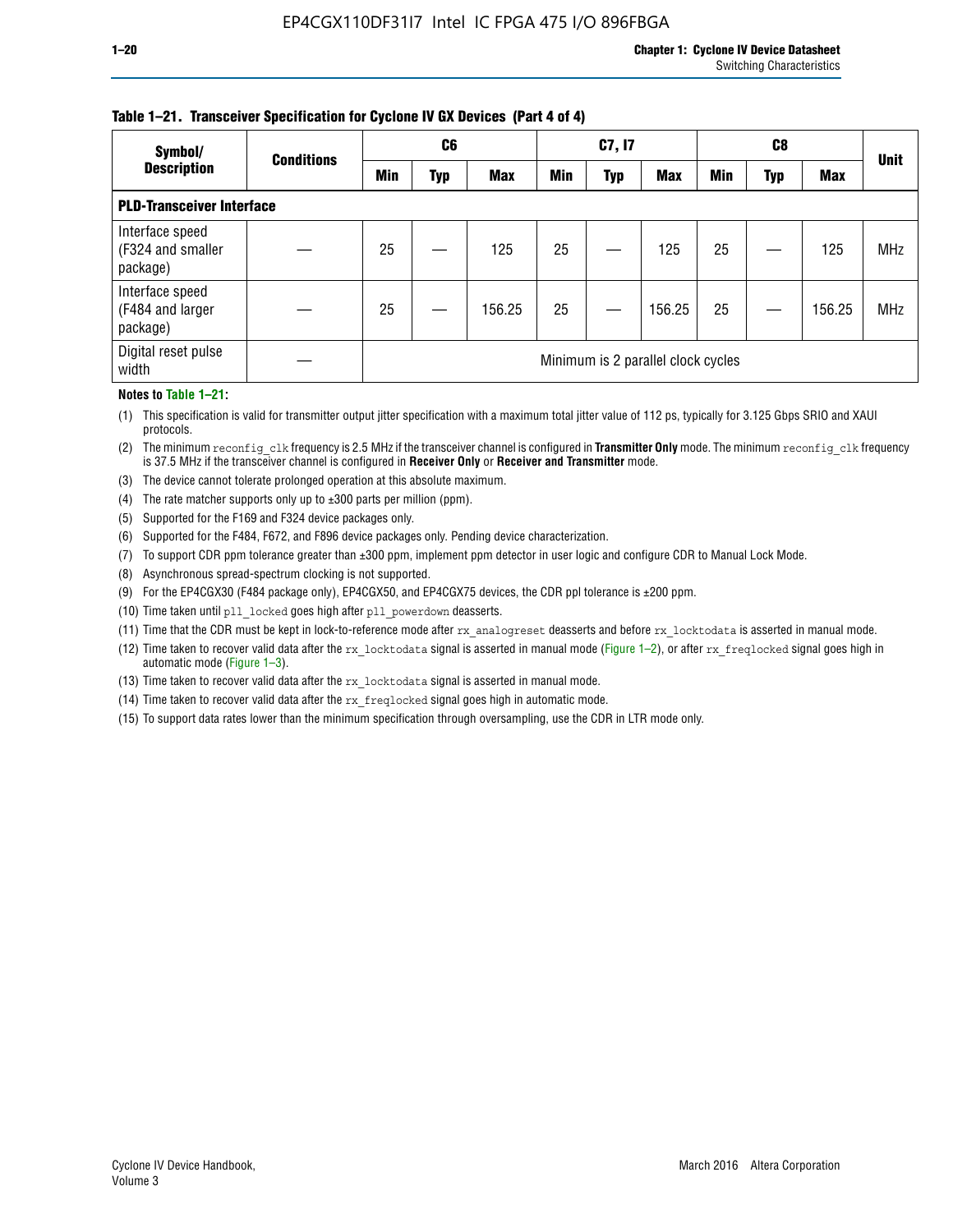Figure 1–2 shows the lock time parameters in manual mode.

 $\Box$  LTD = lock-to-data. LTR = lock-to-reference.





Figure 1–3 shows the lock time parameters in automatic mode.

**Figure 1–3. Lock Time Parameters for Automatic Mode**

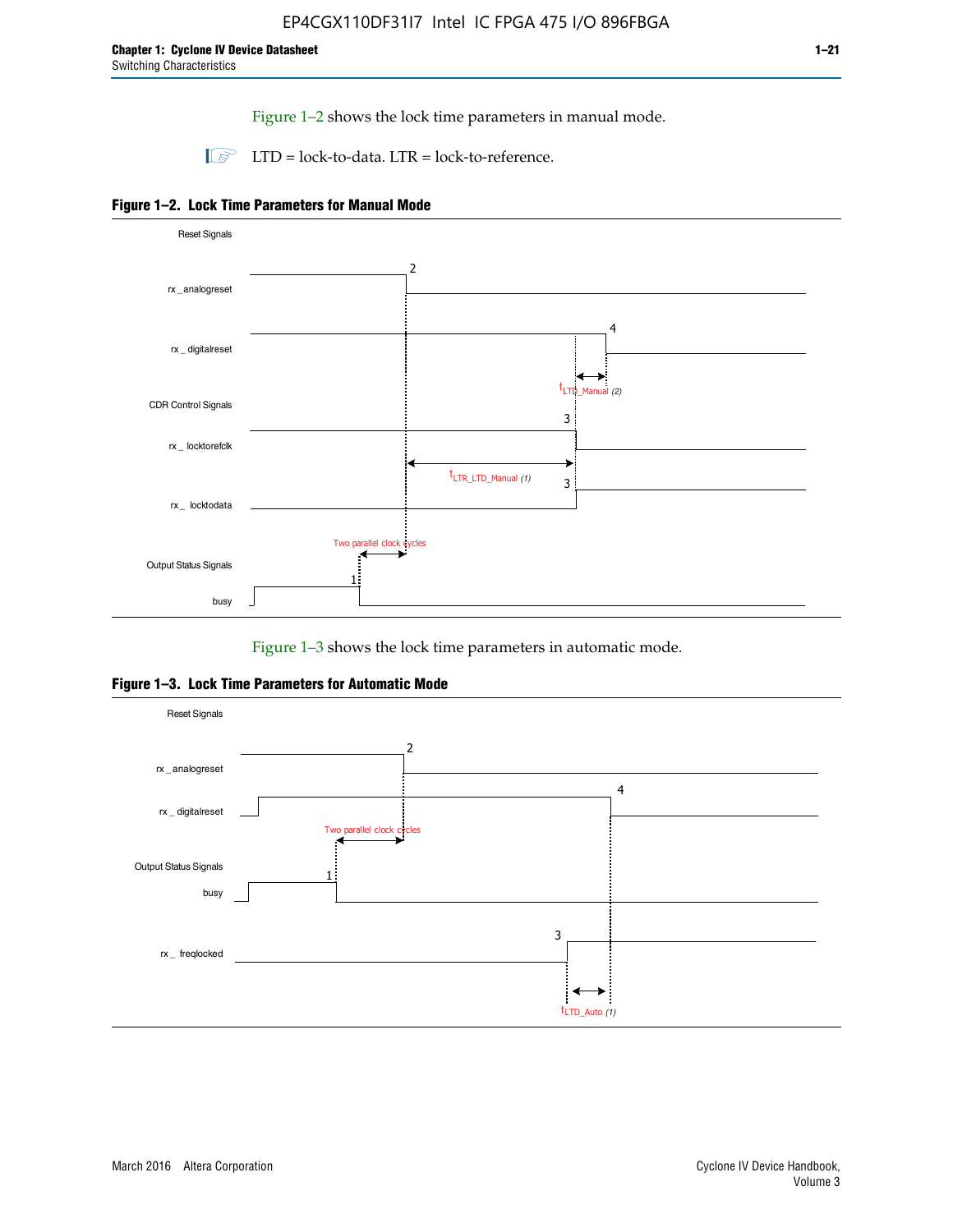### Figure 1–4 shows the differential receiver input waveform.





Figure 1–5 shows the transmitter output waveform.





Table 1–22 lists the typical V<sub>OD</sub> for Tx term that equals 100  $\Omega$ .

|  |  | Table 1–22. Typical V <sub>0D</sub> Setting, Tx Term = 100 $\Omega$ |  |  |
|--|--|---------------------------------------------------------------------|--|--|
|--|--|---------------------------------------------------------------------|--|--|

| <b>Symbol</b>                                          |     | V <sub>on</sub> Setting (mV) |     |      |      |      |  |  |  |  |  |  |  |
|--------------------------------------------------------|-----|------------------------------|-----|------|------|------|--|--|--|--|--|--|--|
|                                                        |     |                              |     | 4(1) |      |      |  |  |  |  |  |  |  |
| $\rm V_{OD}$ differential peak<br>to peak typical (mV) | 400 | 600                          | 800 | 900  | 1000 | 1200 |  |  |  |  |  |  |  |

**Note to Table 1–22:**

(1) This setting is required for compliance with the PCIe protocol.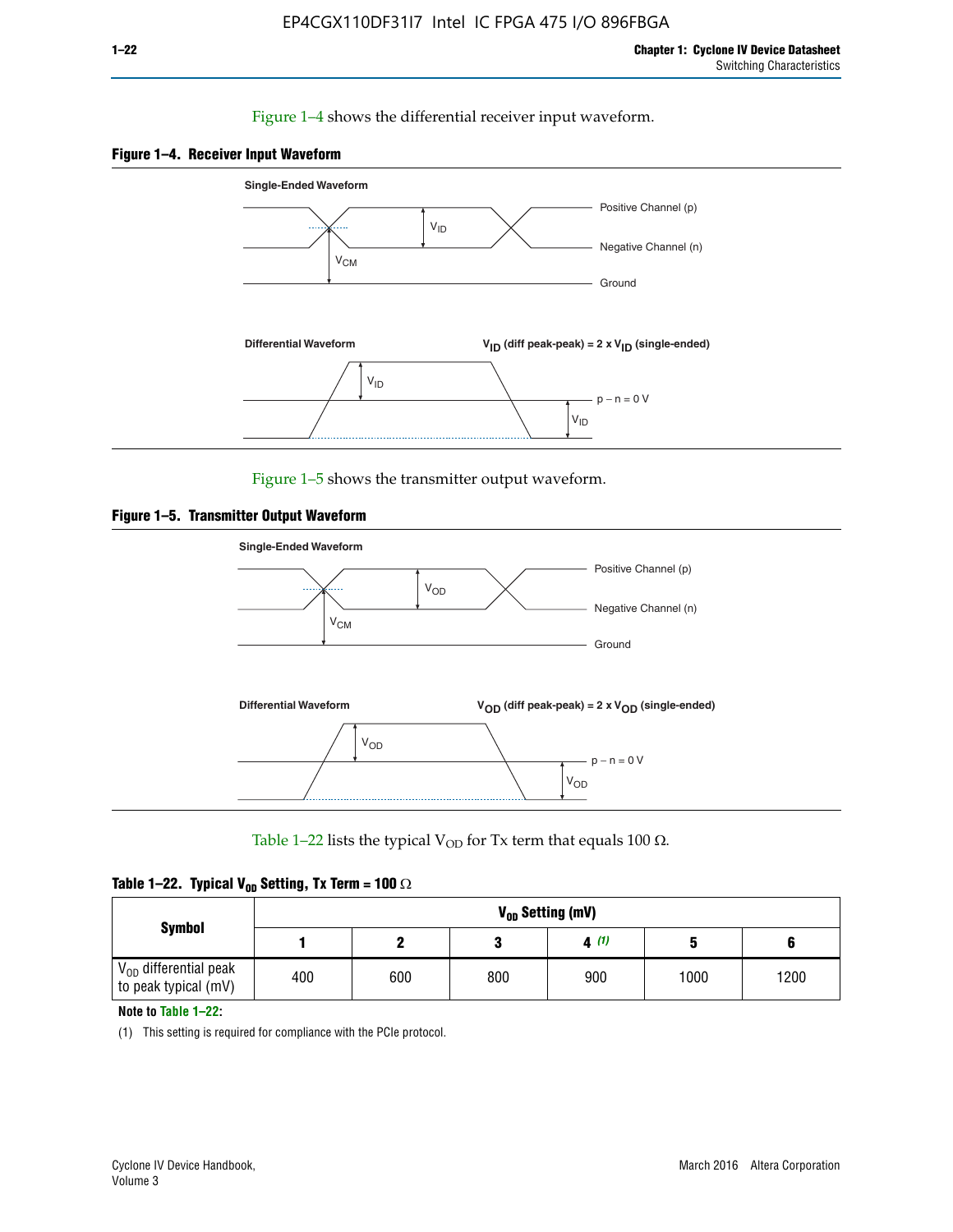Table 1–23 lists the Cyclone IV GX transceiver block AC specifications.

| Symbol/                                                                 | <b>Conditions</b>  |       | C <sub>6</sub> |            | C7, I7 |            |       |     |            | <b>Unit</b> |                |
|-------------------------------------------------------------------------|--------------------|-------|----------------|------------|--------|------------|-------|-----|------------|-------------|----------------|
| <b>Description</b>                                                      |                    | Min   | <b>Typ</b>     | <b>Max</b> | Min    | <b>Typ</b> | Max   | Min | <b>Typ</b> | <b>Max</b>  |                |
| <b>PCIe Transmit Jitter Generation (3)</b>                              |                    |       |                |            |        |            |       |     |            |             |                |
| Total jitter at 2.5 Gbps<br>(Gen1)                                      | Compliance pattern |       |                | 0.25       |        |            | 0.25  |     |            | 0.25        | UI             |
| <b>PCIe Receiver Jitter Tolerance (3)</b>                               |                    |       |                |            |        |            |       |     |            |             |                |
| Total jitter at 2.5 Gbps<br>(Gen1)                                      | Compliance pattern | > 0.6 |                |            | > 0.6  |            |       |     | > 0.6      |             | UI             |
| <b>GIGE Transmit Jitter Generation (4)</b>                              |                    |       |                |            |        |            |       |     |            |             |                |
| Deterministic jitter                                                    | Pattern = CRPAT    |       |                | 0.14       |        |            | 0.14  |     |            | 0.14        | UI             |
| (peak-to-peak)                                                          |                    |       |                |            |        |            |       |     |            |             |                |
| Total jitter (peak-to-peak)                                             | Pattern = CRPAT    |       |                | 0.279      |        |            | 0.279 |     |            | 0.279       | UI             |
| <b>GIGE Receiver Jitter Tolerance</b> (4)                               |                    |       |                |            |        |            |       |     |            |             |                |
| Deterministic jitter<br>tolerance (peak-to-peak)                        | Pattern = CJPAT    |       | > 0.4          |            |        | > 0.4      |       |     | > 0.4      |             | $\mathsf{III}$ |
| Combined deterministic<br>and random jitter<br>tolerance (peak-to-peak) | Pattern = CJPAT    |       | > 0.66         |            |        | > 0.66     |       |     | > 0.66     |             | UI             |

### **Table 1–23. Transceiver Block AC Specification for Cyclone IV GX Devices** *(1)***,** *(2)*

**Notes to Table 1–23:**

(1) Dedicated refclk pins were used to drive the input reference clocks.

(2) The jitter numbers specified are valid for the stated conditions only.

(3) The jitter numbers for PIPE are compliant to the PCIe Base Specification 2.0.

(4) The jitter numbers for GIGE are compliant to the IEEE802.3-2002 Specification.

## **Core Performance Specifications**

The following sections describe the clock tree specifications, PLLs, embedded multiplier, memory block, and configuration specifications for Cyclone IV Devices.

### **Clock Tree Specifications**

Table 1–24 lists the clock tree specifications for Cyclone IV devices.

**Table 1–24. Clock Tree Performance for Cyclone IV Devices** *(Part 1 of 2)*

| <b>Device</b> |     | <b>Performance</b> |     |           |             |               |                  |     |             |  |  |  |  |  |  |
|---------------|-----|--------------------|-----|-----------|-------------|---------------|------------------|-----|-------------|--|--|--|--|--|--|
|               | C6  | C7                 | C8  | $C8L$ (1) | $C9L$ $(1)$ | $\mathsf{I}7$ | <b>18L</b> $(1)$ | A7  | <b>Unit</b> |  |  |  |  |  |  |
| EP4CE6        | 500 | 437.5              | 402 | 362       | 265         | 437.5         | 362              | 402 | <b>MHz</b>  |  |  |  |  |  |  |
| EP4CE10       | 500 | 437.5              | 402 | 362       | 265         | 437.5         | 362              | 402 | <b>MHz</b>  |  |  |  |  |  |  |
| EP4CE15       | 500 | 437.5              | 402 | 362       | 265         | 437.5         | 362              | 402 | <b>MHz</b>  |  |  |  |  |  |  |
| EP4CE22       | 500 | 437.5              | 402 | 362       | 265         | 437.5         | 362              | 402 | <b>MHz</b>  |  |  |  |  |  |  |
| EP4CE30       | 500 | 437.5              | 402 | 362       | 265         | 437.5         | 362              | 402 | <b>MHz</b>  |  |  |  |  |  |  |
| EP4CE40       | 500 | 437.5              | 402 | 362       | 265         | 437.5         | 362              | 402 | <b>MHz</b>  |  |  |  |  |  |  |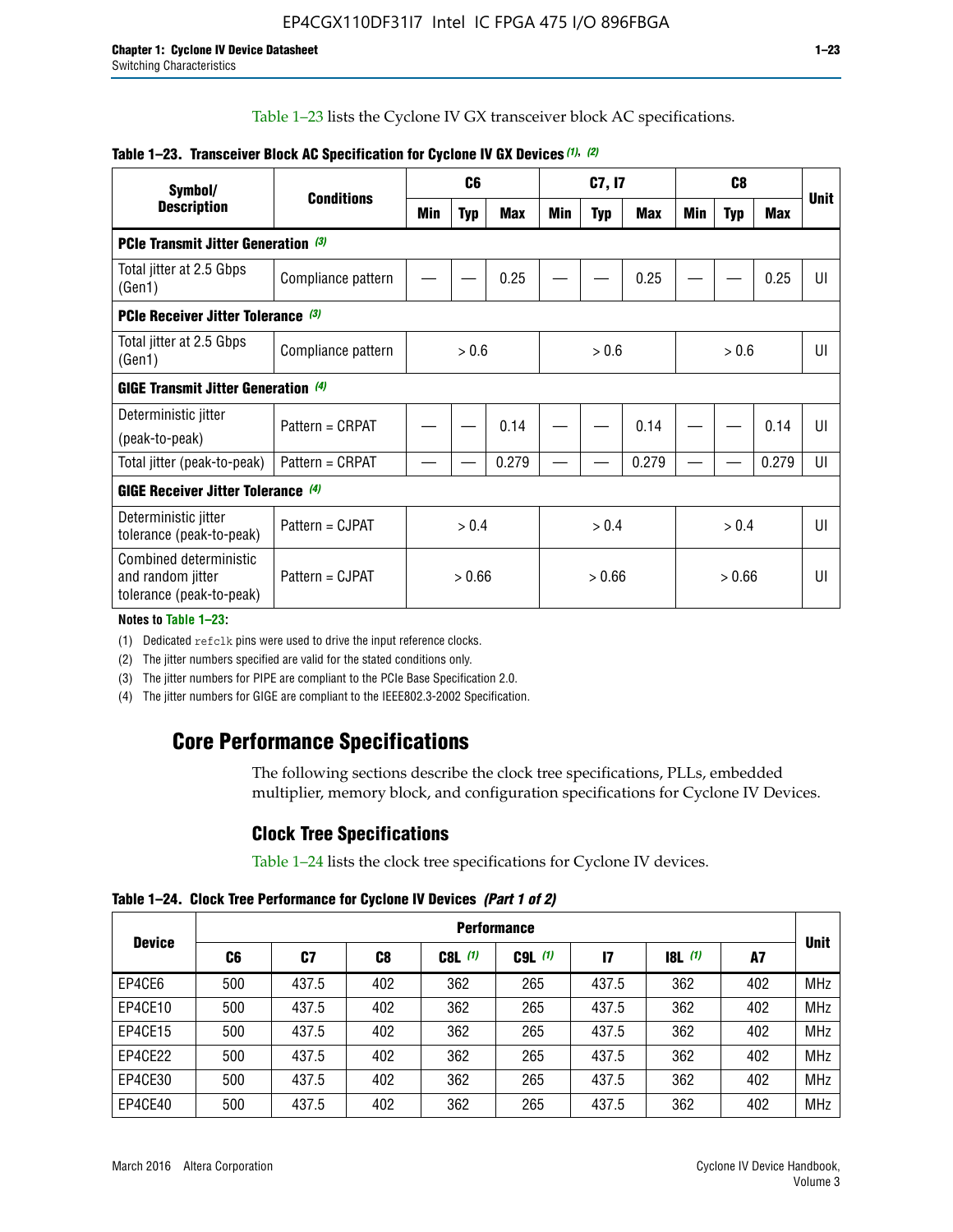|               |     | <b>Performance</b> |                |             |           |              |           |    |             |  |  |  |  |  |  |
|---------------|-----|--------------------|----------------|-------------|-----------|--------------|-----------|----|-------------|--|--|--|--|--|--|
| <b>Device</b> | C6  | C7                 | C <sub>8</sub> | $C8L$ $(1)$ | $C9L$ (1) | $\mathbf{I}$ | $18L$ (1) | A7 | <b>Unit</b> |  |  |  |  |  |  |
| EP4CE55       | 500 | 437.5              | 402            | 362         | 265       | 437.5        | 362       |    | <b>MHz</b>  |  |  |  |  |  |  |
| EP4CE75       | 500 | 437.5              | 402            | 362         | 265       | 437.5        | 362       |    | <b>MHz</b>  |  |  |  |  |  |  |
| EP4CE115      |     | 437.5              | 402            | 362         | 265       | 437.5        | 362       |    | <b>MHz</b>  |  |  |  |  |  |  |
| EP4CGX15      | 500 | 437.5              | 402            |             |           | 437.5        |           |    | <b>MHz</b>  |  |  |  |  |  |  |
| EP4CGX22      | 500 | 437.5              | 402            |             |           | 437.5        |           |    | <b>MHz</b>  |  |  |  |  |  |  |
| EP4CGX30      | 500 | 437.5              | 402            |             |           | 437.5        |           |    | <b>MHz</b>  |  |  |  |  |  |  |
| EP4CGX50      | 500 | 437.5              | 402            |             |           | 437.5        |           |    | <b>MHz</b>  |  |  |  |  |  |  |
| EP4CGX75      | 500 | 437.5              | 402            |             |           | 437.5        |           |    | <b>MHz</b>  |  |  |  |  |  |  |
| EP4CGX110     | 500 | 437.5              | 402            |             |           | 437.5        |           |    | <b>MHz</b>  |  |  |  |  |  |  |
| EP4CGX150     | 500 | 437.5              | 402            |             |           | 437.5        |           |    | <b>MHz</b>  |  |  |  |  |  |  |

**Table 1–24. Clock Tree Performance for Cyclone IV Devices** *(Part 2 of 2)*

**Note to Table 1–24:**

(1) Cyclone IV E 1.0 V core voltage devices only support C8L, C9L, and I8L speed grades.

### **PLL Specifications**

Table 1–25 lists the PLL specifications for Cyclone IV devices when operating in the commercial junction temperature range (0°C to 85°C), the industrial junction temperature range (–40°C to 100°C), the extended industrial junction temperature range (–40°C to 125°C), and the automotive junction temperature range (–40°C to 125°C). For more information about the PLL block, refer to "Glossary" on page 1–37.

|  |  | Table 1–25. PLL Specifications for Cyclone IV Devices $(1)$ , $(2)$ (Part 1 of 2) |  |
|--|--|-----------------------------------------------------------------------------------|--|
|--|--|-----------------------------------------------------------------------------------|--|

| <b>Symbol</b>                                          | <b>Parameter</b>                                            | Min | <b>Typ</b>               | Max   | <b>Unit</b>   |
|--------------------------------------------------------|-------------------------------------------------------------|-----|--------------------------|-------|---------------|
|                                                        | Input clock frequency $(-6, -7, -8)$ speed grades)          | 5   | —                        | 472.5 | <b>MHz</b>    |
| $f_{\text{IN}}$ (3)                                    | Input clock frequency (-8L speed grade)                     | 5   |                          | 362   | <b>MHz</b>    |
|                                                        | Input clock frequency (-9L speed grade)                     | 5   |                          | 265   | <b>MHz</b>    |
| f <sub>INPFD</sub>                                     | PFD input frequency                                         | 5   |                          | 325   | <b>MHz</b>    |
| $f_{VCO}$ (4)                                          | PLL internal VCO operating range                            | 600 | $\overline{\phantom{0}}$ | 1300  | <b>MHz</b>    |
| f <sub>INDUTY</sub>                                    | Input clock duty cycle                                      | 40  |                          | 60    | $\frac{0}{0}$ |
| $t_{\text{INJITTER\_CCJ}}$ (5)                         | Input clock cycle-to-cycle jitter<br>$F_{REF} \geq 100$ MHz |     |                          | 0.15  | UI            |
|                                                        | $F_{RFF}$ < 100 MHz                                         |     |                          | ±750  | ps            |
| $f_{\text{OUT\_EXT}}$ (external clock<br>output) $(3)$ | PLL output frequency                                        |     |                          | 472.5 | <b>MHz</b>    |
|                                                        | PLL output frequency (-6 speed grade)                       |     |                          | 472.5 | <b>MHz</b>    |
|                                                        | PLL output frequency (-7 speed grade)                       |     |                          | 450   | <b>MHz</b>    |
| $f_{OUT}$ (to global clock)                            | PLL output frequency (-8 speed grade)                       |     |                          | 402.5 | <b>MHz</b>    |
|                                                        | PLL output frequency (-8L speed grade)                      |     |                          | 362   | <b>MHz</b>    |
|                                                        | PLL output frequency (-9L speed grade)                      |     |                          | 265   | <b>MHz</b>    |
| t <sub>outputy</sub>                                   | Duty cycle for external clock output (when set to 50%)      | 45  | 50                       | 55    | $\frac{0}{0}$ |
| $t_{\text{LOCK}}$                                      | Time required to lock from end of device configuration      |     |                          |       | ms            |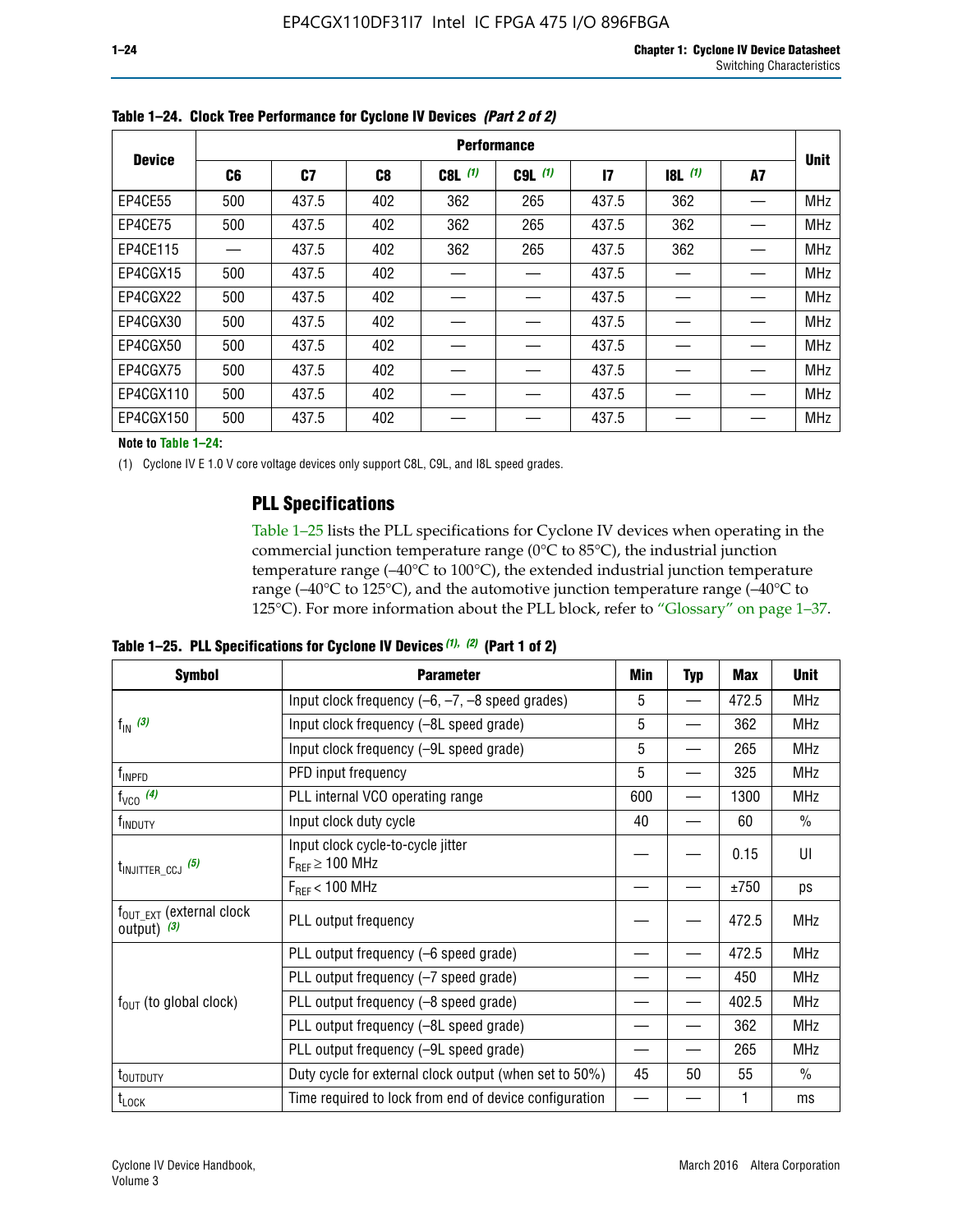|  |  | Table 1–25. PLL Specifications for Cyclone IV Devices (1), (2) (Part 2 of 2) |  |
|--|--|------------------------------------------------------------------------------|--|
|--|--|------------------------------------------------------------------------------|--|

| <b>Symbol</b>                             | <b>Parameter</b>                                                                                                                     | Min | <b>Typ</b> | <b>Max</b> | <b>Unit</b>              |
|-------------------------------------------|--------------------------------------------------------------------------------------------------------------------------------------|-----|------------|------------|--------------------------|
| t <sub>DLOCK</sub>                        | Time required to lock dynamically (after switchover,<br>reconfiguring any non-post-scale counters/delays or<br>areset is deasserted) |     |            | 1          | ms                       |
| t <sub>outjitter_period_dedclk</sub> (6)  | Dedicated clock output period jitter<br>$F_{OIII} \geq 100$ MHz                                                                      |     |            | 300        | ps                       |
|                                           | $F_{OIII}$ < 100 MHz                                                                                                                 |     |            | 30         | mUI                      |
| t <sub>outjitter_ccj_dedclk</sub> (6)     | Dedicated clock output cycle-to-cycle jitter<br>$F_{OUT} \geq 100$ MHz                                                               |     |            | 300        | ps                       |
|                                           | $F_{\text{OUT}}$ < 100 MHz                                                                                                           |     |            | 30         | mUI                      |
| t <sub>outjitter_period_io</sub> (6)      | Regular I/O period jitter<br>$F_{OUT} \geq 100$ MHz                                                                                  |     |            | 650        | ps                       |
|                                           | $F_{OUT}$ < 100 MHz                                                                                                                  |     |            | 75         | mUI                      |
| t <sub>outjitter_ccj_io</sub> (6)         | Regular I/O cycle-to-cycle jitter<br>$F_{OUT} \ge 100$ MHz                                                                           |     |            | 650        | ps                       |
|                                           | $F_{\text{OUT}}$ < 100 MHz                                                                                                           |     |            | 75         | mUI                      |
| t <sub>PLL_PSERR</sub>                    | Accuracy of PLL phase shift                                                                                                          |     |            | ±50        | ps                       |
| t <sub>ARESET</sub>                       | Minimum pulse width on areset signal.                                                                                                | 10  |            |            | ns                       |
| t <sub>configpll</sub>                    | Time required to reconfigure scan chains for PLLs                                                                                    |     | 3.5(7)     |            | <b>SCANCLK</b><br>cycles |
| f <sub>SCANCLK</sub>                      | scanclk frequency                                                                                                                    |     |            | 100        | <b>MHz</b>               |
| t <sub>CASC_OUTJITTER_PERIOD_DEDCLK</sub> | Period jitter for dedicated clock output in cascaded<br>PLLs ( $F_{OUT} \ge 100$ MHz)                                                |     |            | 425        | ps                       |
| (8), (9)                                  | Period jitter for dedicated clock output in cascaded<br>PLLs ( $F_{OUT}$ < 100 MHz)                                                  |     |            | 42.5       | mUI                      |

#### **Notes to Table 1–25:**

- (1) This table is applicable for general purpose PLLs and multipurpose PLLs.
- (2) You must connect  $V_{CCD-PLL}$  to  $V_{CCINT}$  through the decoupling capacitor and ferrite bead.
- (3) This parameter is limited in the Quartus II software by the I/O maximum frequency. The maximum I/O frequency is different for each I/O standard.
- (4) The  $V_{CO}$  frequency reported by the Quartus II software in the PLL Summary section of the compilation report takes into consideration the  $V_{CO}$ post-scale counter K value. Therefore, if the counter K has a value of 2, the frequency reported can be lower than the f<sub>VCO</sub> specification.
- (5) A high input jitter directly affects the PLL output jitter. To have low PLL output clock jitter, you must provide a clean clock source that is less than 200 ps.
- (6) Peak-to-peak jitter with a probability level of 10–12 (14 sigma, 99.99999999974404% confidence level). The output jitter specification applies to the intrinsic jitter of the PLL when an input jitter of 30 ps is applied.
- (7) With 100-MHz scanclk frequency.
- (8) The cascaded PLLs specification is applicable only with the following conditions:
	- **■** Upstream PLL—0.59 MHz  $\leq$  Upstream PLL bandwidth  $<$  1 MHz
	- Downstream PLL—Downstream PLL bandwidth > 2 MHz
- (9) PLL cascading is not supported for transceiver applications.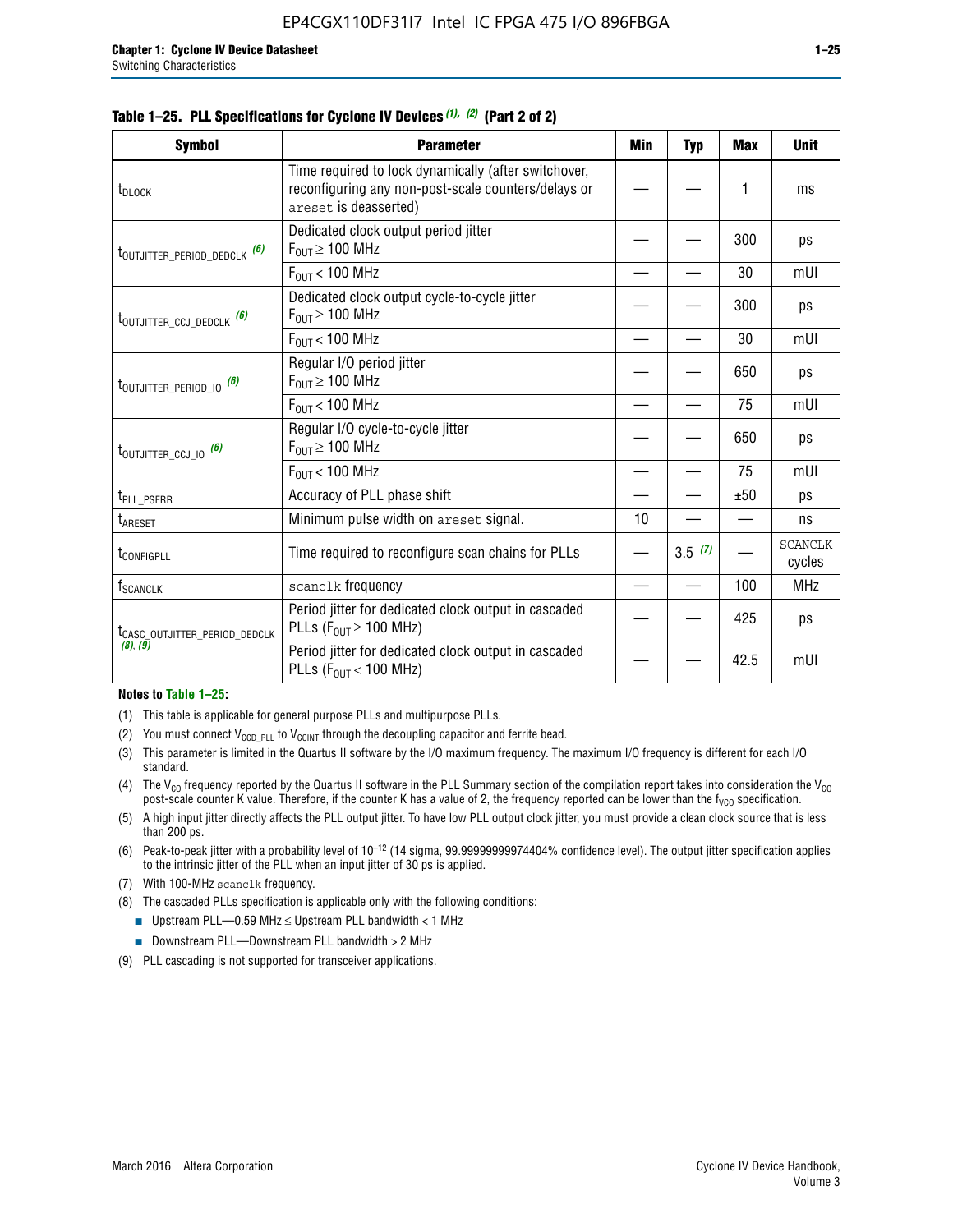### **Embedded Multiplier Specifications**

Table 1–26 lists the embedded multiplier specifications for Cyclone IV devices.

### **Table 1–26. Embedded Multiplier Specifications for Cyclone IV Devices**

|                                | <b>Resources Used</b>        | <b>Performance</b> |            |     |                        |     |            |  |  |  |
|--------------------------------|------------------------------|--------------------|------------|-----|------------------------|-----|------------|--|--|--|
| Mode                           | <b>Number of Multipliers</b> | C6                 | C7, I7, A7 | C8  | C9L<br><b>C8L, I8L</b> |     |            |  |  |  |
| $9 \times 9$ -bit multiplier   |                              | 340                | 300        | 260 | 240                    | 175 | <b>MHz</b> |  |  |  |
| $18 \times 18$ -bit multiplier |                              | 287                | 250        | 200 | 185                    | 135 | <b>MHz</b> |  |  |  |

### **Memory Block Specifications**

Table 1–27 lists the M9K memory block specifications for Cyclone IV devices.

### **Table 1–27. Memory Block Performance Specifications for Cyclone IV Devices**

|               |                                           |     | <b>Resources Used</b>       |                |            |                |                 |     |             |
|---------------|-------------------------------------------|-----|-----------------------------|----------------|------------|----------------|-----------------|-----|-------------|
| <b>Memory</b> | <b>Mode</b>                               | LEs | <b>M9K</b><br><b>Memory</b> | C <sub>6</sub> | C7, I7, A7 | C <sub>8</sub> | <b>C8L, I8L</b> | C9L | <b>Unit</b> |
| M9K Block     | FIFO 256 $\times$ 36                      | 47  |                             | 315            | 274        | 238            | 200             | 157 | <b>MHz</b>  |
|               | Single-port $256 \times 36$               | 0   |                             | 315            | 274        | 238            | 200             | 157 | <b>MHz</b>  |
|               | Simple dual-port $256 \times 36$ CLK      | 0   |                             | 315            | 274        | 238            | 200             | 157 | <b>MHz</b>  |
|               | True dual port $512 \times 18$ single CLK | 0   |                             | 315            | 274        | 238            | 200             | 157 | <b>MHz</b>  |

### **Configuration and JTAG Specifications**

Table 1–28 lists the configuration mode specifications for Cyclone IV devices.

### **Table 1–28. Passive Configuration Mode Specifications for Cyclone IV Devices** *(1)*

| <b>Programming Mode</b>         | V <sub>CCINT</sub> Voltage Level (V) | <b>DCLK f<sub>MAX</sub></b> | <b>Unit</b> |
|---------------------------------|--------------------------------------|-----------------------------|-------------|
| Passive Serial (PS)             | 1.0 $(3)$                            | 66                          | MHz         |
|                                 | 1.2                                  | 133                         | MHz         |
| Fast Passive Parallel (FPP) (2) | 1.0 $(3)$                            | 66                          | <b>MHz</b>  |
|                                 | 12(4)                                | 100                         | <b>MHz</b>  |

#### **Notes to Table 1–28:**

- (1) For more information about PS and FPP configuration timing parameters, refer to the *[Configuration and Remote](http://www.altera.com/literature/hb/cyclone-iv/cyiv-51008.pdf)  [System Upgrades in Cyclone IV Devices](http://www.altera.com/literature/hb/cyclone-iv/cyiv-51008.pdf)* chapter.
- (2) FPP configuration mode supports all Cyclone IV E devices (except for E144 package devices) and EP4CGX50, EP4CGX75, EP4CGX110, and EP4CGX150 only.
- (3)  $V_{CCMT}$  = 1.0 V is only supported for Cyclone IV E 1.0 V core voltage devices.
- (4) Cyclone IV E devices support 1.2 V V<sub>CCINT</sub>. Cyclone IV E 1.2 V core voltage devices support 133 MHz DCLK f<sub>MAX</sub> for EP4CE6, EP4CE10, EP4CE15, EP4CE22, EP4CE30, and EP4CE40 only.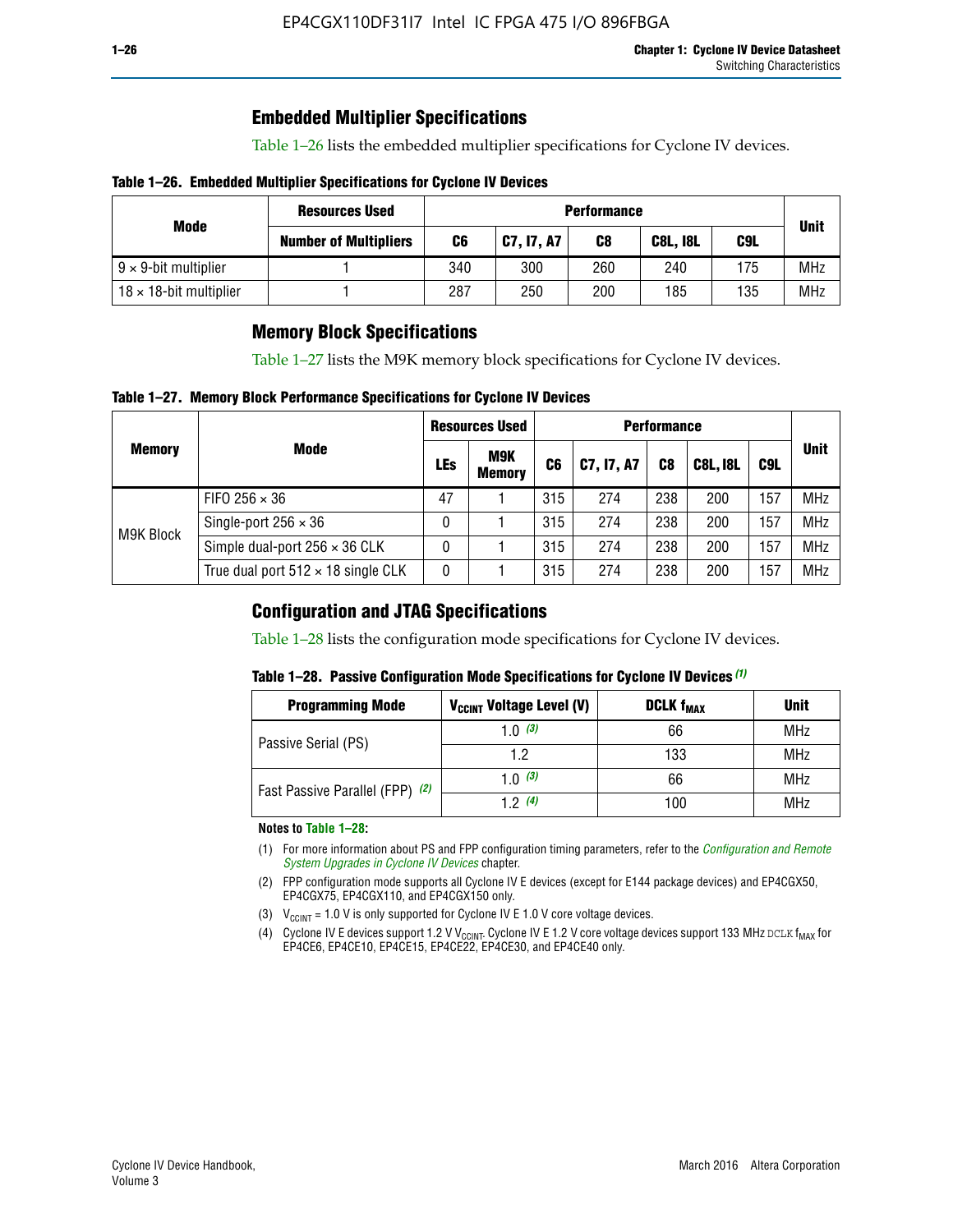Table 1–29 lists the active configuration mode specifications for Cyclone IV devices.

**Table 1–29. Active Configuration Mode Specifications for Cyclone IV Devices**

| <b>Programming Mode</b>  | <b>DCLK Range</b> | <b>Typical DCLK</b> | <b>Unit</b> |
|--------------------------|-------------------|---------------------|-------------|
| Active Parallel (AP) (1) | 20 to 40          | 33                  | MHz         |
| Active Serial (AS)       | 20 to 40          | 33                  | MHz         |

**Note to Table 1–29:**

(1) AP configuration mode is only supported for Cyclone IV E devices.

Table 1–30 lists the JTAG timing parameters and values for Cyclone IV devices.

**Table 1–30. JTAG Timing Parameters for Cyclone IV Devices** *(1)*

| <b>Symbol</b>         | <b>Parameter</b>                                       | Min | <b>Max</b> | <b>Unit</b> |
|-----------------------|--------------------------------------------------------|-----|------------|-------------|
| $t_{JCP}$             | <b>TCK clock period</b>                                | 40  |            | ns          |
| $t_{\rm JCH}$         | TCK clock high time                                    | 19  |            | ns          |
| $t_{JCL}$             | TCK clock low time                                     | 19  |            | ns          |
| $t_{JPSU\_TDI}$       | JTAG port setup time for TDI                           | 1   |            | ns          |
| t <sub>JPSU_TMS</sub> | JTAG port setup time for TMS                           | 3   |            | ns          |
| t <sub>JPH</sub>      | JTAG port hold time                                    | 10  |            | ns          |
| t <sub>JPCO</sub>     | JTAG port clock to output $(2)$ , $(3)$                |     | 15         | ns          |
| t <sub>JPZX</sub>     | JTAG port high impedance to valid output $(2)$ , $(3)$ |     | 15         | ns          |
| t <sub>JPXZ</sub>     | JTAG port valid output to high impedance $(2)$ , $(3)$ |     | 15         | ns          |
| $t_{\rm JSSU}$        | Capture register setup time                            | 5   |            | ns          |
| $t_{\mathsf{JSH}}$    | Capture register hold time                             | 10  |            | ns          |
| $t_{\rm JSCO}$        | Update register clock to output                        |     | 25         | ns          |
| $t_{\text{JSZX}}$     | Update register high impedance to valid output         |     | 25         | ns          |
| t <sub>JSXZ</sub>     | Update register valid output to high impedance         |     | 25         | ns          |

**Notes to Table 1–30:**

(1) For more information about JTAG waveforms, refer to "JTAG Waveform" in "Glossary" on page 1–37.

(2) The specification is shown for 3.3-, 3.0-, and 2.5-V LVTTL/LVCMOS operation of JTAG pins. For 1.8-V LVTTL/LVCMOS and 1.5-V LVCMOS, the output time specification is 16 ns.

(3) For EP4CGX22, EP4CGX30 (F324 and smaller package), EP4CGX110, and EP4CGX150 devices, the output time specification for 3.3-, 3.0-, and 2.5-V LVTTL/LVCMOS operation of JTAG pins is 16 ns. For 1.8-V LVTTL/LVCMOS and 1.5-V LVCMOS, the output time specification is 18 ns.

### **Periphery Performance**

This section describes periphery performance, including high-speed I/O and external memory interface.

I/O performance supports several system interfaces, such as the high-speed I/O interface, external memory interface, and the PCI/PCI-X bus interface. I/Os using the SSTL-18 Class I termination standard can achieve up to the stated DDR2 SDRAM interfacing speeds. I/Os using general-purpose I/O standards such as 3.3-, 3.0-, 2.5-, 1.8-, or 1.5-LVTTL/LVCMOS are capable of a typical 200 MHz interfacing frequency with a 10 pF load.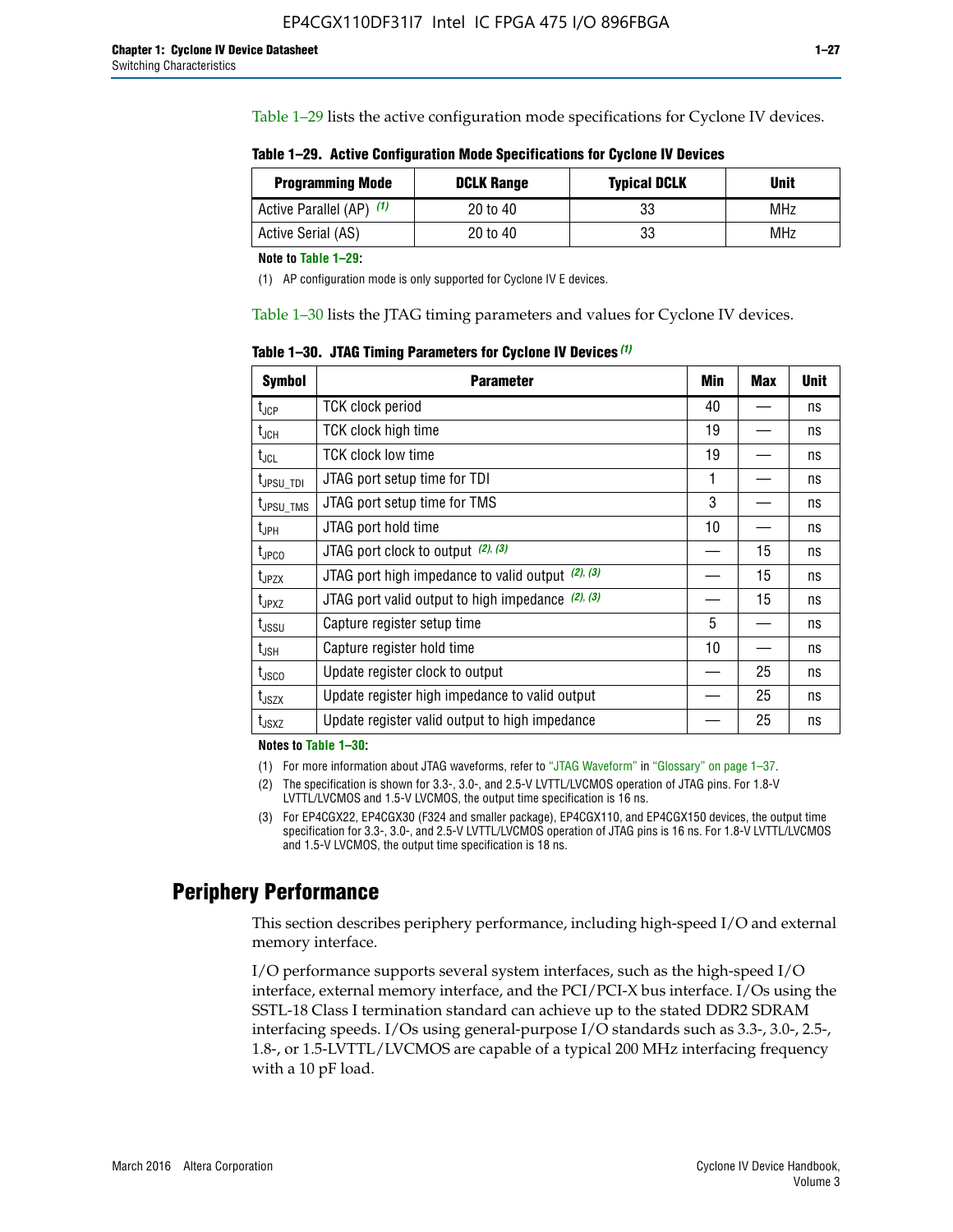- For more information about the supported maximum clock rate, device and pin planning, IP implementation, and device termination, refer to *[Section III: System](http://www.altera.com/literature/hb/external-memory/emi_intro_specs.pdf)  [Performance Specifications](http://www.altera.com/literature/hb/external-memory/emi_intro_specs.pdf)* of the *External Memory Interfaces Handbook*.
- **1 Actual achievable frequency depends on design- and system-specific factors. Perform** HSPICE/IBIS simulations based on your specific design and system setup to determine the maximum achievable frequency in your system.

### **High-Speed I/O Specifications**

Table 1–31 through Table 1–36 list the high-speed I/O timing for Cyclone IV devices. For definitions of high-speed timing specifications, refer to "Glossary" on page 1–37.

**Table 1–31. RSDS Transmitter Timing Specifications for Cyclone IV Devices** *(1)***,** *(2)***,** *(4)* **(Part 1 of 2)**

|                                                      |                                                     |                 | C6                       |            | C7, I7     |                          | <b>C8, A7</b> |            |                          | <b>C8L, I8L</b> |            |                          | C <sub>9</sub> L |            |                          |            |               |
|------------------------------------------------------|-----------------------------------------------------|-----------------|--------------------------|------------|------------|--------------------------|---------------|------------|--------------------------|-----------------|------------|--------------------------|------------------|------------|--------------------------|------------|---------------|
| <b>Symbol</b>                                        | <b>Modes</b>                                        | Min             | <b>Typ</b>               | <b>Max</b> | <b>Min</b> | <b>Typ</b>               | <b>Max</b>    | <b>Min</b> | <b>Typ</b>               | <b>Max</b>      | <b>Min</b> | <b>Typ</b>               | <b>Max</b>       | <b>Min</b> | <b>Typ</b>               | <b>Max</b> | <b>Unit</b>   |
|                                                      | $\times$ 10                                         | 5               | —                        | 180        | 5          | ÷,                       | 155.5         | 5          | $\overline{\phantom{0}}$ | 155.5           | 5          |                          | 155.5            | 5          |                          | 132.5      | <b>MHz</b>    |
|                                                      | $\times 8$                                          | 5               |                          | 180        | 5          |                          | 155.5         | 5          | $\overline{\phantom{0}}$ | 155.5           | 5          |                          | 155.5            | 5          |                          | 132.5      | <b>MHz</b>    |
| f <sub>HSCLK</sub><br>(input clock                   | $\times 7$                                          | 5               |                          | 180        | 5          |                          | 155.5         | 5          | $\overline{\phantom{0}}$ | 155.5           | 5          |                          | 155.5            | 5          |                          | 132.5      | <b>MHz</b>    |
| frequency)                                           | $\times$ 4                                          | 5               |                          | 180        | 5          | $\overline{\phantom{0}}$ | 155.5         | 5          | $\qquad \qquad$          | 155.5           | 5          |                          | 155.5            | 5          | $\overline{\phantom{0}}$ | 132.5      | <b>MHz</b>    |
|                                                      | $\times 2$                                          | 5               |                          | 180        | 5          |                          | 155.5         | 5          | $\equiv$                 | 155.5           | 5          | $\overline{\phantom{0}}$ | 155.5            | 5          | $\overline{\phantom{0}}$ | 132.5      | <b>MHz</b>    |
|                                                      | $\times$ 1                                          | 5               |                          | 360        | 5          |                          | 311           | 5          | $\overline{\phantom{0}}$ | 311             | 5          | $\equiv$                 | 311              | 5          | $\equiv$                 | 265        | <b>MHz</b>    |
|                                                      | $\times$ 10                                         | 100             |                          | 360        | 100        |                          | 311           | 100        | $\equiv$                 | 311             | 100        |                          | 311              | 100        | $\equiv$                 | 265        | <b>Mbps</b>   |
|                                                      | $\times 8$                                          | 80              |                          | 360        | 80         |                          | 311           | 80         | $\overline{\phantom{0}}$ | 311             | 80         |                          | 311              | 80         | $\overline{\phantom{0}}$ | 265        | <b>Mbps</b>   |
| Device<br>operation in                               | $\times 7$                                          | 70              |                          | 360        | 70         | $\overline{\phantom{0}}$ | 311           | 70         | $\overline{\phantom{0}}$ | 311             | 70         |                          | 311              | 70         | $\equiv$                 | 265        | <b>Mbps</b>   |
| <b>Mbps</b>                                          | $\times$ 4                                          | 40              | $\overline{\phantom{0}}$ | 360        | 40         |                          | 311           | 40         | $\overline{\phantom{0}}$ | 311             | 40         |                          | 311              | 40         | $\overline{\phantom{0}}$ | 265        | <b>Mbps</b>   |
|                                                      | $\times 2$                                          | 20              | $\overline{\phantom{0}}$ | 360        | 20         | $\overline{\phantom{0}}$ | 311           | 20         | $\overline{\phantom{0}}$ | 311             | 20         | $\qquad \qquad$          | 311              | 20         |                          | 265        | <b>Mbps</b>   |
|                                                      | $\times$ 1                                          | 10              | $\overline{\phantom{0}}$ | 360        | 10         |                          | 311           | 10         | $\overline{\phantom{0}}$ | 311             | 10         | $\overline{\phantom{0}}$ | 311              | 10         | $\overline{\phantom{0}}$ | 265        | <b>Mbps</b>   |
| t <sub>DUTY</sub>                                    | —                                                   | 45              | $\qquad \qquad$          | 55         | 45         |                          | 55            | 45         | $\overline{\phantom{0}}$ | 55              | 45         |                          | 55               | 45         |                          | 55         | $\frac{0}{0}$ |
| Transmitter<br>channel-to-<br>channel skew<br>(TCCS) |                                                     |                 |                          | 200        |            |                          | 200           |            |                          | 200             |            |                          | 200              |            |                          | 200        | ps            |
| Output jitter<br>(peak to peak)                      |                                                     |                 |                          | 500        |            |                          | 500           |            |                          | 550             |            |                          | 600              |            |                          | 700        | ps            |
| t <sub>rise</sub>                                    | $20 - 80\%$<br>$\mathrm{C}_{\text{LOAD}}$ =<br>5 pF | $\qquad \qquad$ | 500                      |            |            | 500                      |               |            | 500                      |                 |            | 500                      |                  |            | 500                      |            | ps            |
| t <sub>FALL</sub>                                    | $20 - 80\%$<br>$C_{LOAD} =$<br>5 pF                 |                 | 500                      |            |            | 500                      |               |            | 500                      |                 |            | 500                      |                  |            | 500                      |            | ps            |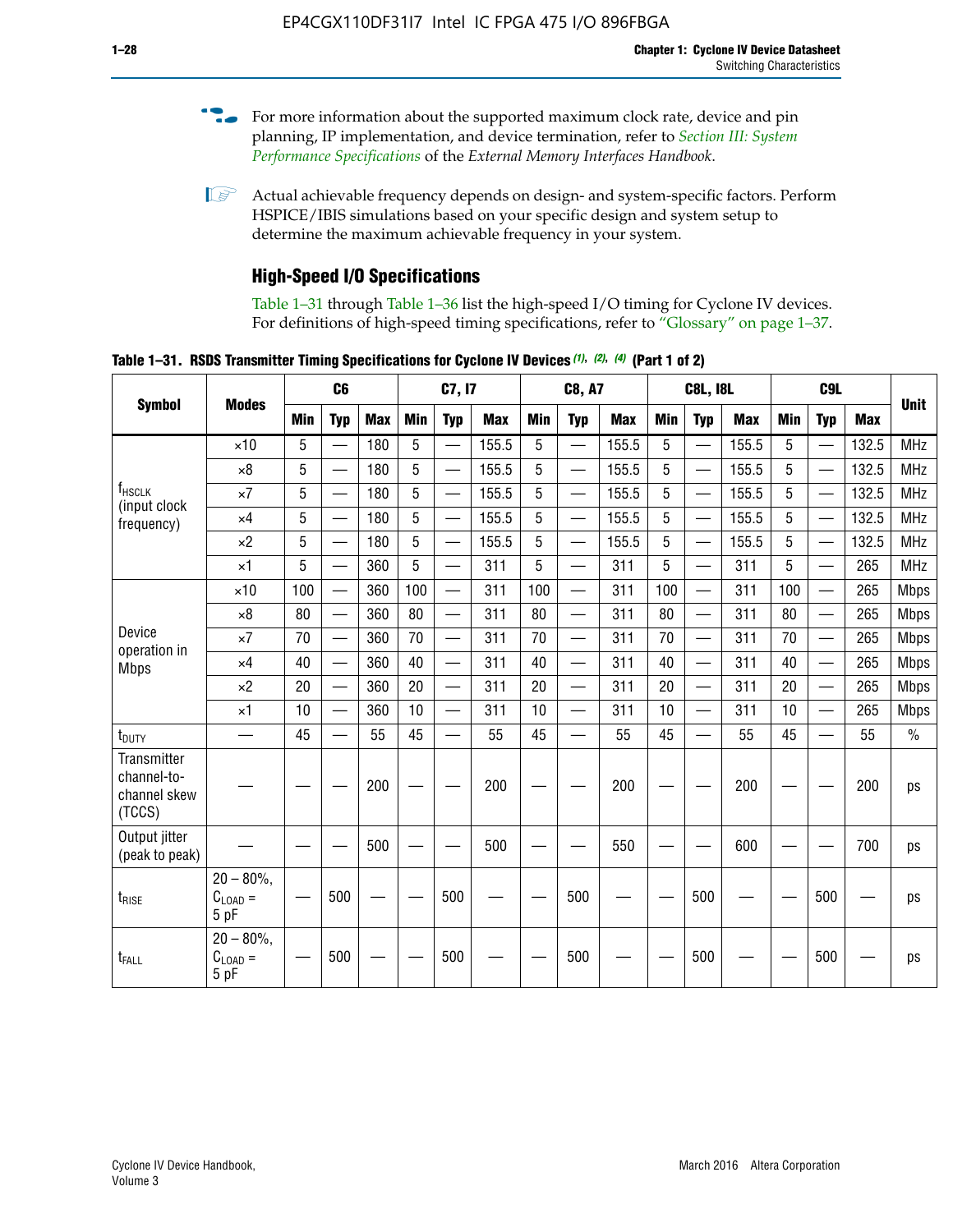#### **Table 1–31. RSDS Transmitter Timing Specifications for Cyclone IV Devices** *(1)***,** *(2)***,** *(4)* **(Part 2 of 2)**

**Notes to Table 1–31:**

(1) Applicable for true RSDS and emulated RSDS\_E\_3R transmitter.

(2) Cyclone IV E devices—true RSDS transmitter is only supported at the output pin of Row I/O Banks 1, 2, 5, and 6. Emulated RSDS transmitter is supported at the output pin of all I/O Banks. Cyclone IV GX devices—true RSDS transmitter is only supported at the output pin of Row I/O Banks 5 and 6. Emulated RSDS transmitter is supported at the output

pin of I/O Banks 3, 4, 5, 6, 7, 8, and 9.

(3)  $t_{\text{LOCK}}$  is the time required for the PLL to lock from the end-of-device configuration.

(4) Cyclone IV E 1.0 V core voltage devices only support C8L, C9L, and I8L speed grades. Cyclone IV E 1.2 V core voltage devices only support C6, C7, C8, I7, and A7 speed grades. Cyclone IV GX devices only support C6, C7, C8, and I7 speed grades.

|                                 |                                              |     | C <sub>6</sub>           |     |     | C7, I7                   |            |        | <b>C8, A7</b>            |     |            | <b>C8L, I8L</b>          |            |     | C <sub>9</sub> L         |            |               |
|---------------------------------|----------------------------------------------|-----|--------------------------|-----|-----|--------------------------|------------|--------|--------------------------|-----|------------|--------------------------|------------|-----|--------------------------|------------|---------------|
| <b>Symbol</b>                   | <b>Modes</b>                                 | Min | <b>Typ</b>               | Max | Min | <b>Typ</b>               | <b>Max</b> | Min    | <b>Typ</b>               | Max | <b>Min</b> | <b>Typ</b>               | <b>Max</b> | Min | <b>Typ</b>               | <b>Max</b> | <b>Unit</b>   |
|                                 | $\times$ 10                                  | 5   |                          | 85  | 5   |                          | 85         | 5      |                          | 85  | 5          |                          | 85         | 5   |                          | 72.5       | <b>MHz</b>    |
|                                 | $\times 8$                                   | 5   | —                        | 85  | 5   | —                        | 85         | 5      | $\qquad \qquad$          | 85  | 5          | —                        | 85         | 5   | —                        | 72.5       | <b>MHz</b>    |
| f <sub>HSCLK</sub> (input       | $\times 7$                                   | 5   | —                        | 85  | 5   |                          | 85         | 5      | $\overline{\phantom{0}}$ | 85  | 5          | —                        | 85         | 5   | —<br>—                   | 72.5       | <b>MHz</b>    |
| clock<br>frequency)             | $\times$ 4                                   | 5   | $\overline{\phantom{0}}$ | 85  | 5   | $\sim$                   | 85         | 5      | $\overline{\phantom{0}}$ | 85  | 5          | $\overline{\phantom{0}}$ | 85         | 5   | $\overline{\phantom{0}}$ | 72.5       | <b>MHz</b>    |
|                                 | $\times 2$                                   | 5   | —                        | 85  | 5   | —                        | 85         | 5      |                          | 85  | 5          | —                        | 85         | 5   | $\hspace{0.05cm}$        | 72.5       | <b>MHz</b>    |
|                                 | $\times$ 1                                   | 5   | $\overline{\phantom{0}}$ | 170 | 5   | $\overline{\phantom{0}}$ | 170        | 5      | $\overline{\phantom{0}}$ | 170 | 5          | $\overline{\phantom{0}}$ | 170        | 5   |                          | 145        | <b>MHz</b>    |
|                                 | $\times$ 10                                  | 100 | $\equiv$                 | 170 | 100 | $\overline{\phantom{0}}$ | 170        | 100    | $\overline{\phantom{0}}$ | 170 | 100        | $\overline{\phantom{0}}$ | 170        | 100 |                          | 145        | <b>Mbps</b>   |
|                                 | $\times 8$                                   | 80  | $\qquad \qquad$          | 170 | 80  | —                        | 170        | 80     | —                        | 170 | 80         | $\overline{\phantom{0}}$ | 170        | 80  |                          | 145        | <b>Mbps</b>   |
| Device                          | $\times 7$                                   | 70  | $\overline{\phantom{0}}$ | 170 | 70  | $\overline{\phantom{0}}$ | 170        | 70     | $\overline{\phantom{0}}$ | 170 | 70         | $\overline{\phantom{0}}$ | 170        | 70  |                          | 145        | <b>Mbps</b>   |
| operation in<br><b>Mbps</b>     | $\times$ 4                                   | 40  | $\qquad \qquad$          | 170 | 40  | —                        | 170        | 40     | $\overline{\phantom{0}}$ | 170 | 40         | $\overline{\phantom{0}}$ | 170        | 40  | —                        | 145        | <b>Mbps</b>   |
|                                 | $\times 2$                                   | 20  | $\overline{\phantom{0}}$ | 170 | 20  | $\overline{\phantom{0}}$ | 170        | 20     | $\overline{\phantom{0}}$ | 170 | 20         |                          | 170        | 20  | $\overline{\phantom{0}}$ | 145        | <b>Mbps</b>   |
|                                 | $\times$ 1                                   | 10  | $\overline{\phantom{0}}$ | 170 | 10  | $\overline{\phantom{0}}$ | 170        | 10     | $\overline{\phantom{0}}$ | 170 | 10         | $\overline{\phantom{0}}$ | 170        | 10  |                          | 145        | <b>Mbps</b>   |
| t <sub>DUTY</sub>               | $\overline{\phantom{0}}$                     | 45  | $\equiv$                 | 55  | 45  | $\sim$                   | 55         | 45     | $\overline{\phantom{0}}$ | 55  | 45         | $\overline{\phantom{0}}$ | 55         | 45  |                          | 55         | $\frac{0}{0}$ |
| <b>TCCS</b>                     |                                              |     |                          | 200 |     |                          | 200        | $\sim$ |                          | 200 |            | <u>—</u>                 | 200        |     |                          | 200        | ps            |
| Output jitter<br>(peak to peak) |                                              |     |                          | 500 |     |                          | 500        |        |                          | 550 |            |                          | 600        |     |                          | 700        | ps            |
| $t_{\text{RISE}}$               | $20 - 80\%$ ,<br>$C_{LOAD} =$<br>5 pF        |     | 500                      |     |     | 500                      |            |        | 500                      |     |            | 500                      |            |     | 500                      |            | ps            |
| t <sub>FALL</sub>               | $20 - 80\%$ ,<br>$C_{\text{LOAD}} =$<br>5 pF |     | 500                      |     |     | 500                      |            |        | 500                      |     |            | 500                      |            |     | 500                      |            | ps            |

### **Table 1–32. Emulated RSDS\_E\_1R Transmitter Timing Specifications for Cyclone IV Devices** *(1), (3)* **(Part 1 of 2)**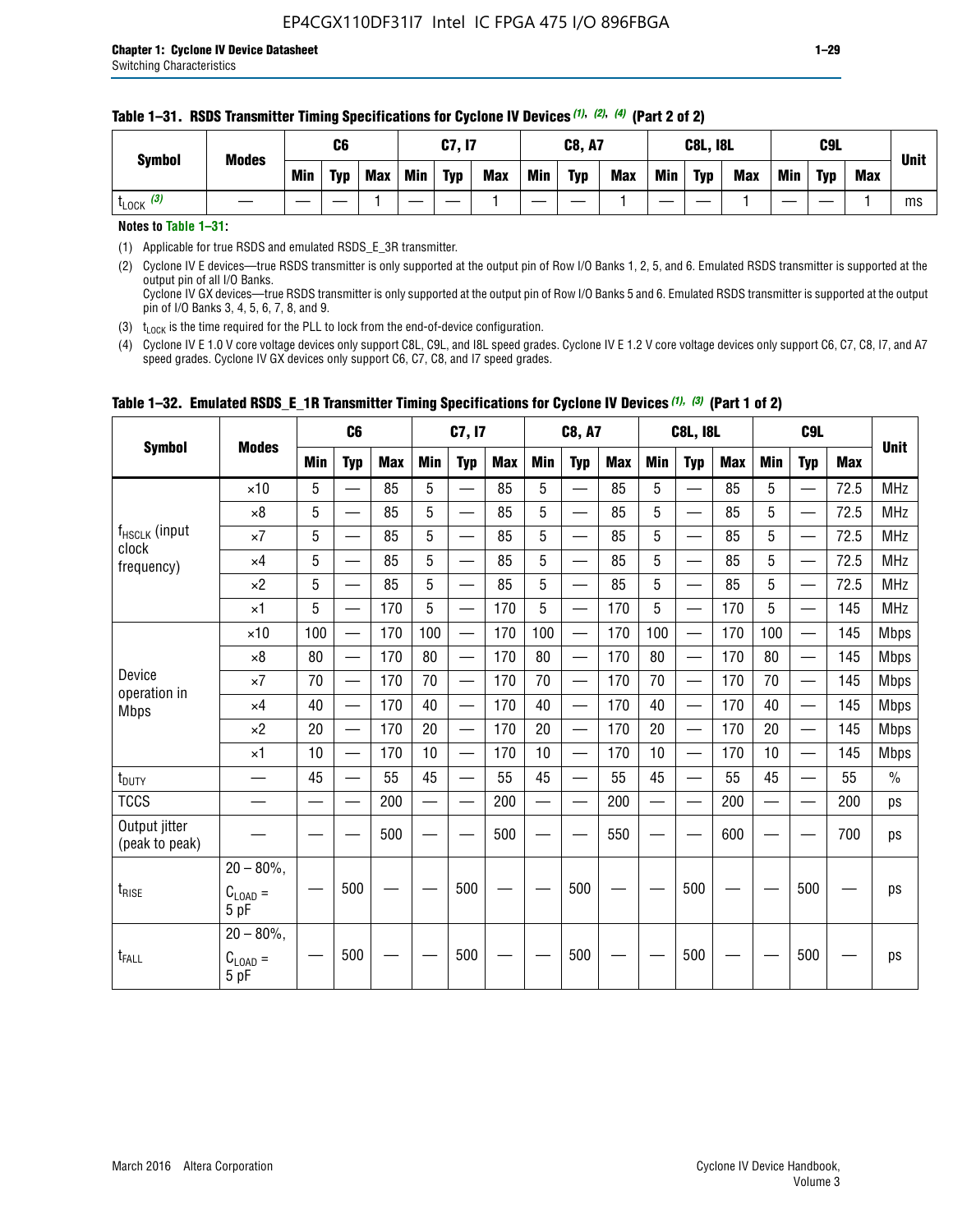| <b>Symbol</b>        | <b>Modes</b> |            | C6         |            |            | C7, I7     |            |     | <b>C8, A7</b> |            |            | <b>C8L, I8L</b> |            |     | C9L        |            | <b>Unit</b> |
|----------------------|--------------|------------|------------|------------|------------|------------|------------|-----|---------------|------------|------------|-----------------|------------|-----|------------|------------|-------------|
|                      |              | <b>Min</b> | <b>Typ</b> | <b>Max</b> | <b>Min</b> | <b>Typ</b> | <b>Max</b> | Min | <b>Typ</b>    | <b>Max</b> | <b>Min</b> | <b>Typ</b>      | <b>Max</b> | Min | <b>Typ</b> | <b>Max</b> |             |
| (2)<br><b>L</b> LOCK |              |            |            |            |            |            |            |     |               |            |            |                 |            |     |            |            | ms          |

#### **Table 1–32. Emulated RSDS\_E\_1R Transmitter Timing Specifications for Cyclone IV Devices** *(1), (3)* **(Part 2 of 2)**

**Notes to Table 1–32:**

(1) Emulated RSDS\_E\_1R transmitter is supported at the output pin of all I/O Banks of Cyclone IV E devices and I/O Banks 3, 4, 5, 6, 7, 8, and 9 of Cyclone IV GX devices.

(2)  $t_{\text{LOCK}}$  is the time required for the PLL to lock from the end-of-device configuration.

(3) Cyclone IV E 1.0 V core voltage devices only support C8L, C9L, and I8L speed grades. Cyclone IV E 1.2 V core voltage devices only support C6, C7, C8, I7, and A7 speed grades. Cyclone IV GX devices only support C6, C7, C8, and I7 speed grades.

|                                 |                                       |            | C <sub>6</sub>           |            |            | C7, I7                   |            |            | <b>C8, A7</b>            |            |                          | <b>C8L, I8L</b>          |            |            | C <sub>9</sub> L |            |             |
|---------------------------------|---------------------------------------|------------|--------------------------|------------|------------|--------------------------|------------|------------|--------------------------|------------|--------------------------|--------------------------|------------|------------|------------------|------------|-------------|
| <b>Symbol</b>                   | <b>Modes</b>                          | <b>Min</b> | <b>Typ</b>               | <b>Max</b> | <b>Min</b> | <b>Typ</b>               | <b>Max</b> | <b>Min</b> | <b>Typ</b>               | <b>Max</b> | <b>Min</b>               | <b>Typ</b>               | <b>Max</b> | <b>Min</b> | <b>Typ</b>       | <b>Max</b> | <b>Unit</b> |
|                                 | $\times$ 10                           | 5          | —<br>—                   | 200        | 5          |                          | 155.5      | 5          | ÷,                       | 155.5      | 5                        | $\overline{\phantom{0}}$ | 155.5      | 5          |                  | 132.5      | <b>MHz</b>  |
|                                 | $\times 8$                            | 5          | $\overline{\phantom{0}}$ | 200        | 5          | $\overline{\phantom{0}}$ | 155.5      | 5          | —                        | 155.5      | 5                        |                          | 155.5      | 5          |                  | 132.5      | <b>MHz</b>  |
| f <sub>HSCLK</sub> (input       | $\times 7$                            | 5          | $\overline{\phantom{0}}$ | 200        | 5          | —                        | 155.5      | 5          | $\overline{\phantom{0}}$ | 155.5      | 5                        |                          | 155.5      | 5          | —                | 132.5      | <b>MHz</b>  |
| clock<br>frequency)             | $\times$ 4                            | 5          | $\overline{\phantom{0}}$ | 200        | 5          | —                        | 155.5      | 5          | $\overline{\phantom{0}}$ | 155.5      | 5                        | $\overline{\phantom{0}}$ | 155.5      | 5          | —                | 132.5      | <b>MHz</b>  |
|                                 | $\times 2$                            | 5          | $\overline{\phantom{0}}$ | 200        | 5          | $\overline{\phantom{0}}$ | 155.5      | 5          | $\overline{\phantom{0}}$ | 155.5      | 5                        | $\overline{\phantom{0}}$ | 155.5      | 5          |                  | 132.5      | <b>MHz</b>  |
|                                 | $\times$ 1                            | 5          | $\overline{\phantom{0}}$ | 400        | 5          |                          | 311        | 5          | —                        | 311        | 5                        | $\overline{\phantom{0}}$ | 311        | 5          |                  | 265        | <b>MHz</b>  |
|                                 | $\times$ 10                           | 100        |                          | 400        | 100        | $\overline{\phantom{0}}$ | 311        | 100        | $\overline{\phantom{0}}$ | 311        | 100                      | $\overline{\phantom{0}}$ | 311        | 100        |                  | 265        | <b>Mbps</b> |
|                                 | $\times 8$                            | 80         | $\overline{\phantom{0}}$ | 400        | 80         | $\equiv$                 | 311        | 80         | $\overline{\phantom{0}}$ | 311        | 80                       | —                        | 311        | 80         |                  | 265        | <b>Mbps</b> |
| Device                          | $\times 7$                            | 70         | $\overline{\phantom{0}}$ | 400        | 70         | $\overline{\phantom{0}}$ | 311        | 70         | $\qquad \qquad$          | 311        | 70                       |                          | 311        | 70         |                  | 265        | <b>Mbps</b> |
| operation in<br><b>Mbps</b>     | $\times 4$                            | 40         | $\overline{\phantom{0}}$ | 400        | 40         |                          | 311        | 40         | er<br>Here               | 311        | 40                       | $\overline{\phantom{0}}$ | 311        | 40         |                  | 265        | <b>Mbps</b> |
|                                 | $\times 2$                            | 20         | $\overline{\phantom{0}}$ | 400        | 20         | —                        | 311        | 20         | $\overline{\phantom{0}}$ | 311        | 20                       | $\overline{\phantom{0}}$ | 311        | 20         |                  | 265        | <b>Mbps</b> |
|                                 | ×1                                    | 10         | $\overline{\phantom{0}}$ | 400        | 10         | —                        | 311        | 10         | $\overline{\phantom{0}}$ | 311        | 10                       | $\overline{\phantom{0}}$ | 311        | 10         |                  | 265        | <b>Mbps</b> |
| t <sub>DUTY</sub>               |                                       | 45         |                          | 55         | 45         |                          | 55         | 45         | $\overline{\phantom{0}}$ | 55         | 45                       | —                        | 55         | 45         |                  | 55         | $\%$        |
| <b>TCCS</b>                     |                                       |            |                          | 200        | —          |                          | 200        |            |                          | 200        | $\overline{\phantom{0}}$ |                          | 200        |            |                  | 200        | ps          |
| Output jitter<br>(peak to peak) |                                       |            |                          | 500        |            |                          | 500        |            |                          | 550        |                          |                          | 600        |            |                  | 700        | ps          |
| $t_{\text{RISE}}$               | $20 - 80\%$<br>$C_{LOAD} =$<br>5 pF   |            | 500                      |            |            | 500                      |            |            | 500                      |            |                          | 500                      |            |            | 500              |            | ps          |
| t <sub>FALL</sub>               | $20 - 80\%$ ,<br>$C_{LOAD} =$<br>5 pF |            | 500                      |            |            | 500                      |            |            | 500                      |            |                          | 500                      |            |            | 500              |            | ps          |
| $t_{\text{LOCK}}$ (3)           |                                       |            |                          | 1          |            |                          | 1          |            |                          | 1          |                          |                          | 1          |            |                  | 1          | ms          |

**Table 1–33. Mini-LVDS Transmitter Timing Specifications for Cyclone IV Devices** *(1)***,** *(2)***,** *(4)*

**Notes to Table 1–33:**

(1) Applicable for true and emulated mini-LVDS transmitter.

(2) Cyclone IV E—true mini-LVDS transmitter is only supported at the output pin of Row I/O Banks 1, 2, 5, and 6. Emulated mini-LVDS transmitter is supported at the output pin of all I/O banks.

Cyclone IV GX—true mini-LVDS transmitter is only supported at the output pin of Row I/O Banks 5 and 6. Emulated mini-LVDS transmitter is supported at the output pin of I/O Banks 3, 4, 5, 6, 7, 8, and 9.

(3)  $t_{\text{LOCK}}$  is the time required for the PLL to lock from the end-of-device configuration.

(4) Cyclone IV E 1.0 V core voltage devices only support C8L, C9L, and I8L speed grades. Cyclone IV E 1.2 V core voltage devices only support C6, C7, C8, I7, and A7 speed grades. Cyclone IV GX devices only support C6, C7, C8, and I7 speed grades.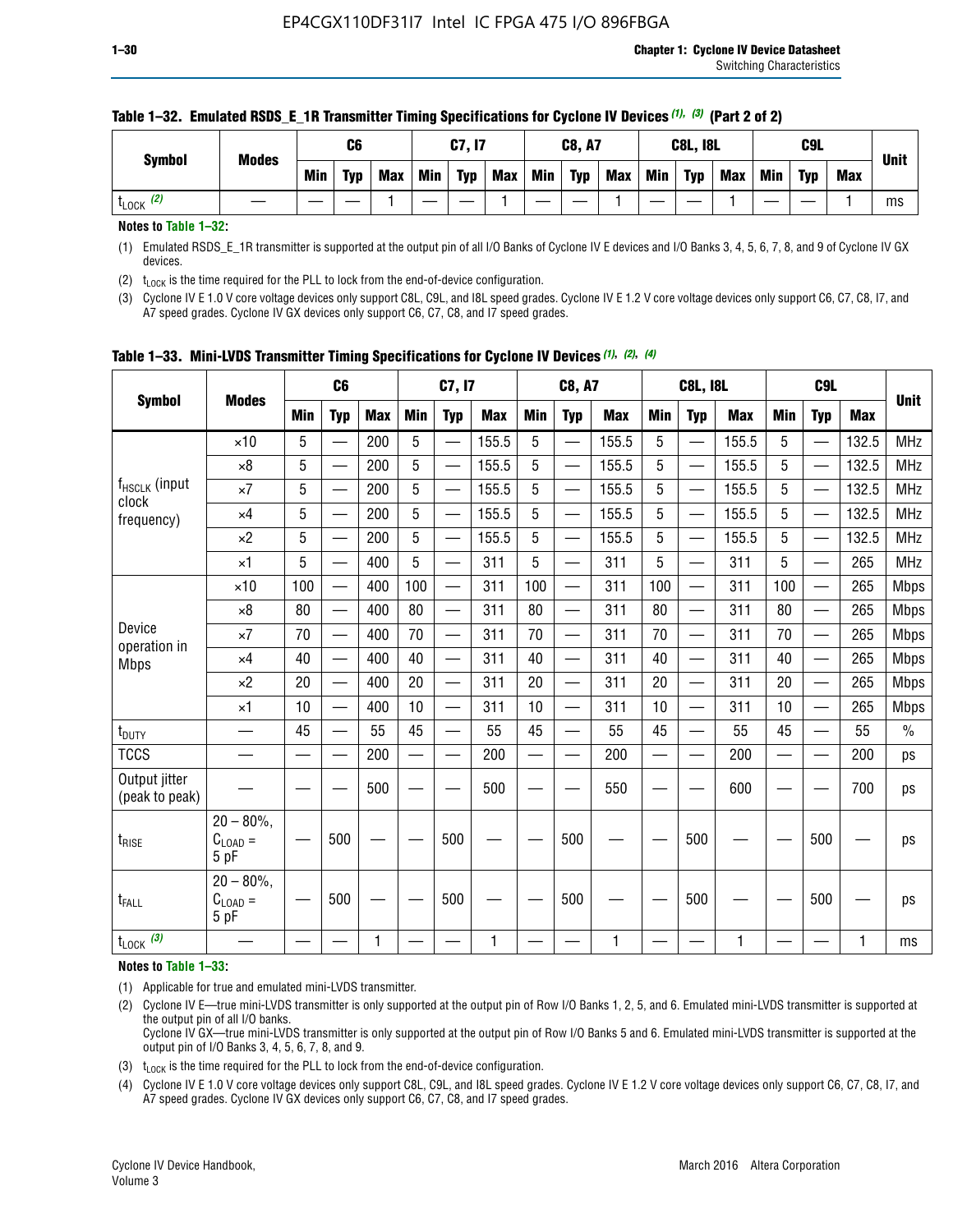|                                 |              |     | C <sub>6</sub> |     | C7, I7     |     | <b>C8, A7</b> |             | <b>C8L, I8L</b> |            | C <sub>9</sub> L | <b>Unit</b>   |
|---------------------------------|--------------|-----|----------------|-----|------------|-----|---------------|-------------|-----------------|------------|------------------|---------------|
| <b>Symbol</b>                   | <b>Modes</b> | Min | <b>Max</b>     | Min | <b>Max</b> | Min | <b>Max</b>    | Min         | <b>Max</b>      | <b>Min</b> | <b>Max</b>       |               |
|                                 | $\times$ 10  | 5   | 420            | 5   | 370        | 5   | 320           | 5           | 320             | 5          | 250              | <b>MHz</b>    |
|                                 | $\times 8$   | 5   | 420            | 5   | 370        | 5   | 320           | $\mathbf 5$ | 320             | 5          | 250              | <b>MHz</b>    |
| $f_{HSCLK}$ (input<br>clock     | $\times 7$   | 5   | 420            | 5   | 370        | 5   | 320           | 5           | 320             | 5          | 250              | <b>MHz</b>    |
| frequency)                      | $\times$ 4   | 5   | 420            | 5   | 370        | 5   | 320           | 5           | 320             | 5          | 250              | MHz           |
|                                 | $\times 2$   | 5   | 420            | 5   | 370        | 5   | 320           | 5           | 320             | 5          | 250              | <b>MHz</b>    |
|                                 | $\times$ 1   | 5   | 420            | 5   | 402.5      | 5   | 402.5         | 5           | 362             | 5          | 265              | <b>MHz</b>    |
|                                 | $\times$ 10  | 100 | 840            | 100 | 740        | 100 | 640           | 100         | 640             | 100        | 500              | Mbps          |
|                                 | $\times 8$   | 80  | 840            | 80  | 740        | 80  | 640           | 80          | 640             | 80         | 500              | <b>Mbps</b>   |
| <b>HSIODR</b>                   | $\times 7$   | 70  | 840            | 70  | 740        | 70  | 640           | 70          | 640             | 70         | 500              | <b>Mbps</b>   |
|                                 | $\times$ 4   | 40  | 840            | 40  | 740        | 40  | 640           | 40          | 640             | 40         | 500              | Mbps          |
|                                 | $\times 2$   | 20  | 840            | 20  | 740        | 20  | 640           | 20          | 640             | 20         | 500              | <b>Mbps</b>   |
|                                 | $\times$ 1   | 10  | 420            | 10  | 402.5      | 10  | 402.5         | 10          | 362             | 10         | 265              | <b>Mbps</b>   |
| t <sub>DUTY</sub>               |              | 45  | 55             | 45  | 55         | 45  | 55            | 45          | 55              | 45         | 55               | $\frac{0}{0}$ |
| <b>TCCS</b>                     |              |     | 200            |     | 200        |     | 200           |             | 200             |            | 200              | ps            |
| Output jitter<br>(peak to peak) |              |     | 500            |     | 500        |     | 550           |             | 600             |            | 700              | ps            |
| $t_{\text{LOCK}}$ (2)           |              |     | 1              |     | 1          |     | 1             |             | 1               |            | 1                | ms            |

**Table 1–34. True LVDS Transmitter Timing Specifications for Cyclone IV Devices** *(1)***,** *(3)*

**Notes to Table 1–34:**

(1) Cyclone IV E—true LVDS transmitter is only supported at the output pin of Row I/O Banks 1, 2, 5, and 6. Cyclone IV GX—true LVDS transmitter is only supported at the output pin of Row I/O Banks 5 and 6.

(2)  $t_{\text{LOCK}}$  is the time required for the PLL to lock from the end-of-device configuration.

(3) Cyclone IV E 1.0 V core voltage devices only support C8L, C9L, and I8L speed grades. Cyclone IV E 1.2 V core voltage devices only support C6, C7, C8, I7, and A7 speed grades. Cyclone IV GX devices only support C6, C7, C8, and I7 speed grades.

|  |  |  |  | Table 1–35. Emulated LVDS Transmitter Timing Specifications for Cyclone IV Devices <sup>(1),</sup> <sup>(3)</sup> (Part 1 of 2) |  |  |
|--|--|--|--|---------------------------------------------------------------------------------------------------------------------------------|--|--|
|--|--|--|--|---------------------------------------------------------------------------------------------------------------------------------|--|--|

| <b>Symbol</b>               |              | C <sub>6</sub> |            | C7, I7     |            | <b>C8, A7</b> |            | <b>C8L, I8L</b> |            | C <sub>9</sub> L |            |             |
|-----------------------------|--------------|----------------|------------|------------|------------|---------------|------------|-----------------|------------|------------------|------------|-------------|
|                             | <b>Modes</b> | Min            | <b>Max</b> | <b>Min</b> | <b>Max</b> | <b>Min</b>    | <b>Max</b> | <b>Min</b>      | <b>Max</b> | <b>Min</b>       | <b>Max</b> | <b>Unit</b> |
|                             | $\times$ 10  | 5              | 320        | 5          | 320        | 5             | 275        | 5               | 275        | 5                | 250        | <b>MHz</b>  |
|                             | $\times 8$   | 5              | 320        | 5          | 320        | 5             | 275        | 5               | 275        | 5                | 250        | <b>MHz</b>  |
| $f_{HSCLK}$ (input<br>clock | $\times 7$   | 5              | 320        | 5          | 320        | 5             | 275        | 5               | 275        | 5                | 250        | <b>MHz</b>  |
| frequency)                  | $\times$ 4   | 5              | 320        | 5          | 320        | 5             | 275        | 5               | 275        | 5                | 250        | <b>MHz</b>  |
|                             | $\times 2$   | 5              | 320        | 5          | 320        | 5             | 275        | 5               | 275        | 5                | 250        | <b>MHz</b>  |
|                             | $\times$ 1   | 5              | 402.5      | 5          | 402.5      | 5             | 402.5      | 5               | 362        | 5                | 265        | <b>MHz</b>  |
|                             | $\times$ 10  | 100            | 640        | 100        | 640        | 100           | 550        | 100             | 550        | 100              | 500        | <b>Mbps</b> |
|                             | $\times 8$   | 80             | 640        | 80         | 640        | 80            | 550        | 80              | 550        | 80               | 500        | <b>Mbps</b> |
| <b>HSIODR</b>               | $\times 7$   | 70             | 640        | 70         | 640        | 70            | 550        | 70              | 550        | 70               | 500        | <b>Mbps</b> |
|                             | $\times$ 4   | 40             | 640        | 40         | 640        | 40            | 550        | 40              | 550        | 40               | 500        | <b>Mbps</b> |
|                             | $\times 2$   | 20             | 640        | 20         | 640        | 20            | 550        | 20              | 550        | 20               | 500        | <b>Mbps</b> |
|                             | $\times$ 1   | 10             | 402.5      | 10         | 402.5      | 10            | 402.5      | 10              | 362        | 10               | 265        | <b>Mbps</b> |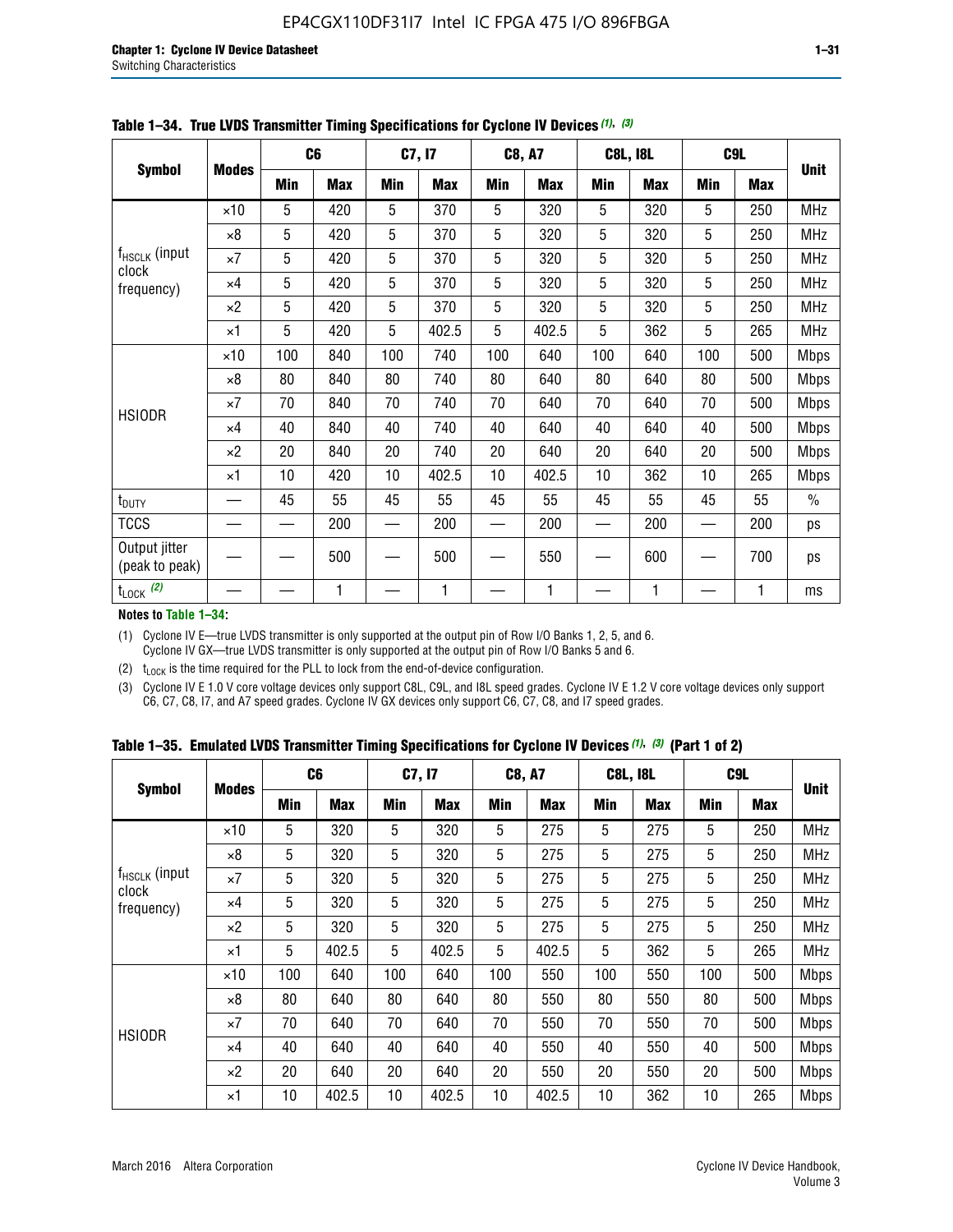| <b>Symbol</b>                   |              | C <sub>6</sub> |            | C7, I7     |            | <b>C8, A7</b> |            | <b>C8L, I8L</b> |            |            | C <sub>9</sub> L |               |
|---------------------------------|--------------|----------------|------------|------------|------------|---------------|------------|-----------------|------------|------------|------------------|---------------|
|                                 | <b>Modes</b> | Min            | <b>Max</b> | <b>Min</b> | <b>Max</b> | <b>Min</b>    | <b>Max</b> | <b>Min</b>      | <b>Max</b> | <b>Min</b> | <b>Max</b>       | <b>Unit</b>   |
| t <sub>DUTY</sub>               |              | 45             | 55         | 45         | 55         | 45            | 55         | 45              | 55         | 45         | 55               | $\frac{0}{0}$ |
| <b>TCCS</b>                     |              |                | 200        |            | 200        |               | 200        |                 | 200        |            | 200              | ps            |
| Output jitter<br>(peak to peak) |              |                | 500        |            | 500        |               | 550        |                 | 600        |            | 700              | ps            |
| $t_{\text{LOCK}}$ (2)           |              |                |            |            |            |               |            |                 |            |            |                  | ms            |

#### **Table 1–35. Emulated LVDS Transmitter Timing Specifications for Cyclone IV Devices** *(1)***,** *(3)* **(Part 2 of 2)**

#### **Notes to Table 1–35:**

(1) Cyclone IV E—emulated LVDS transmitter is supported at the output pin of all I/O Banks.

Cyclone IV GX—emulated LVDS transmitter is supported at the output pin of I/O Banks 3, 4, 5, 6, 7, 8, and 9.

(2)  $t_{\text{LOCK}}$  is the time required for the PLL to lock from the end-of-device configuration.

(3) Cyclone IV E 1.0 V core voltage devices only support C8L, C9L, and I8L speed grades. Cyclone IV E 1.2 V core voltage devices only support C6, C7, C8, I7, and A7 speed grades. Cyclone IV GX devices only support C6, C7, C8, and I7 speed grades.

| <b>Symbol</b>                      |              |     | C <sub>6</sub> | C7, I7 |       | <b>C8, A7</b> |            | <b>C8L, I8L</b> |            | C <sub>9</sub> L |     |             |
|------------------------------------|--------------|-----|----------------|--------|-------|---------------|------------|-----------------|------------|------------------|-----|-------------|
|                                    | <b>Modes</b> | Min | <b>Max</b>     | Min    | Max   | Min           | <b>Max</b> | Min             | <b>Max</b> | Min              | Max | <b>Unit</b> |
|                                    | $\times$ 10  | 10  | 437.5          | 10     | 370   | 10            | 320        | 10              | 320        | 10               | 250 | MHz         |
|                                    | ×8           | 10  | 437.5          | 10     | 370   | 10            | 320        | 10              | 320        | 10               | 250 | <b>MHz</b>  |
| f <sub>HSCLK</sub> (input<br>clock | ×7           | 10  | 437.5          | 10     | 370   | 10            | 320        | 10              | 320        | 10               | 250 | <b>MHz</b>  |
| frequency)                         | $\times 4$   | 10  | 437.5          | 10     | 370   | 10            | 320        | 10              | 320        | 10               | 250 | <b>MHz</b>  |
|                                    | $\times 2$   | 10  | 437.5          | 10     | 370   | 10            | 320        | 10              | 320        | 10               | 250 | <b>MHz</b>  |
|                                    | ×1           | 10  | 437.5          | 10     | 402.5 | 10            | 402.5      | 10              | 362        | 10               | 265 | <b>MHz</b>  |
|                                    | $\times$ 10  | 100 | 875            | 100    | 740   | 100           | 640        | 100             | 640        | 100              | 500 | <b>Mbps</b> |
|                                    | $\times 8$   | 80  | 875            | 80     | 740   | 80            | 640        | 80              | 640        | 80               | 500 | <b>Mbps</b> |
| <b>HSIODR</b>                      | ×7           | 70  | 875            | 70     | 740   | 70            | 640        | 70              | 640        | 70               | 500 | <b>Mbps</b> |
|                                    | $\times 4$   | 40  | 875            | 40     | 740   | 40            | 640        | 40              | 640        | 40               | 500 | <b>Mbps</b> |
|                                    | $\times 2$   | 20  | 875            | 20     | 740   | 20            | 640        | 20              | 640        | 20               | 500 | <b>Mbps</b> |
|                                    | ×1           | 10  | 437.5          | 10     | 402.5 | 10            | 402.5      | 10              | 362        | 10               | 265 | <b>Mbps</b> |
| SW                                 |              |     | 400            |        | 400   |               | 400        |                 | 550        |                  | 640 | ps          |
| Input jitter<br>tolerance          |              |     | 500            |        | 500   |               | 550        |                 | 600        |                  | 700 | ps          |
| $t_{\text{LOCK}}$ (2)              |              |     | 1              |        | 1     |               | 1          |                 | 1          |                  | 1   | ms          |

**Table 1–36. LVDS Receiver Timing Specifications for Cyclone IV Devices** *(1)***,** *(3)*

#### **Notes to Table 1–36:**

(1) Cyclone IV E—LVDS receiver is supported at all I/O Banks.

Cyclone IV GX—LVDS receiver is supported at I/O Banks 3, 4, 5, 6, 7, 8, and 9.

(2)  $t_{\text{LOCK}}$  is the time required for the PLL to lock from the end-of-device configuration.

(3) Cyclone IV E 1.0 V core voltage devices only support C8L, C9L, and I8L speed grades. Cyclone IV E 1.2 V core voltage devices only support C6, C7, C8, I7, and A7 speed grades. Cyclone IV GX devices only support C6, C7, C8, and I7 speed grades.

### **External Memory Interface Specifications**

The external memory interfaces for Cyclone IV devices are auto-calibrating and easy to implement.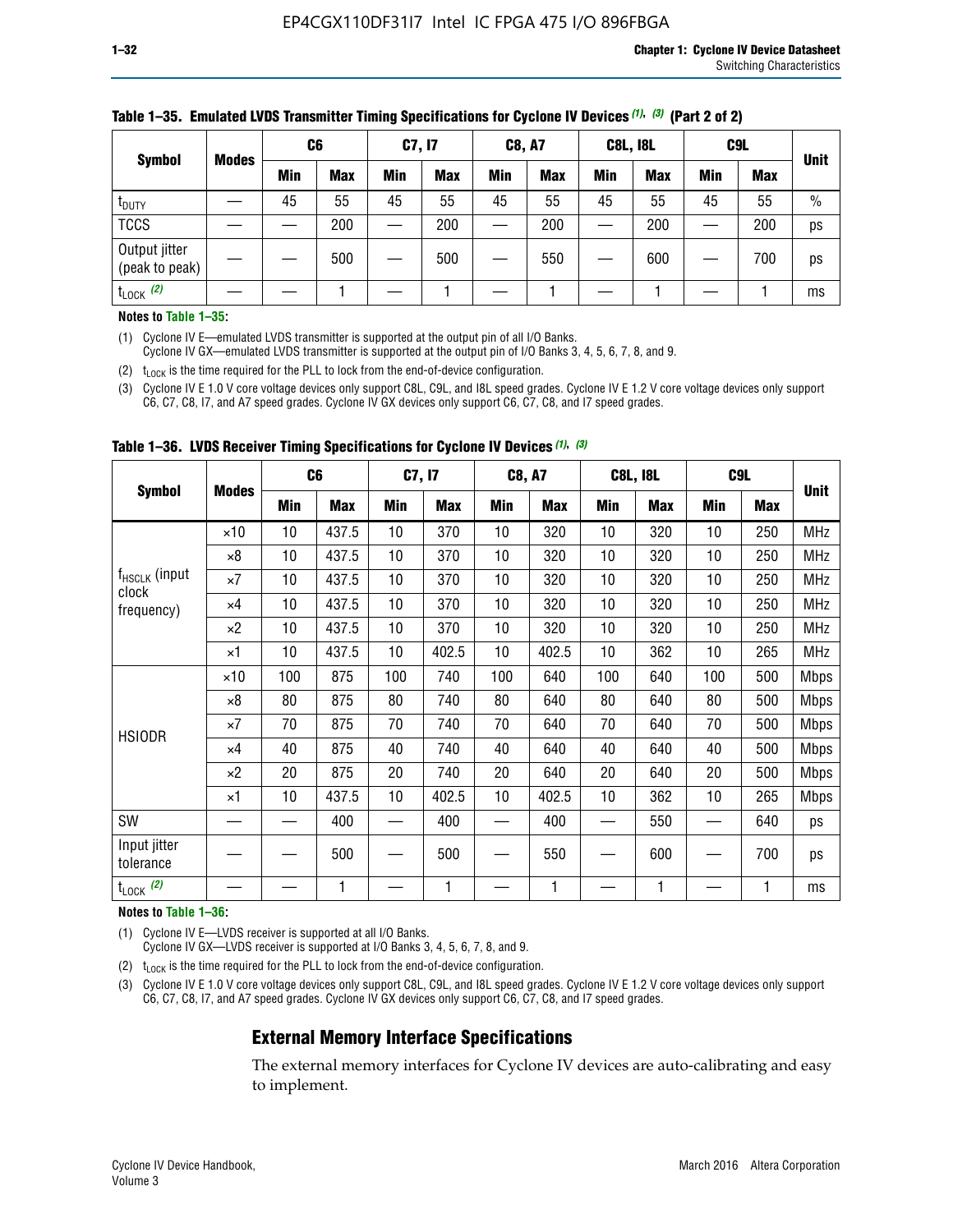**for more information about the supported maximum clock rate, device and pin** planning, IP implementation, and device termination, refer to *[Section III: System](http://www.altera.com/literature/hb/external-memory/emi_intro_specs.pdf)  [Performance Specifications](http://www.altera.com/literature/hb/external-memory/emi_intro_specs.pdf)* of the *External Memory Interface Handbook*.

Table 1–37 lists the memory output clock jitter specifications for Cyclone IV devices.

**Table 1–37. Memory Output Clock Jitter Specifications for Cyclone IV Devices** *(1)***,** *(2)*

| <b>Parameter</b>             | <b>Symbol</b>    | Min    | Max | <b>Unit</b> |
|------------------------------|------------------|--------|-----|-------------|
| Clock period jitter          | $L$ JIT(per)     | $-125$ | 125 | ps          |
| Cycle-to-cycle period jitter | $L$ JIT $(cc)$   | $-200$ | 200 | ps          |
| Duty cycle jitter            | $L$ JIT $(duty)$ | $-150$ | 150 | ps          |

**Notes to Table 1–37:**

- (1) Memory output clock jitter measurements are for 200 consecutive clock cycles, as specified in the JEDEC DDR2 standard.
- (2) The clock jitter specification applies to memory output clock pins generated using DDIO circuits clocked by a PLL output routed on a global clock (GCLK) network.

### **Duty Cycle Distortion Specifications**

Table 1–38 lists the worst case duty cycle distortion for Cyclone IV devices.

**Table 1–38. Duty Cycle Distortion on Cyclone IV Devices I/O Pins** *(1)***,** *(2), (3)*

| <b>Symbol</b>     | C <sub>6</sub> |            | C7, I7     |            | <b>C8, I8L, A7</b> |            |            | C9L        | <b>Unit</b>   |  |
|-------------------|----------------|------------|------------|------------|--------------------|------------|------------|------------|---------------|--|
|                   | Min            | <b>Max</b> | <b>Min</b> | <b>Max</b> | Min                | <b>Max</b> | <b>Min</b> | <b>Max</b> |               |  |
| Output Duty Cycle | 45             | 55         | 45         | 55         | 45                 | 55         | 45         | 55         | $\frac{0}{0}$ |  |

**Notes to Table 1–38:**

(1) The duty cycle distortion specification applies to clock outputs from the PLLs, global clock tree, and IOE driving the dedicated and general purpose I/O pins.

(2) Cyclone IV devices meet the specified duty cycle distortion at the maximum output toggle rate for each combination of I/O standard and current strength.

(3) Cyclone IV E 1.0 V core voltage devices only support C8L, C9L, and I8L speed grades. Cyclone IV E 1.2 V core voltage devices only support C6, C7, C8, I7, and A7 speed grades. Cyclone IV GX devices only support C6, C7, C8, and I7 speed grades.

### **OCT Calibration Timing Specification**

Table 1–39 lists the duration of calibration for series OCT with calibration at device power-up for Cyclone IV devices.

#### **Table 1–39. Timing Specification for Series OCT with Calibration at Device Power-Up for Cyclone IV Devices** *(1)*

| Symbol  | <b>Description</b>                                            | <b>Maximum</b> | <b>Units</b> |
|---------|---------------------------------------------------------------|----------------|--------------|
| LOCTCAL | Duration of series OCT with<br>calibration at device power-up | 20             | μs           |

#### **Note to Table 1–39***:*

(1) OCT calibration takes place after device configuration and before entering user mode.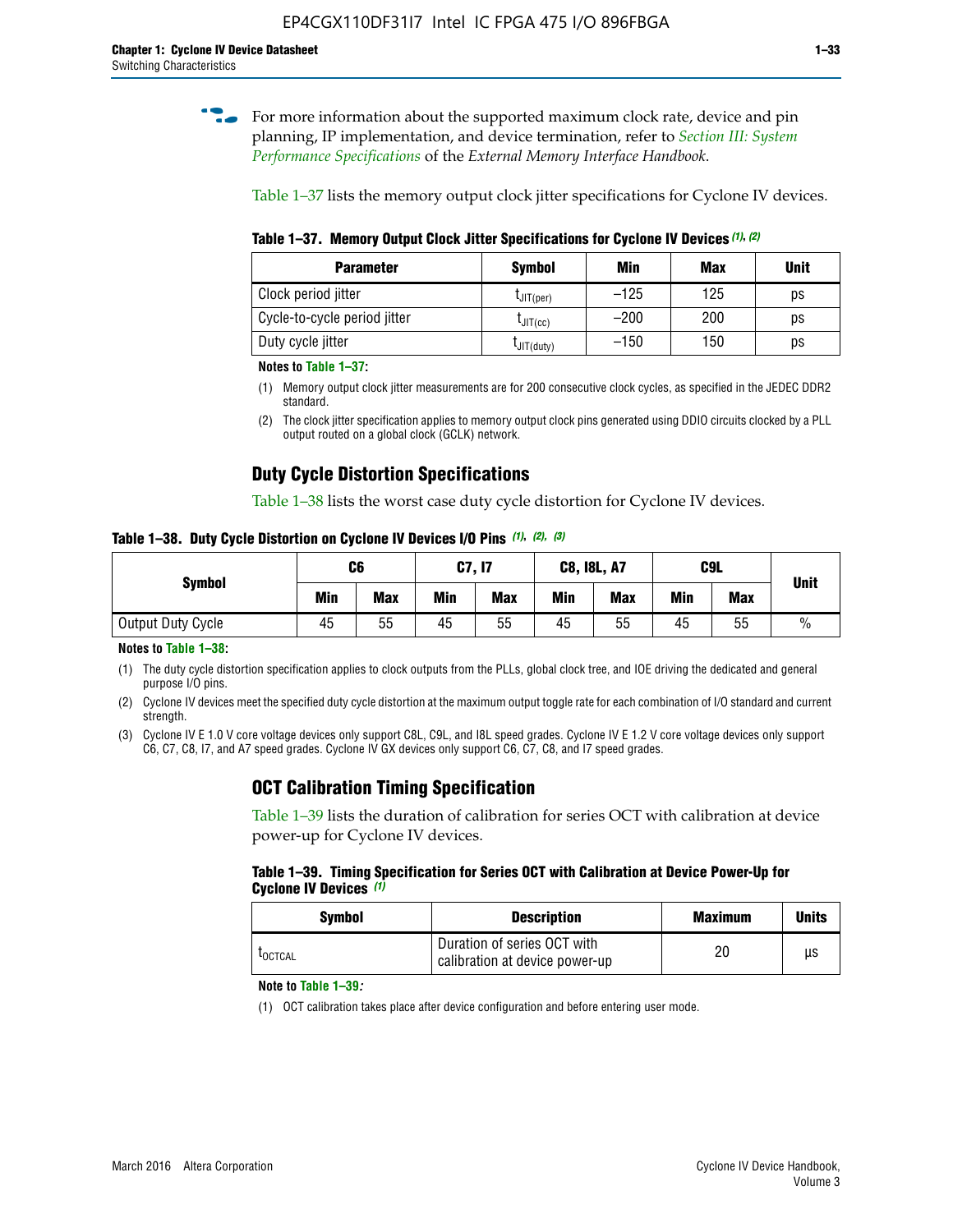### **IOE Programmable Delay**

Table 1–40 and Table 1–41 list the IOE programmable delay for Cyclone IV E 1.0 V core voltage devices.

#### **Table 1–40. IOE Programmable Delay on Column Pins for Cyclone IV E 1.0 V Core Voltage Devices** *(1)***,** *(2)*

|                                                                       |                                | <b>Number</b>  |                      |                    |            | <b>Max Offset</b> |                    |       |             |
|-----------------------------------------------------------------------|--------------------------------|----------------|----------------------|--------------------|------------|-------------------|--------------------|-------|-------------|
| <b>Parameter</b>                                                      | <b>Paths Affected</b>          | 0f             | Min<br><b>Offset</b> | <b>Fast Corner</b> |            |                   | <b>Slow Corner</b> |       | <b>Unit</b> |
|                                                                       |                                | <b>Setting</b> |                      | C8L                | <b>18L</b> | C8L               | C9L                | 18L   |             |
| Input delay from pin to<br>internal cells                             | Pad to I/O<br>dataout to core  |                | 0                    | 2.054              | 1.924      | 3.387             | 4.017              | 3.411 | ns          |
| Input delay from pin to<br>input register                             | Pad to I/O input<br>register   | 8              | 0                    | 2.010              | 1.875      | 3.341             | 4.252              | 3.367 | ns          |
| Delay from output register<br>to output pin                           | I/O output<br>register to pad  | 2              | 0                    | 0.641              | 0.631      | 1.111             | 1.377              | 1.124 | ns          |
| Input delay from<br>dual-purpose clock pin to<br>fan-out destinations | Pad to global<br>clock network | 12             | 0                    | 0.971              | 0.931      | 1.684             | 2.298              | 1.684 | ns          |

#### **Notes to Table 1–40:**

(1) The incremental values for the settings are generally linear. For the exact values for each setting, use the latest version of the Quartus II software.

(2) The minimum and maximum offset timing numbers are in reference to setting **0** as available in the Quartus II software.

| Table 1–41. IOE Programmable Delay on Row Pins for Cyclone IV E 1.0 V Core Voltage Devices (1), (2) |  |  |
|-----------------------------------------------------------------------------------------------------|--|--|
|-----------------------------------------------------------------------------------------------------|--|--|

|                                                                       |                                | <b>Number</b>  |                      | <b>Max Offset</b>  |            |                    |       |       |             |
|-----------------------------------------------------------------------|--------------------------------|----------------|----------------------|--------------------|------------|--------------------|-------|-------|-------------|
| <b>Parameter</b>                                                      | <b>Paths Affected</b>          | 0f             | Min<br><b>Offset</b> | <b>Fast Corner</b> |            | <b>Slow Corner</b> |       |       | <b>Unit</b> |
|                                                                       |                                | <b>Setting</b> |                      | C8L                | <b>18L</b> | C8L                | C9L   | 18L   |             |
| Input delay from pin to<br>internal cells                             | Pad to I/O<br>dataout to core  | 7              | 0                    | 2.057              | 1.921      | 3.389              | 4.146 | 3.412 | ns          |
| Input delay from pin to<br>input register                             | Pad to I/O input<br>register   | 8              | 0                    | 2.059              | 1.919      | 3.420              | 4.374 | 3.441 | ns          |
| Delay from output register<br>to output pin                           | I/O output<br>register to pad  | 2              | 0                    | 0.670              | 0.623      | 1.160              | 1.420 | 1.168 | ns          |
| Input delay from<br>dual-purpose clock pin to<br>fan-out destinations | Pad to global<br>clock network | 12             | 0                    | 0.960              | 0.919      | 1.656              | 2.258 | 1.656 | ns          |

#### **Notes to Table 1–41:**

(1) The incremental values for the settings are generally linear. For the exact values for each setting, use the latest version of the Quartus II software.

(2) The minimum and maximum offset timing numbers are in reference to setting **0** as available in the Quartus II software.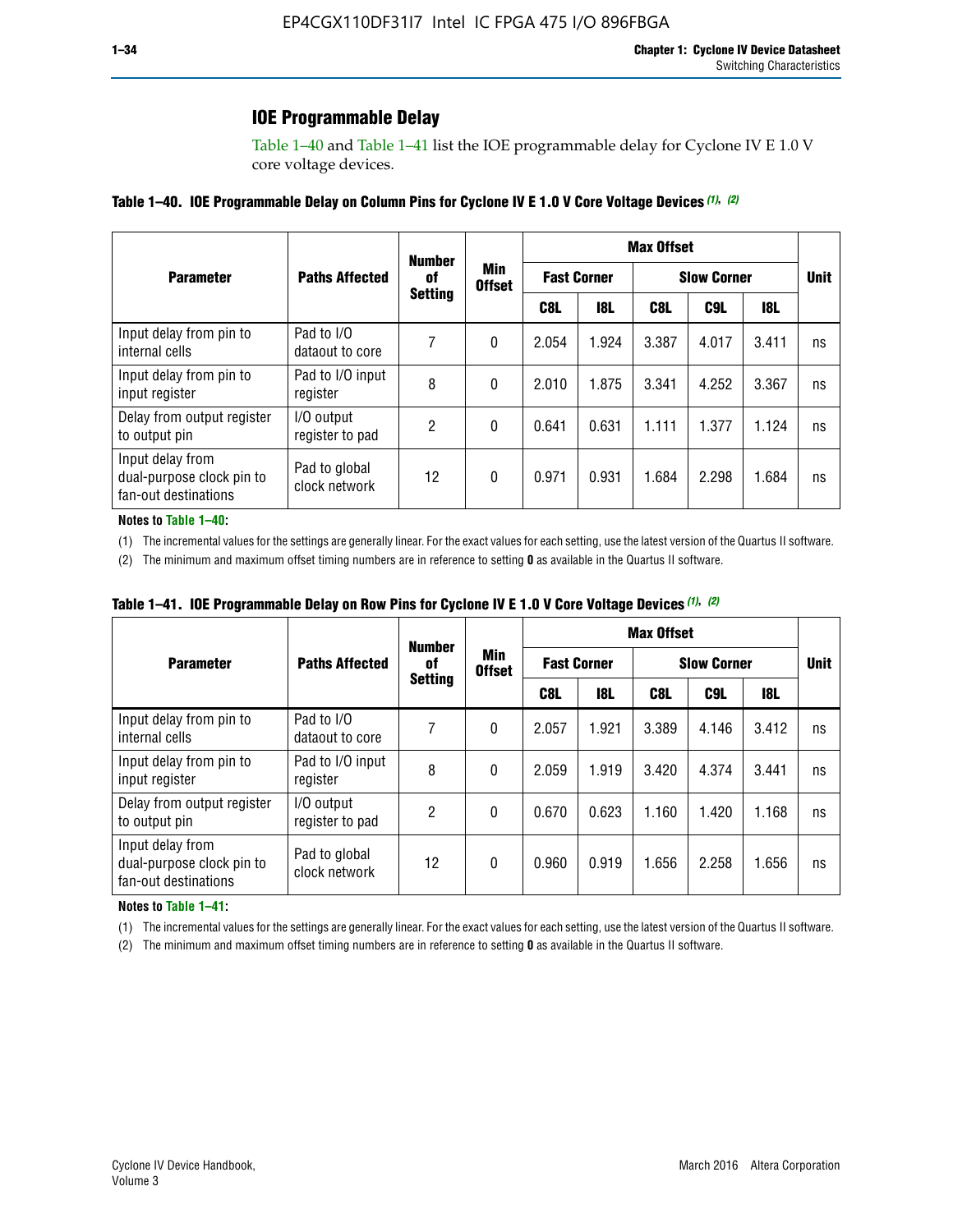Table 1–42 and Table 1–43 list the IOE programmable delay for Cyclone IV E 1.2 V core voltage devices.

|                                                                       |                                   | <b>Number</b>  |                             | <b>Max Offset</b>  |              |           |                    |       |       |               |       |             |
|-----------------------------------------------------------------------|-----------------------------------|----------------|-----------------------------|--------------------|--------------|-----------|--------------------|-------|-------|---------------|-------|-------------|
| <b>Parameter</b>                                                      | <b>Paths</b><br><b>Affected</b>   | of             | <b>Min</b><br><b>Offset</b> | <b>Fast Corner</b> |              |           | <b>Slow Corner</b> |       |       |               |       | <b>Unit</b> |
|                                                                       |                                   | <b>Setting</b> |                             | C <sub>6</sub>     | $\mathbf{I}$ | <b>A7</b> | C6                 | C7    | C8    | $\mathsf{I}7$ | A7    |             |
| Input delay from pin to<br>internal cells                             | Pad to I/O<br>dataout to<br>core  | 7              | 0                           | 1.314              | 1.211        | 1.211     | 2.177              | 2.340 | 2.433 | 2.388         | 2.508 | ns          |
| Input delay from pin to<br>input register                             | Pad to I/O<br>input register      | 8              | $\Omega$                    | 1.307              | 1.203        | 1.203     | 2.19               | 2.387 | 2.540 | 2.430         | 2.545 | ns          |
| Delay from output<br>register to output pin                           | I/O output<br>register to<br>pad  | 2              | 0                           | 0.437              | 0.402        | 0.402     | 0.747              | 0.820 | 0.880 | 0.834         | 0.873 | ns          |
| Input delay from<br>dual-purpose clock pin<br>to fan-out destinations | Pad to global<br>clock<br>network | 12             | 0                           | 0.693              | 0.665        | 0.665     | 1.200              | 1.379 | 1.532 | 1.393         | 1.441 | ns          |

**Table 1–42. IOE Programmable Delay on Column Pins for Cyclone IV E 1.2 V Core Voltage Devices** *(1)***,** *(2)*

**Notes to Table 1–42:**

(1) The incremental values for the settings are generally linear. For the exact values for each setting, use the latest version of the Quartus II software.

(2) The minimum and maximum offset timing numbers are in reference to setting **0** as available in the Quartus II software.

|                                                                       |                                   | <b>Number</b>  | Min<br><b>Offset</b> | <b>Max Offset</b>  |       |       |                    |       |       |               |       |             |
|-----------------------------------------------------------------------|-----------------------------------|----------------|----------------------|--------------------|-------|-------|--------------------|-------|-------|---------------|-------|-------------|
| <b>Parameter</b>                                                      | <b>Paths</b><br><b>Affected</b>   | 0f             |                      | <b>Fast Corner</b> |       |       | <b>Slow Corner</b> |       |       |               |       | <b>Unit</b> |
|                                                                       |                                   | <b>Setting</b> |                      | C6                 | 17    | A7    | C6                 | C7    | C8    | $\mathsf{I}7$ | A7    |             |
| Input delay from pin to<br>internal cells                             | Pad to I/O<br>dataout to<br>core  | 7              | 0                    | 1.314              | 1.209 | 1.209 | 2.201              | 2.386 | 2.510 | 2.429         | 2.548 | ns          |
| Input delay from pin to<br>input register                             | Pad to I/O<br>input register      | 8              | $\theta$             | 1.312              | 1.207 | 1.207 | 2.202              | 2.402 | 2.558 | 2.447         | 2.557 | ns          |
| Delay from output<br>register to output pin                           | I/O output<br>register to<br>pad  | $\overline{2}$ | 0                    | 0.458              | 0.419 | 0.419 | 0.783              | 0.861 | 0.924 | 0.875         | 0.915 | ns          |
| Input delay from<br>dual-purpose clock pin<br>to fan-out destinations | Pad to global<br>clock<br>network | 12             | 0                    | 0.686              | 0.657 | 0.657 | 1.185              | 1.360 | 1.506 | 1.376         | 1.422 | ns          |

**Table 1–43. IOE Programmable Delay on Row Pins for Cyclone IV E 1.2 V Core Voltage Devices** *(1)***,** *(2)*

#### **Notes to Table 1–43:**

(1) The incremental values for the settings are generally linear. For the exact values for each setting, use the latest version of the Quartus II software.

(2) The minimum and maximum offset timing numbers are in reference to setting **0** as available in the Quartus II software.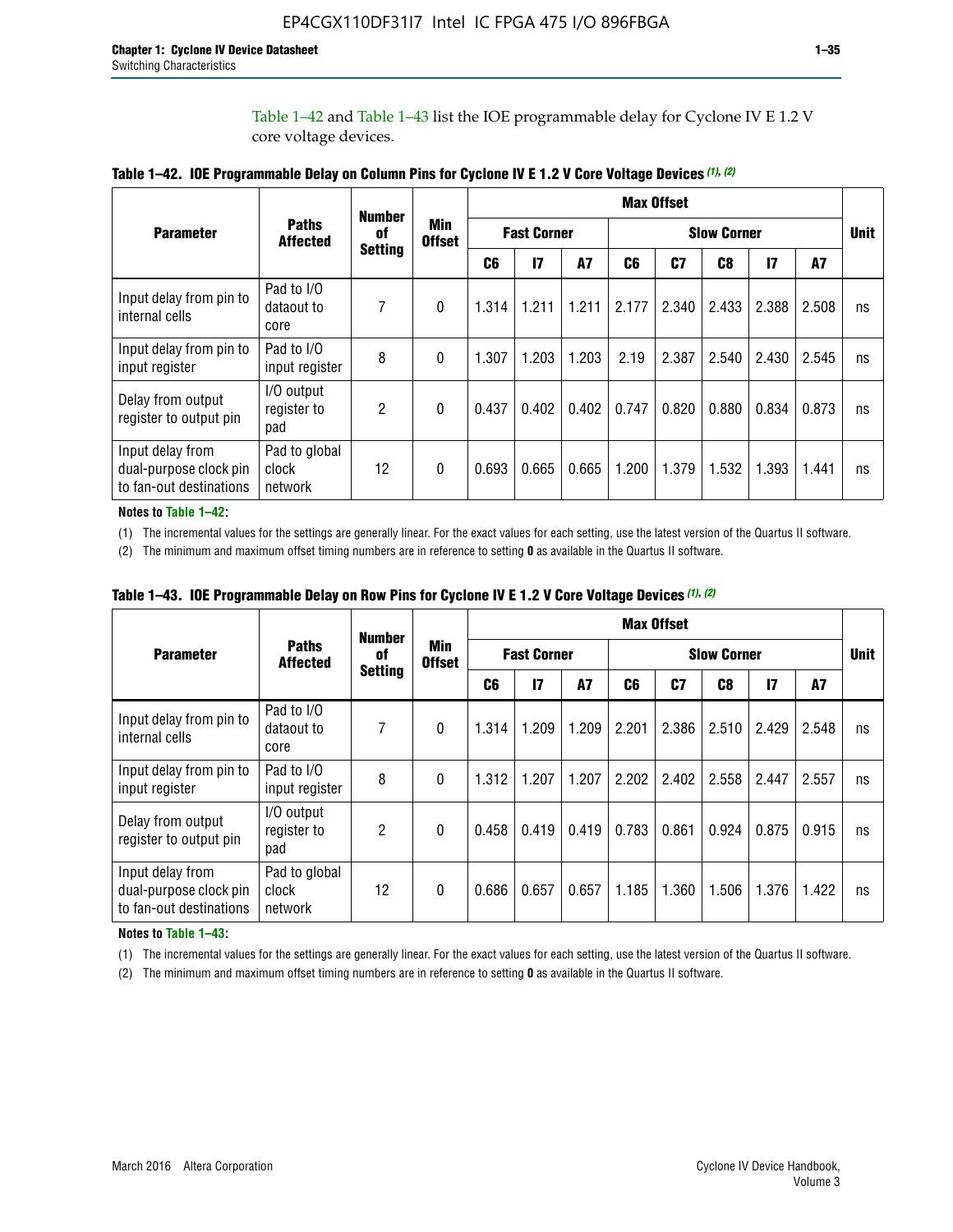Table 1–44 and Table 1–45 list the IOE programmable delay for Cyclone IV GX devices.

|                                                                       |                                   |                                        |                             | <b>Max Offset</b>  |                 |                    |       |       |       |             |
|-----------------------------------------------------------------------|-----------------------------------|----------------------------------------|-----------------------------|--------------------|-----------------|--------------------|-------|-------|-------|-------------|
| <b>Parameter</b>                                                      | <b>Paths</b><br><b>Affected</b>   | <b>Number</b><br>0f<br><b>Settings</b> | <b>Min</b><br><b>Offset</b> | <b>Fast Corner</b> |                 | <b>Slow Corner</b> |       |       |       | <b>Unit</b> |
|                                                                       |                                   |                                        |                             | C6                 | $\overline{17}$ | C6                 | C7    | C8    | 17    |             |
| Input delay from pin to<br>internal cells                             | Pad to I/O<br>dataout to<br>core  | 7                                      | $\mathbf{0}$                | 1.313              | 1.209           | 2.184              | 2.336 | 2.451 | 2.387 | ns          |
| Input delay from pin to<br>input register                             | Pad to I/O<br>input register      | 8                                      | $\Omega$                    | 1.312              | 1.208           | 2.200              | 2.399 | 2.554 | 2.446 | ns          |
| Delay from output<br>register to output pin                           | I/O output<br>register to<br>pad  | 2                                      | $\Omega$                    | 0.438              | 0.404           | 0.751              | 0.825 | 0.886 | 0.839 | ns          |
| Input delay from<br>dual-purpose clock pin<br>to fan-out destinations | Pad to global<br>clock<br>network | 12                                     | $\mathbf{0}$                | 0.713              | 0.682           | 1.228              | 1.41  | 1.566 | 1.424 | ns          |

**Table 1–44. IOE Programmable Delay on Column Pins for Cyclone IV GX Devices** *(1)***,** *(2)*

**Notes to Table 1–44:**

(1) The incremental values for the settings are generally linear. For exact values of each setting, use the latest version of the Quartus II software.

(2) The minimum and maximum offset timing numbers are in reference to setting **0** as available in the Quartus II software.

|                                                                       |                                  | <b>Number</b>  |                                                | <b>Max Offset</b>  |       |                    |       |       |              |             |
|-----------------------------------------------------------------------|----------------------------------|----------------|------------------------------------------------|--------------------|-------|--------------------|-------|-------|--------------|-------------|
| <b>Parameter</b>                                                      | <b>Paths</b><br><b>Affected</b>  | 0f             | <b>Min</b><br><b>Offset</b><br><b>Settings</b> | <b>Fast Corner</b> |       | <b>Slow Corner</b> |       |       |              | <b>Unit</b> |
|                                                                       |                                  |                |                                                | C6                 | 17    | C6                 | C7    | C8    | $\mathbf{I}$ |             |
| Input delay from pin to<br>internal cells                             | Pad to I/O<br>dataout to<br>core | 7              | $\mathbf{0}$                                   | 1.314              | 1.210 | 2.209              | 2.398 | 2.526 | 2.443        | ns          |
| Input delay from pin to<br>input register                             | Pad to I/O<br>input register     | 8              | $\mathbf{0}$                                   | 1.313              | 1.208 | 2.205              | 2.406 | 2.563 | 2.450        | ns          |
| Delay from output<br>register to output pin                           | I/O output<br>register to<br>pad | $\overline{2}$ | $\mathbf{0}$                                   | 0.461              | 0.421 | 0.789              | 0.869 | 0.933 | 0.884        | ns          |
| Input delay from<br>dual-purpose clock pin<br>to fan-out destinations | Pad to global<br>clock network   | 12             | $\mathbf{0}$                                   | 0.712              | 0.682 | 1.225              | 1.407 | 1.562 | 1.421        | ns          |

**Table 1–45. IOE Programmable Delay on Row Pins for Cyclone IV GX Devices** *(1)***,** *(2)*

#### **Notes to Table 1–45:**

(1) The incremental values for the settings are generally linear. For exact values of each setting, use the latest version of Quartus II software.

(2) The minimum and maximum offset timing numbers are in reference to setting **0** as available in the Quartus II software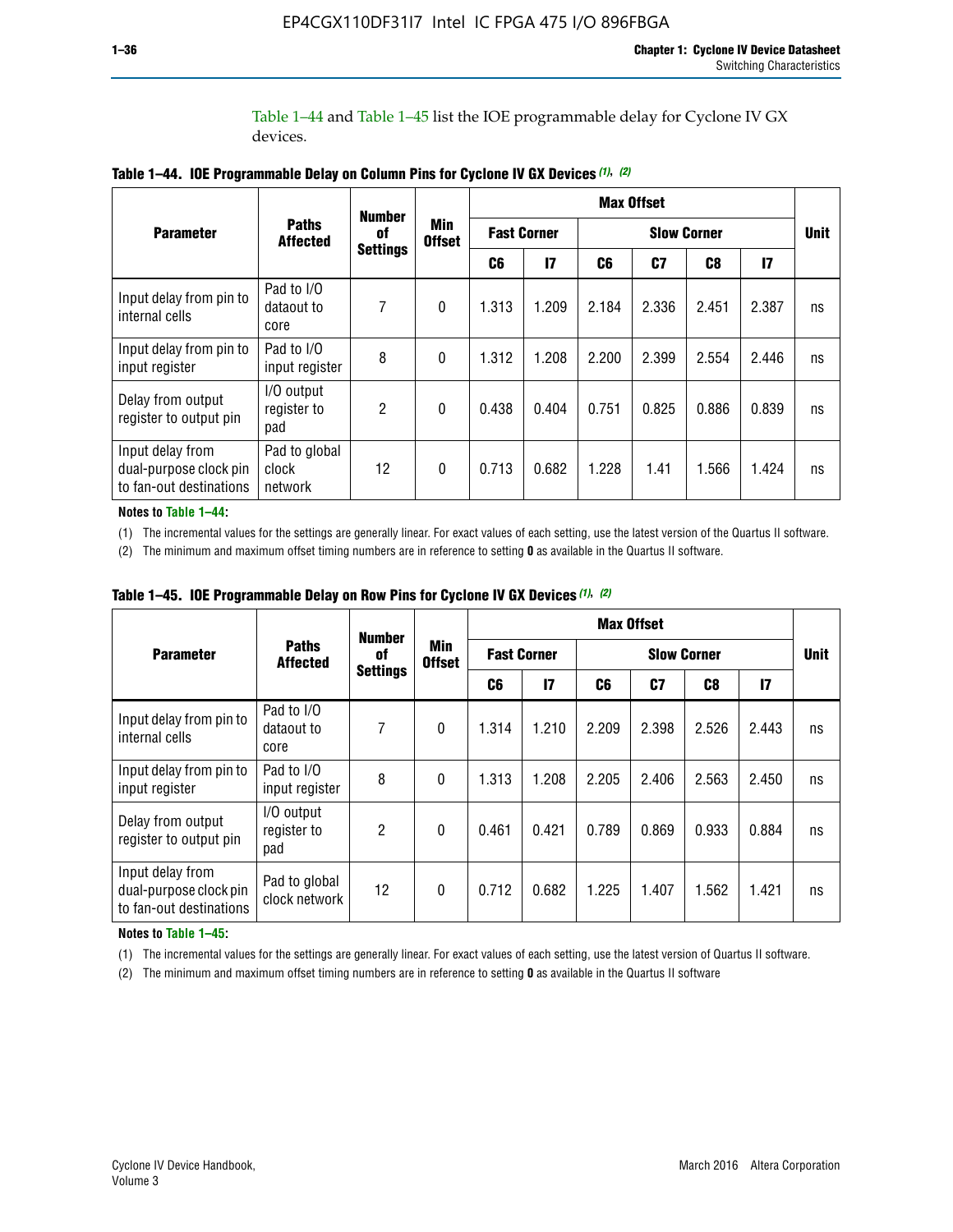## **I/O Timing**

Use the following methods to determine I/O timing:

- the Excel-based I/O Timing
- the Quartus II timing analyzer

The Excel-based I/O timing provides pin timing performance for each device density and speed grade. The data is typically used prior to designing the FPGA to get a timing budget estimation as part of the link timing analysis. The Quartus II timing analyzer provides a more accurate and precise I/O timing data based on the specifics of the design after place-and-route is complete.

**For The Excel-based I/O Timing spreadsheet is downloadable from Cyclone IV Devices** [Literature](http://www.altera.com/literature/lit-cyclone-iv.jsp) website.

## **Glossary**

Table 1–46 lists the glossary for this chapter.

| <b>Letter</b> | <b>Term</b>                                                     | <b>Definitions</b>                                                                                                                               |  |  |  |  |  |  |
|---------------|-----------------------------------------------------------------|--------------------------------------------------------------------------------------------------------------------------------------------------|--|--|--|--|--|--|
| A             |                                                                 |                                                                                                                                                  |  |  |  |  |  |  |
| B             |                                                                 |                                                                                                                                                  |  |  |  |  |  |  |
| C             |                                                                 |                                                                                                                                                  |  |  |  |  |  |  |
| D             |                                                                 |                                                                                                                                                  |  |  |  |  |  |  |
| E             |                                                                 |                                                                                                                                                  |  |  |  |  |  |  |
| F             | $f_{\sf HSCLK}$                                                 | High-speed I/O block: High-speed receiver/transmitter input and output clock frequency.                                                          |  |  |  |  |  |  |
| G             | <b>GCLK</b>                                                     | Input pin directly to Global Clock network.                                                                                                      |  |  |  |  |  |  |
|               | <b>GCLK PLL</b>                                                 | Input pin to Global Clock network through the PLL.                                                                                               |  |  |  |  |  |  |
| н             | <b>HSIODR</b>                                                   | High-speed I/O block: Maximum/minimum LVDS data transfer rate (HSIODR = 1/TUI).                                                                  |  |  |  |  |  |  |
|               | Input Waveforms<br>for the SSTL<br>Differential I/O<br>Standard | $\frac{1}{\sqrt{1+\frac{1}{2}}}\left\{ \frac{1}{\sqrt{1+\frac{1}{2}}}\right\}$<br><b>V</b> swing<br>$\cdots$ $V_{REF}$<br>\<br>$\sim V_{\rm IL}$ |  |  |  |  |  |  |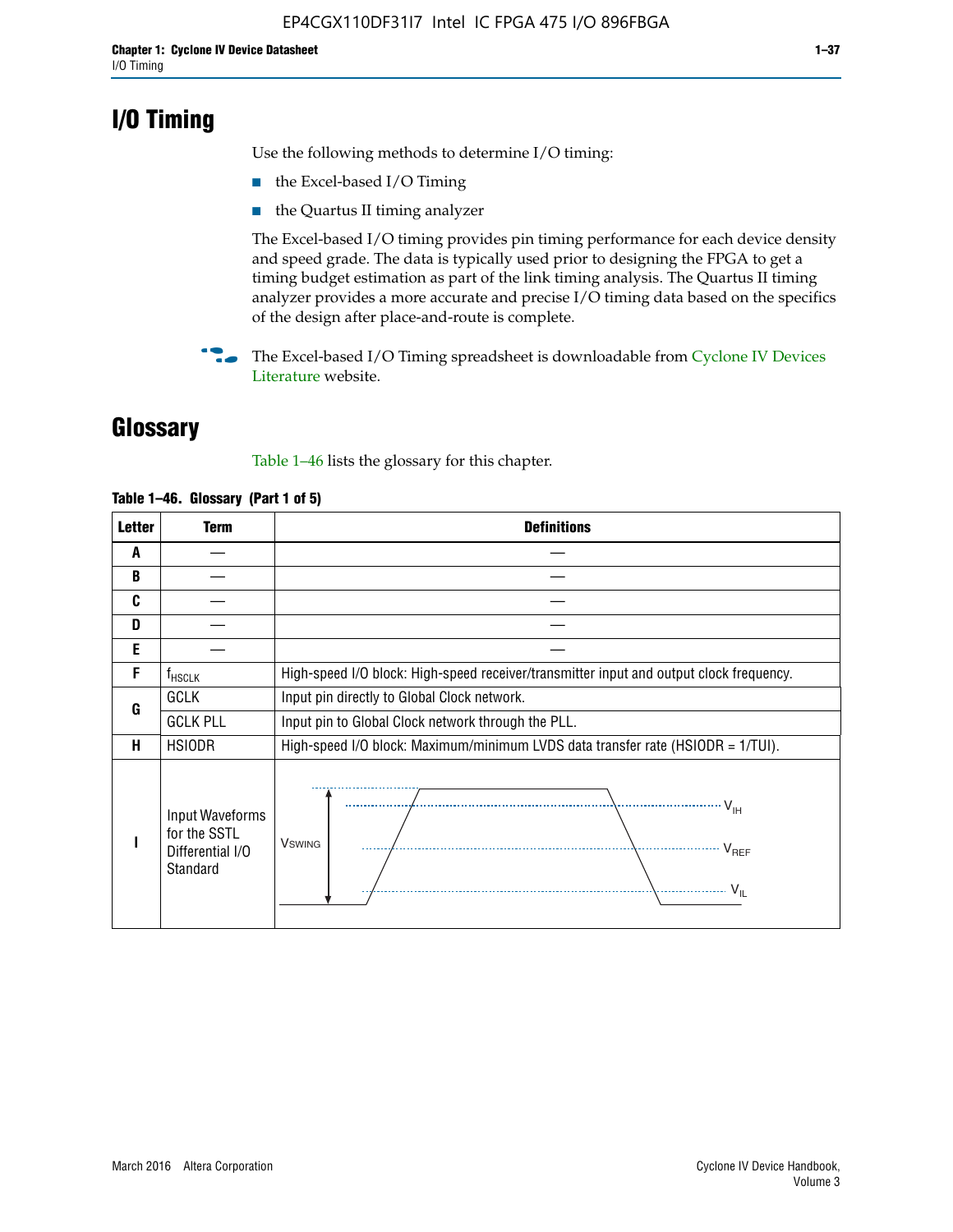### **Table 1–46. Glossary (Part 2 of 5)**

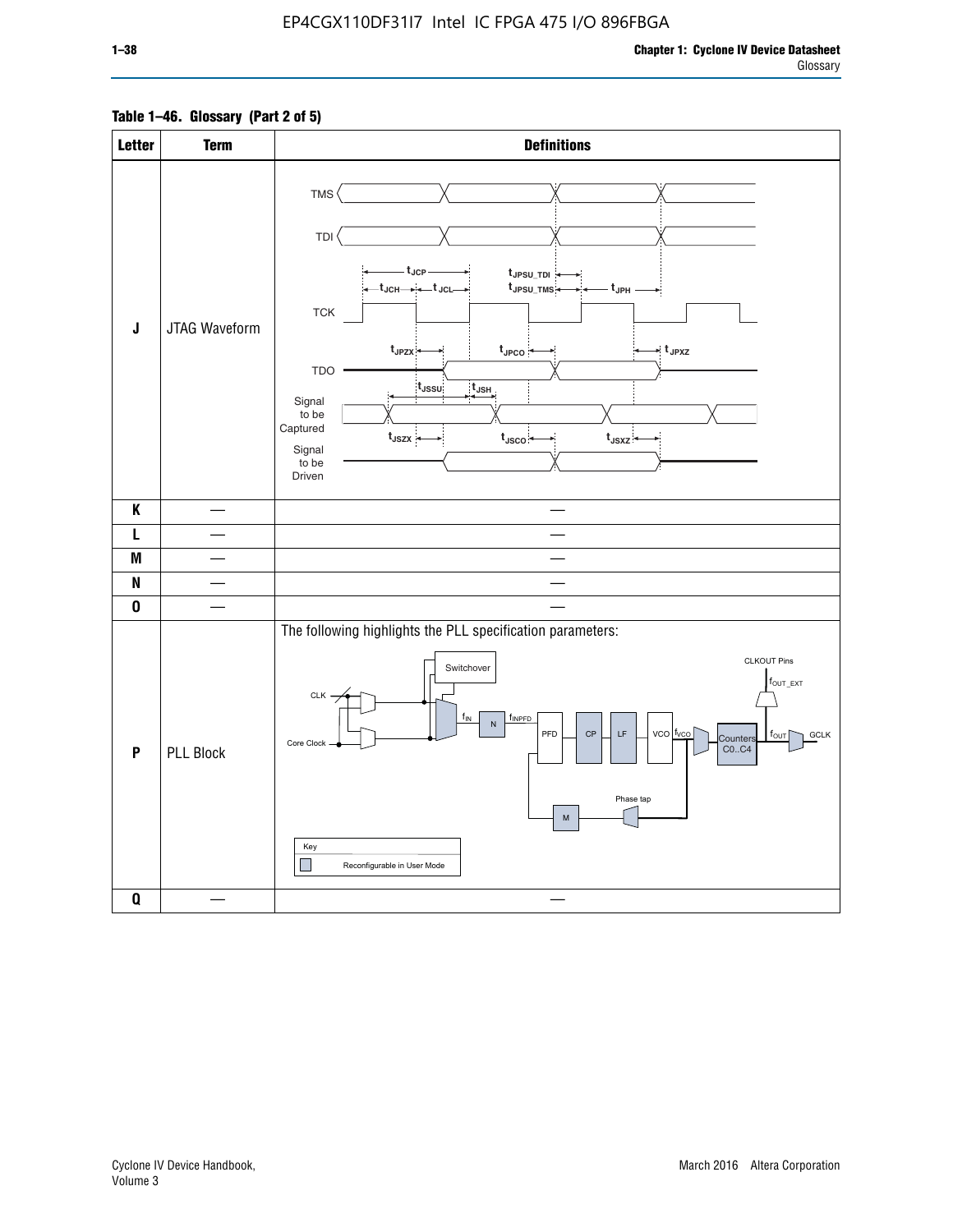### **Table 1–46. Glossary (Part 3 of 5)**

| <b>Letter</b> | <b>Term</b>                | <b>Definitions</b>                                                                                                                                                                                |  |  |  |  |  |  |  |
|---------------|----------------------------|---------------------------------------------------------------------------------------------------------------------------------------------------------------------------------------------------|--|--|--|--|--|--|--|
|               | $R_L$                      | Receiver differential input discrete resistor (external to Cyclone IV devices).                                                                                                                   |  |  |  |  |  |  |  |
|               |                            | Receiver input waveform for LVDS and LVPECL differential standards:                                                                                                                               |  |  |  |  |  |  |  |
|               |                            | <b>Single-Ended Waveform</b>                                                                                                                                                                      |  |  |  |  |  |  |  |
|               |                            | Positive Channel (p) = $V_{\text{H}}$                                                                                                                                                             |  |  |  |  |  |  |  |
|               |                            | $V_{ID}$                                                                                                                                                                                          |  |  |  |  |  |  |  |
|               |                            | Negative Channel (n) = $V_{\parallel}$<br>$V_{CM}$                                                                                                                                                |  |  |  |  |  |  |  |
|               | Receiver Input             | Ground                                                                                                                                                                                            |  |  |  |  |  |  |  |
| $\mathbf{R}$  | Waveform                   |                                                                                                                                                                                                   |  |  |  |  |  |  |  |
|               |                            | Differential Waveform (Mathematical Function of Positive & Negative Channel)                                                                                                                      |  |  |  |  |  |  |  |
|               |                            |                                                                                                                                                                                                   |  |  |  |  |  |  |  |
|               |                            | $V_{ID}$                                                                                                                                                                                          |  |  |  |  |  |  |  |
|               |                            | 0 <sup>V</sup><br>$V_{ID}$                                                                                                                                                                        |  |  |  |  |  |  |  |
|               |                            | $p - n$                                                                                                                                                                                           |  |  |  |  |  |  |  |
|               | Receiver input             |                                                                                                                                                                                                   |  |  |  |  |  |  |  |
|               | skew margin                | High-speed I/O block: The total margin left after accounting for the sampling window and TCCS.<br>$RSKM = (TUI - SW - TCCS) / 2.$                                                                 |  |  |  |  |  |  |  |
|               | (RSKM)                     |                                                                                                                                                                                                   |  |  |  |  |  |  |  |
|               |                            | $V_{CCIO}$                                                                                                                                                                                        |  |  |  |  |  |  |  |
|               |                            |                                                                                                                                                                                                   |  |  |  |  |  |  |  |
|               |                            | $V_{\text{\tiny OH}}^-$                                                                                                                                                                           |  |  |  |  |  |  |  |
|               |                            | V <sub>IH</sub> (AC)                                                                                                                                                                              |  |  |  |  |  |  |  |
|               |                            | $V_{IH(DC)}$<br>V <sub>REF</sub>                                                                                                                                                                  |  |  |  |  |  |  |  |
|               |                            | $V_{I L (DC)}$                                                                                                                                                                                    |  |  |  |  |  |  |  |
|               | Single-ended               | $\overline{V}_{IL(AC)}$                                                                                                                                                                           |  |  |  |  |  |  |  |
|               | voltage-<br>referenced I/O |                                                                                                                                                                                                   |  |  |  |  |  |  |  |
| S             | Standard                   | $V_{OL}$                                                                                                                                                                                          |  |  |  |  |  |  |  |
|               |                            | $V_{ss}$                                                                                                                                                                                          |  |  |  |  |  |  |  |
|               |                            | The JEDEC standard for SSTI and HSTL I/O standards defines both the AC and DC input signal                                                                                                        |  |  |  |  |  |  |  |
|               |                            | values. The AC values indicate the voltage levels at which the receiver must meet its timing                                                                                                      |  |  |  |  |  |  |  |
|               |                            | specifications. The DC values indicate the voltage levels at which the final logic state of the<br>receiver is unambiguously defined. After the receiver input crosses the AC value, the receiver |  |  |  |  |  |  |  |
|               |                            | changes to the new logic state. The new logic state is then maintained as long as the input stays                                                                                                 |  |  |  |  |  |  |  |
|               |                            | beyond the DC threshold. This approach is intended to provide predictable receiver timing in the                                                                                                  |  |  |  |  |  |  |  |
|               | SW (Sampling               | presence of input waveform ringing.<br>High-speed I/O block: The period of time during which the data must be valid to capture it                                                                 |  |  |  |  |  |  |  |
|               | Window)                    | correctly. The setup and hold times determine the ideal strobe position in the sampling window.                                                                                                   |  |  |  |  |  |  |  |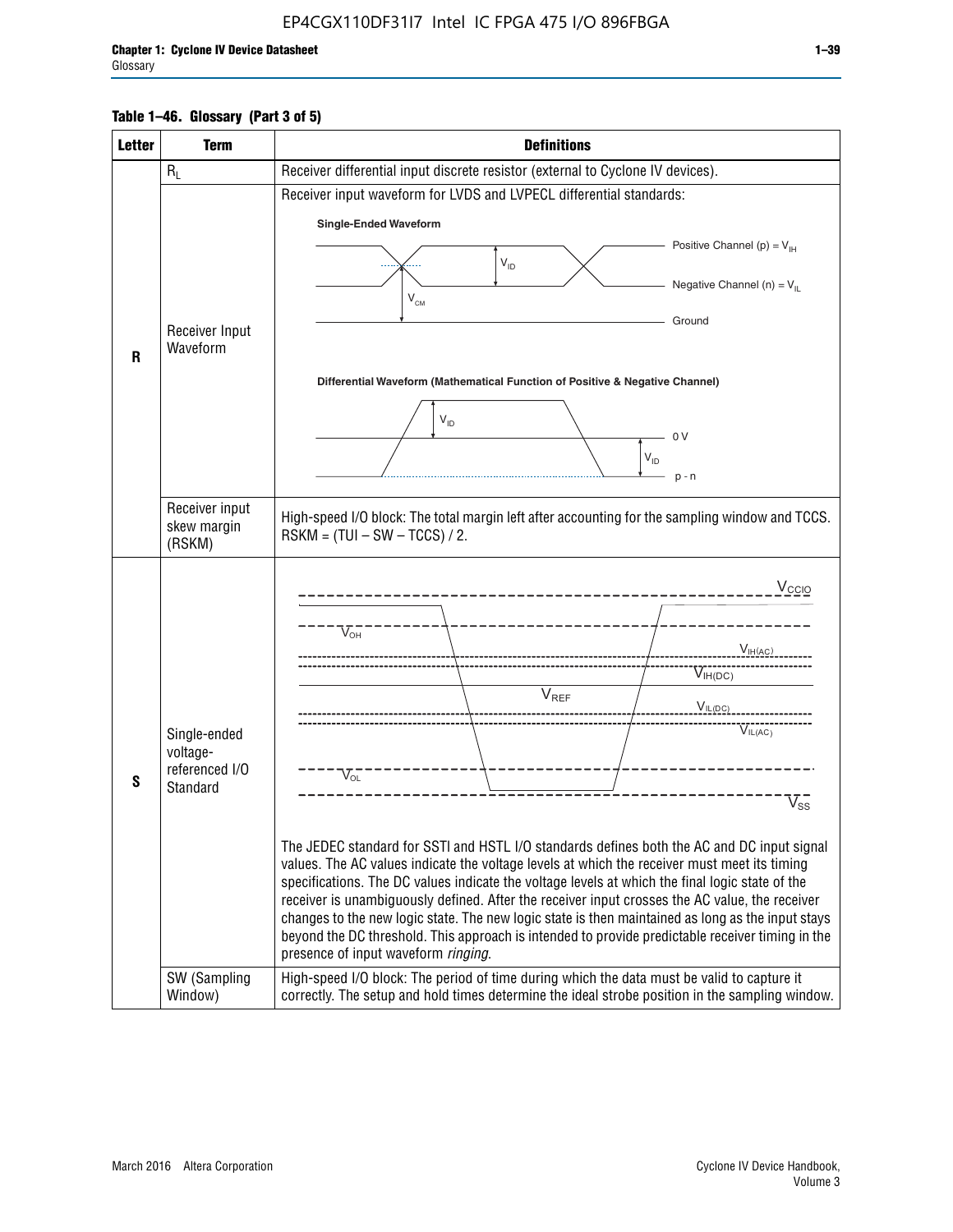| <b>Letter</b> | <b>Term</b>                           | <b>Definitions</b>                                                                                                                                                                                                                                                                                                                                                                                |
|---------------|---------------------------------------|---------------------------------------------------------------------------------------------------------------------------------------------------------------------------------------------------------------------------------------------------------------------------------------------------------------------------------------------------------------------------------------------------|
|               | $t_{C}$                               | High-speed receiver and transmitter input and output clock period.                                                                                                                                                                                                                                                                                                                                |
|               | Channel-to-<br>channel-skew<br>(TCCS) | High-speed I/O block: The timing difference between the fastest and slowest output edges,<br>including $t_{C0}$ variation and clock skew. The clock is included in the TCCS measurement.                                                                                                                                                                                                          |
|               | $t_{\text{cin}}$                      | Delay from the clock pad to the I/O input register.                                                                                                                                                                                                                                                                                                                                               |
|               | $t_{CO}$                              | Delay from the clock pad to the I/O output.                                                                                                                                                                                                                                                                                                                                                       |
|               | $t_{\rm{cout}}$                       | Delay from the clock pad to the I/O output register.                                                                                                                                                                                                                                                                                                                                              |
|               | t <sub>DUTY</sub>                     | High-speed I/O block: Duty cycle on high-speed transmitter output clock.                                                                                                                                                                                                                                                                                                                          |
|               | $t_{FALL}$                            | Signal high-to-low transition time (80-20%).                                                                                                                                                                                                                                                                                                                                                      |
|               | tн                                    | Input register hold time.                                                                                                                                                                                                                                                                                                                                                                         |
|               | <b>Timing Unit</b><br>Interval (TUI)  | High-speed I/O block: The timing budget allowed for skew, propagation delays, and data<br>sampling window. (TUI = $1/($ Receiver Input Clock Frequency Multiplication Factor) = $tC/w$ ).                                                                                                                                                                                                         |
|               | t <sub>INJITTER</sub>                 | Period jitter on the PLL clock input.                                                                                                                                                                                                                                                                                                                                                             |
|               | t <sub>outjitter_dedclk</sub>         | Period jitter on the dedicated clock output driven by a PLL.                                                                                                                                                                                                                                                                                                                                      |
|               | t <sub>outjitter_io</sub>             | Period jitter on the general purpose I/O driven by a PLL.                                                                                                                                                                                                                                                                                                                                         |
|               | t <sub>pllcin</sub>                   | Delay from the PLL inclk pad to the I/O input register.                                                                                                                                                                                                                                                                                                                                           |
| Т             | t <sub>plicout</sub>                  | Delay from the PLL inclk pad to the I/O output register.                                                                                                                                                                                                                                                                                                                                          |
|               | Transmitter<br>Output<br>Waveform     | Transmitter output waveforms for the LVDS, mini-LVDS, PPDS and RSDS Differential I/O<br>Standards:<br><b>Single-Ended Waveform</b><br>Positive Channel (p) = $V_{OH}$<br>VOD<br>Negative Channel (n) = $V_{OL}$<br>$V_{OS}$<br>Ground<br>Differential Waveform (Mathematical Function of Positive & Negative Channel)<br>$V_{OD}$<br>$\bigcap$ $\bigcup$<br>$\mathsf{V}_{\mathsf{OD}}$<br>$p - n$ |
|               | $t_{\text{RISE}}$                     | Signal low-to-high transition time (20-80%).                                                                                                                                                                                                                                                                                                                                                      |
|               | $t_{\text{SU}}$                       | Input register setup time.                                                                                                                                                                                                                                                                                                                                                                        |
| U             |                                       |                                                                                                                                                                                                                                                                                                                                                                                                   |

### **Table 1–46. Glossary (Part 4 of 5)**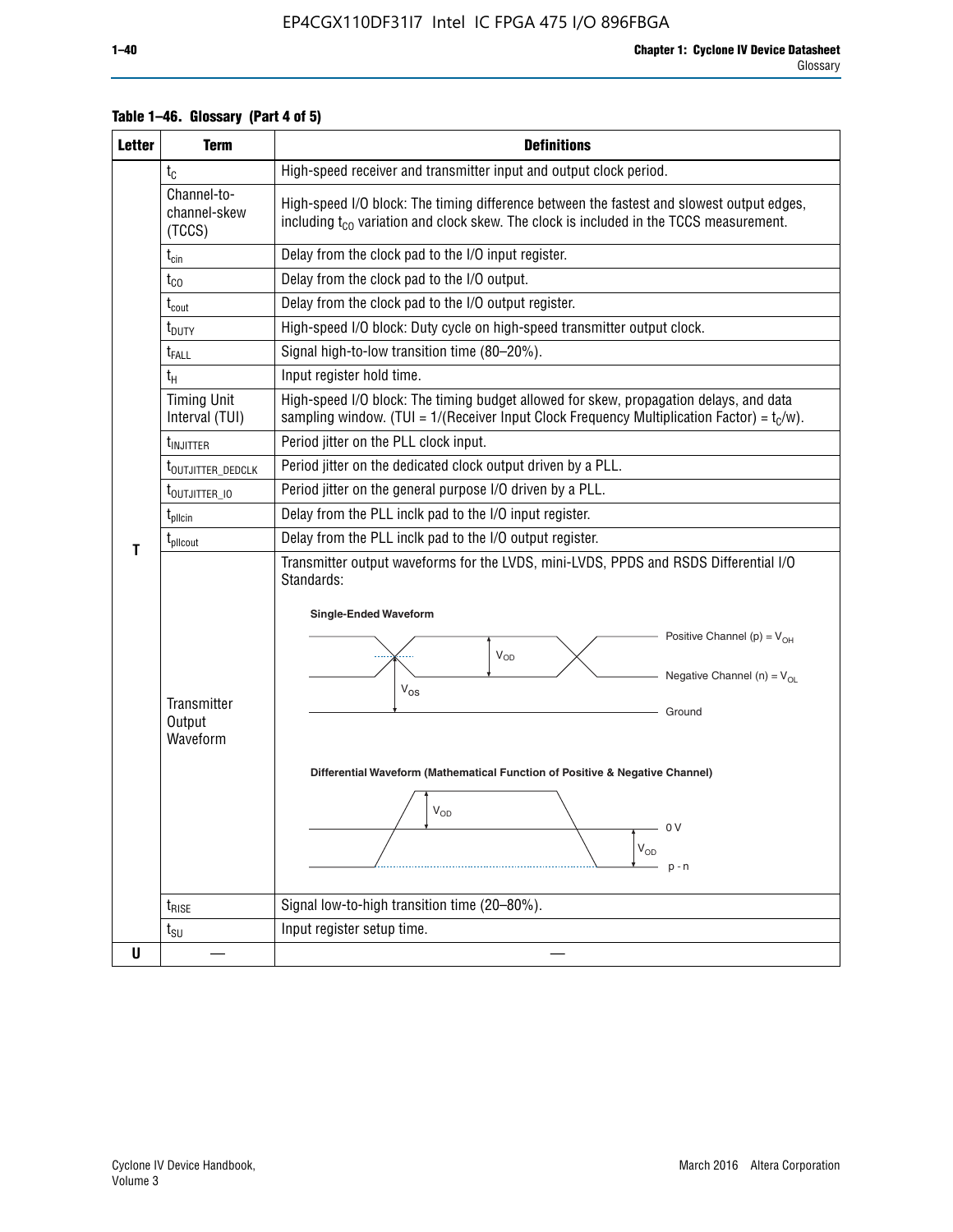### **Table 1–46. Glossary (Part 5 of 5)**

| <b>Letter</b> | <b>Term</b>             | <b>Definitions</b>                                                                                                                                                                                |  |  |  |  |  |  |  |
|---------------|-------------------------|---------------------------------------------------------------------------------------------------------------------------------------------------------------------------------------------------|--|--|--|--|--|--|--|
|               | $V_{CM(DC)}$            | DC common mode input voltage.                                                                                                                                                                     |  |  |  |  |  |  |  |
|               | $V_{DIF(AC)}$           | AC differential input voltage: The minimum AC input differential voltage required for switching.                                                                                                  |  |  |  |  |  |  |  |
|               | $V_{DIF(DC)}$           | DC differential input voltage: The minimum DC input differential voltage required for switching.                                                                                                  |  |  |  |  |  |  |  |
|               | <b>V<sub>ICM</sub></b>  | Input common mode voltage: The common mode of the differential signal at the receiver.                                                                                                            |  |  |  |  |  |  |  |
|               | $V_{ID}$                | Input differential voltage swing: The difference in voltage between the positive and<br>complementary conductors of a differential transmission at the receiver.                                  |  |  |  |  |  |  |  |
|               | $V_{\text{IH}}$         | Voltage input high: The minimum positive voltage applied to the input that is accepted by the<br>device as a logic high.                                                                          |  |  |  |  |  |  |  |
|               | $V_{IH(AC)}$            | High-level AC input voltage.                                                                                                                                                                      |  |  |  |  |  |  |  |
|               | $V_{IH(DC)}$            | High-level DC input voltage.                                                                                                                                                                      |  |  |  |  |  |  |  |
|               | $V_{IL}$                | Voltage input low: The maximum positive voltage applied to the input that is accepted by the<br>device as a logic low.                                                                            |  |  |  |  |  |  |  |
|               | $V_{IL(AC)}$            | Low-level AC input voltage.                                                                                                                                                                       |  |  |  |  |  |  |  |
|               | $V_{IL(DC)}$            | Low-level DC input voltage.                                                                                                                                                                       |  |  |  |  |  |  |  |
|               | $V_{\text{IN}}$         | DC input voltage.                                                                                                                                                                                 |  |  |  |  |  |  |  |
|               | $\rm V_{\rm OCM}$       | Output common mode voltage: The common mode of the differential signal at the transmitter.                                                                                                        |  |  |  |  |  |  |  |
| $\mathbf{V}$  | $V_{OD}$                | Output differential voltage swing: The difference in voltage between the positive and<br>complementary conductors of a differential transmission at the transmitter. $V_{OD} = V_{OH} - V_{OL}$ . |  |  |  |  |  |  |  |
|               | $V_{OH}$                | Voltage output high: The maximum positive voltage from an output that the device considers is<br>accepted as the minimum positive high level.                                                     |  |  |  |  |  |  |  |
|               | $V_{OL}$                | Voltage output low: The maximum positive voltage from an output that the device considers is<br>accepted as the maximum positive low level.                                                       |  |  |  |  |  |  |  |
|               | $V_{OS}$                | Output offset voltage: $V_{OS} = (V_{OH} + V_{OL}) / 2$ .                                                                                                                                         |  |  |  |  |  |  |  |
|               | $V_{OX (AC)}$           | AC differential output cross point voltage: the voltage at which the differential output signals<br>must cross.                                                                                   |  |  |  |  |  |  |  |
|               | V <sub>REF</sub>        | Reference voltage for the SSTL and HSTL I/O standards.                                                                                                                                            |  |  |  |  |  |  |  |
|               | $V_{REF\,(AC)}$         | AC input reference voltage for the SSTL and HSTL I/O standards. $V_{REF(AC)} = V_{REF(DC)} +$ noise. The<br>peak-to-peak AC noise on $V_{REF}$ must not exceed 2% of $V_{REF(DC)}$ .              |  |  |  |  |  |  |  |
|               | $V_{REF(DC)}$           | DC input reference voltage for the SSTL and HSTL I/O standards.                                                                                                                                   |  |  |  |  |  |  |  |
|               | $V_{\text{SWING (AC)}}$ | AC differential input voltage: AC input differential voltage required for switching. For the SSTL<br>differential I/O standard, refer to Input Waveforms.                                         |  |  |  |  |  |  |  |
|               | $V_{SWING(DC)}$         | DC differential input voltage: DC input differential voltage required for switching. For the SSTL<br>differential I/O standard, refer to Input Waveforms.                                         |  |  |  |  |  |  |  |
|               | $V_{TT}$                | Termination voltage for the SSTL and HSTL I/O standards.                                                                                                                                          |  |  |  |  |  |  |  |
|               | $V_{X(AC)}$             | AC differential input cross point voltage: The voltage at which the differential input signals must<br>cross.                                                                                     |  |  |  |  |  |  |  |
| W             |                         |                                                                                                                                                                                                   |  |  |  |  |  |  |  |
| X             |                         |                                                                                                                                                                                                   |  |  |  |  |  |  |  |
| Y             |                         |                                                                                                                                                                                                   |  |  |  |  |  |  |  |
| $\mathbf{Z}$  |                         |                                                                                                                                                                                                   |  |  |  |  |  |  |  |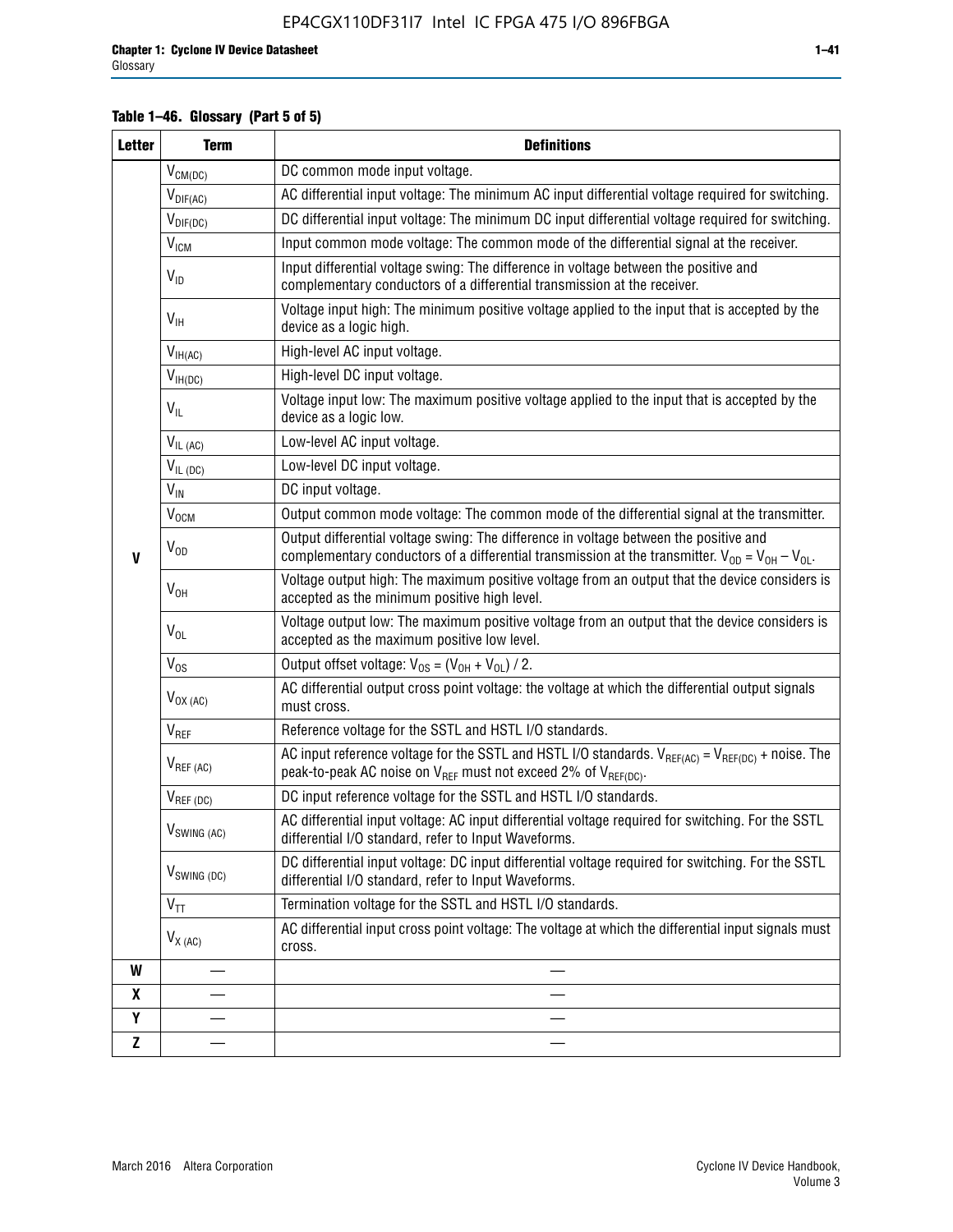## **Document Revision History**

Table 1–47 lists the revision history for this chapter.

| Table 1-47. Document Revision History |  |  |
|---------------------------------------|--|--|
|                                       |  |  |

| <b>Date</b>      | <b>Version</b> | <b>Changes</b>                                                                                                                                                                                                                            |
|------------------|----------------|-------------------------------------------------------------------------------------------------------------------------------------------------------------------------------------------------------------------------------------------|
| March 2016       | 2.0            | Updated note (5) in Table $1-21$ to remove support for the N148 package.                                                                                                                                                                  |
| October 2014     | 1.9            | Updated maximum value for $V_{CCD, PL}$ in Table 1-1.                                                                                                                                                                                     |
|                  |                | Removed extended temperature note in Table 1-3.                                                                                                                                                                                           |
| December 2013    | 1.8            | Updated Table 1-21 by adding Note (15).                                                                                                                                                                                                   |
| May 2013         | 1.7            | Updated Table 1-15 by adding Note (4).                                                                                                                                                                                                    |
| October 2012     | 1.6            | <b>D</b> Updated the maximum value for $V_1$ , $V_{CCD\_PLL}$ , $V_{CC10}$ , $V_{CC\_CLKIN}$ , $V_{CCH\_GXB}$ , and $V_{CCA\_GXB}$<br>Table $1-1$ .                                                                                       |
|                  |                | Updated Table 1-11 and Table 1-22.                                                                                                                                                                                                        |
|                  |                | $\blacksquare$ Updated Table 1-21 to include peak-to-peak differential input voltage for the<br>Cyclone IV GX transceiver input reference clock.                                                                                          |
|                  |                | $\blacksquare$ Updated Table 1-29 to include the typical DCLK value.                                                                                                                                                                      |
|                  |                | <b>Updated the minimum f<sub>HSCLK</sub></b> value in Table 1-31, Table 1-32, Table 1-33,<br>Table 1-34, and Table 1-35.                                                                                                                  |
|                  | 1.5            | • Updated "Maximum Allowed Overshoot or Undershoot Voltage", "Operating<br>Conditions", and "PLL Specifications" sections.                                                                                                                |
| November 2011    |                | Updated Table 1-2, Table 1-3, Table 1-4, Table 1-5, Table 1-8, Table 1-9,<br>Table 1-15, Table 1-18, Table 1-19, and Table 1-21.                                                                                                          |
|                  |                | ■ Updated Figure $1-1$ .                                                                                                                                                                                                                  |
|                  | 1.4            | Updated for the Quartus II software version 10.1 release.                                                                                                                                                                                 |
| December 2010    |                | Updated Table $1-21$ and Table $1-25$ .                                                                                                                                                                                                   |
|                  |                | $\blacksquare$ Minor text edits.                                                                                                                                                                                                          |
|                  | 1.3            | Updated for the Quartus II software version 10.0 release:                                                                                                                                                                                 |
| <b>July 2010</b> |                | Updated Table 1-3, Table 1-4, Table 1-21, Table 1-25, Table 1-28, Table 1-30,<br>Table 1-40, Table 1-41, Table 1-42, Table 1-43, Table 1-44, and Table 1-45.                                                                              |
|                  |                | $\blacksquare$ Updated Figure 1-2 and Figure 1-3.                                                                                                                                                                                         |
|                  |                | Removed SW Requirement and TCCS for Cyclone IV Devices tables.                                                                                                                                                                            |
|                  |                | $\blacksquare$ Minor text edits.                                                                                                                                                                                                          |
|                  | 1.2            | Updated to include automotive devices:                                                                                                                                                                                                    |
| March 2010       |                | • Updated the "Operating Conditions" and "PLL Specifications" sections.                                                                                                                                                                   |
|                  |                | $\blacksquare$ Updated Table 1-1, Table 1-8, Table 1-9, Table 1-21, Table 1-26, Table 1-27,<br>Table 1-31, Table 1-32, Table 1-33, Table 1-34, Table 1-35, Table 1-36,<br>Table 1-37, Table 1-38, Table 1-40, Table 1-42, and Table 1-43. |
|                  |                | Added Table 1-5 to include ESD for Cyclone IV devices GPIOs and HSSI I/Os.                                                                                                                                                                |
|                  |                | $\blacksquare$ Added Table 1-44 and Table 1-45 to include IOE programmable delay for<br>Cyclone IV E 1.2 V core voltage devices.                                                                                                          |
|                  |                | Minor text edits.                                                                                                                                                                                                                         |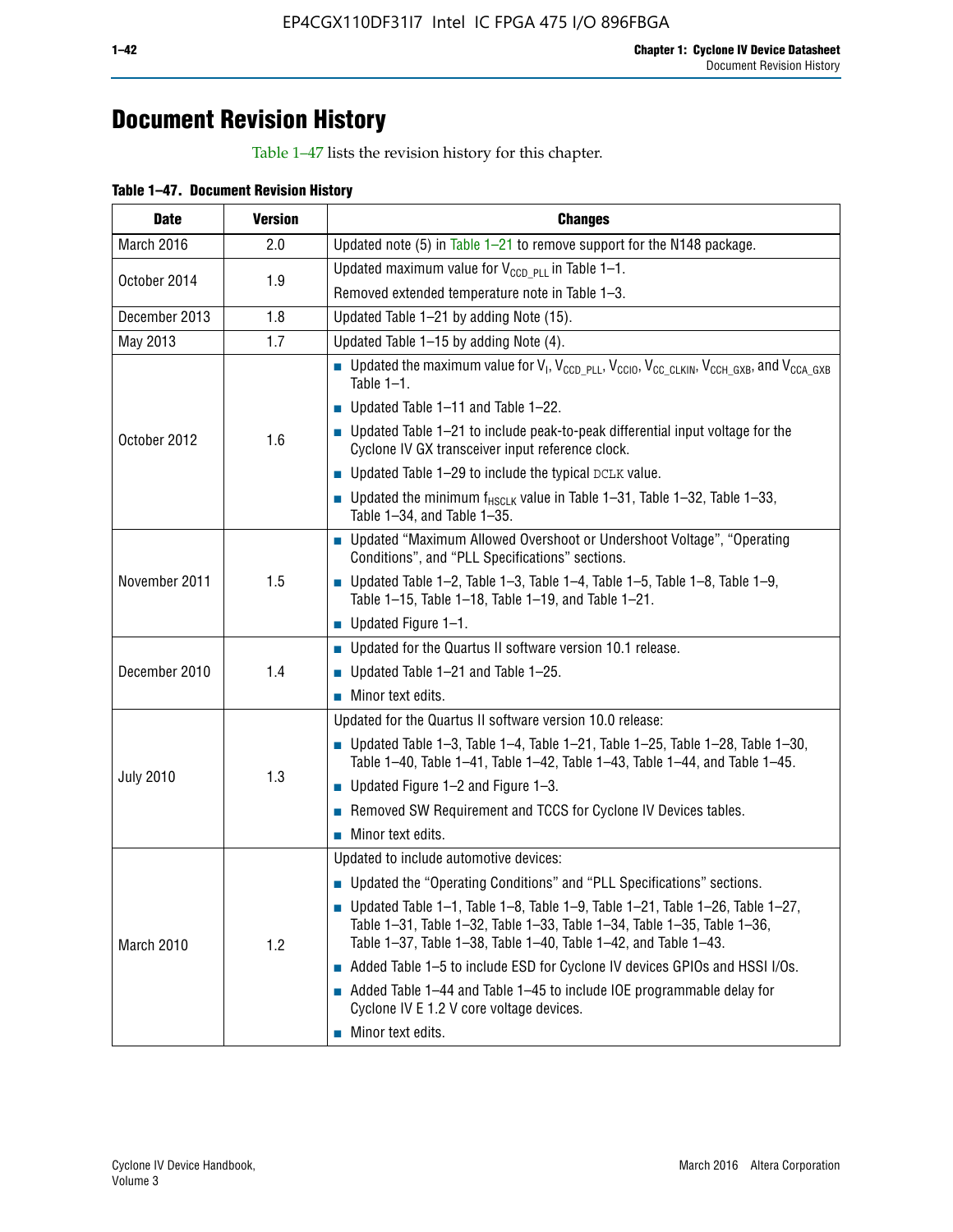### **Table 1–47. Document Revision History**

| <b>Date</b>   | <b>Version</b> | <b>Changes</b>                                                                                                                                                                          |
|---------------|----------------|-----------------------------------------------------------------------------------------------------------------------------------------------------------------------------------------|
| February 2010 | 1.1            | Updated Table 1-3 through Table 1-44 to include information for Cyclone IV E<br>devices and Cyclone IV GX devices for Quartus II software version 9.1 SP1 release.<br>Minor text edits. |
| November 2009 | 1.0            | Initial release.                                                                                                                                                                        |